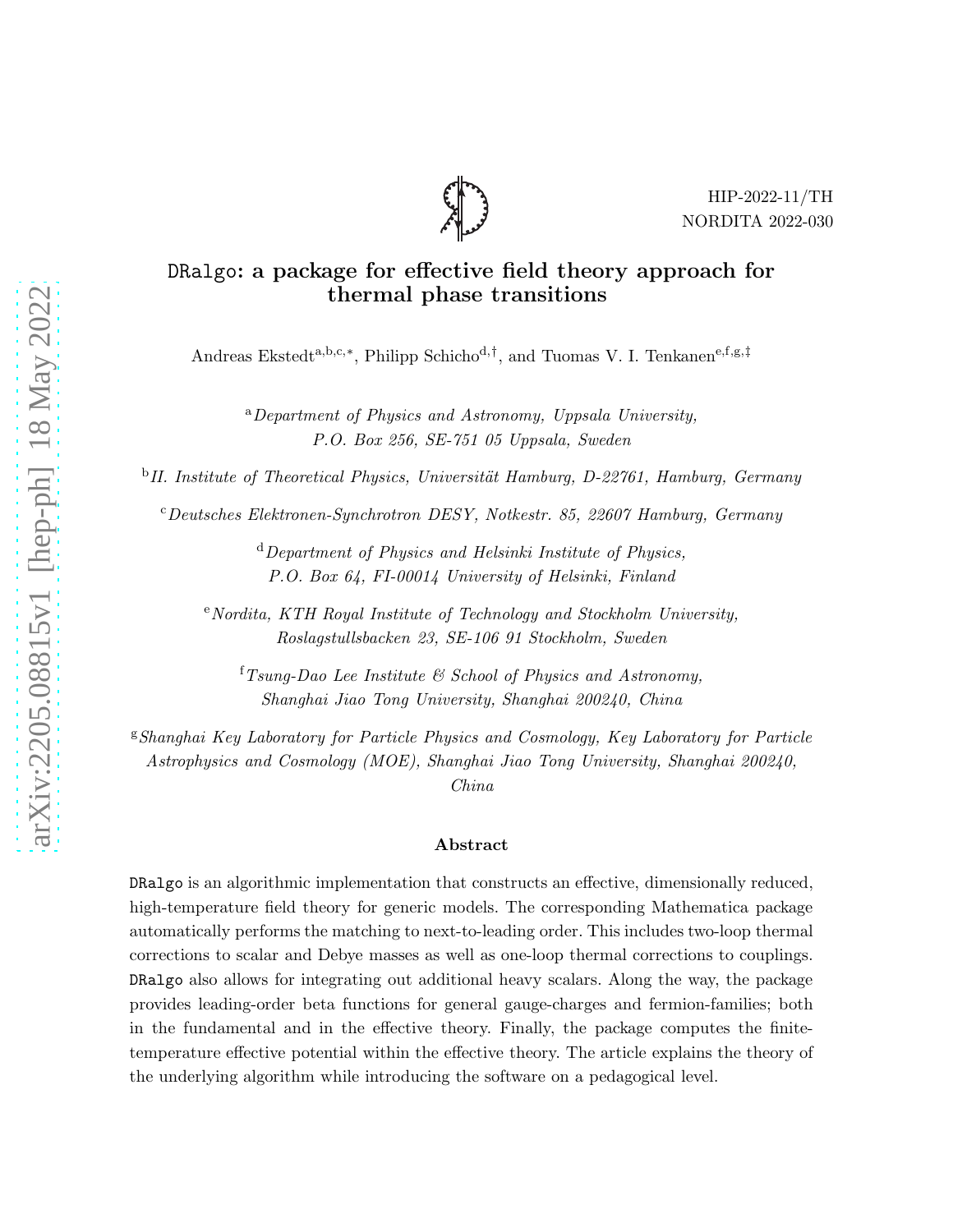# Contents

| $\mathbf{1}$ | Introduction                                                       |                                                                                                      |                |  |
|--------------|--------------------------------------------------------------------|------------------------------------------------------------------------------------------------------|----------------|--|
|              | 1.1                                                                | Prologue: dimensional reduction at next-to-leading-order                                             | $\overline{4}$ |  |
| $\bf{2}$     | Installation and running                                           |                                                                                                      |                |  |
|              | 2.1                                                                |                                                                                                      | 8              |  |
|              | 2.2                                                                |                                                                                                      | 9              |  |
|              | 2.3                                                                |                                                                                                      | 11             |  |
|              | 2.4                                                                |                                                                                                      | 13             |  |
|              | 2.5                                                                | Two-loop effective potential $\ldots \ldots \ldots \ldots \ldots \ldots \ldots \ldots \ldots \ldots$ | 14             |  |
| 3            | Theory behind the scenes: dimensional reduction of a generic model |                                                                                                      |                |  |
|              | 3.1                                                                | Lagrangian in the 4d fundamental theory $\dots \dots \dots \dots \dots \dots \dots$                  | 15             |  |
|              | 3.2                                                                | Lagrangian in the 3d effective theory $\dots \dots \dots \dots \dots \dots \dots \dots \dots$        | 18             |  |
|              | 3.3                                                                |                                                                                                      | 19             |  |
|              | 3.4                                                                | Beta functions and anomalous dimensions $\ldots \ldots \ldots \ldots \ldots \ldots \ldots$           | 22             |  |
| 4            | Implementing beyond the Standard Model theories                    |                                                                                                      |                |  |
|              | 4.1                                                                |                                                                                                      | 23             |  |
| 5            |                                                                    | Miscellaneous features                                                                               | 28             |  |
|              | 5.1                                                                |                                                                                                      | 28             |  |
|              | 5.2                                                                |                                                                                                      | 28             |  |
|              | 5.3                                                                |                                                                                                      | 29             |  |
| 6            |                                                                    | Outlook                                                                                              |                |  |
|              |                                                                    | A Interfacing DRalgo output                                                                          |                |  |
|              |                                                                    |                                                                                                      | 39             |  |

<sup>∗</sup> andreas.ekstedt@desy.de

<sup>†</sup> philipp.schicho@helsinki.fi

<sup>‡</sup> tuomas.tenkanen@su.se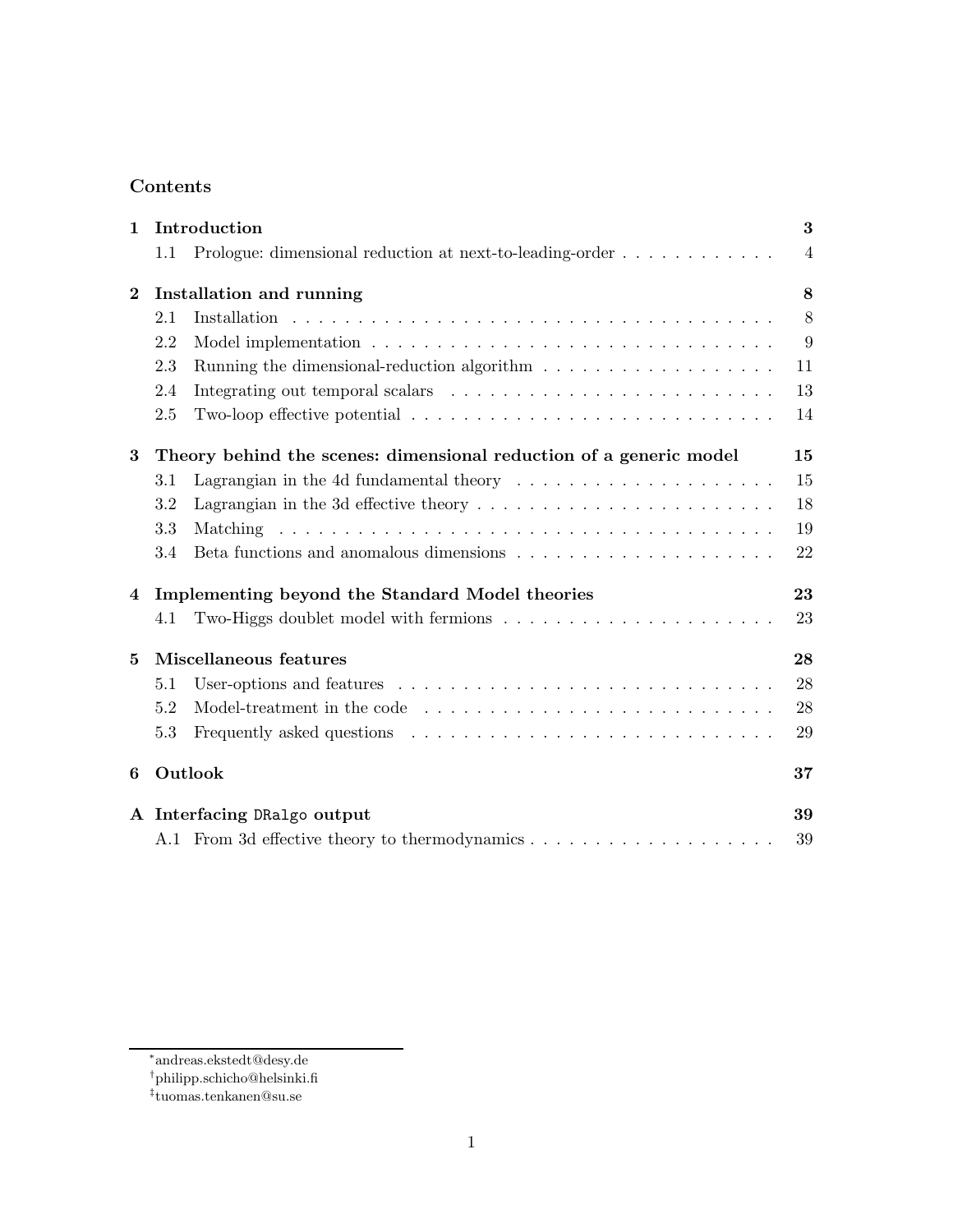# Program summary

Program title: Dimensional Reduction algorithm (DRalgo) Version: 1.0 Developer's repository link: <https://github.com/DR-algo/DRalgo> Licensing provisions: GNU General Public License 3 (GPLv3) Programming languages: Mathematica External routines/libraries: GroupMath [\[57\]](#page-44-0) Nature of problem: Construction of high-temperature effective field theories for beyond the Standard Model physics. Solution method: Matching of n-point correlation functions using tensor-notation of couplings [\[60–](#page-44-1)[64\]](#page-44-2).

Restrictions: Mathematica version 12 or above.

Operating system: macOS 11 and higher, Linux Ubuntu 18.04.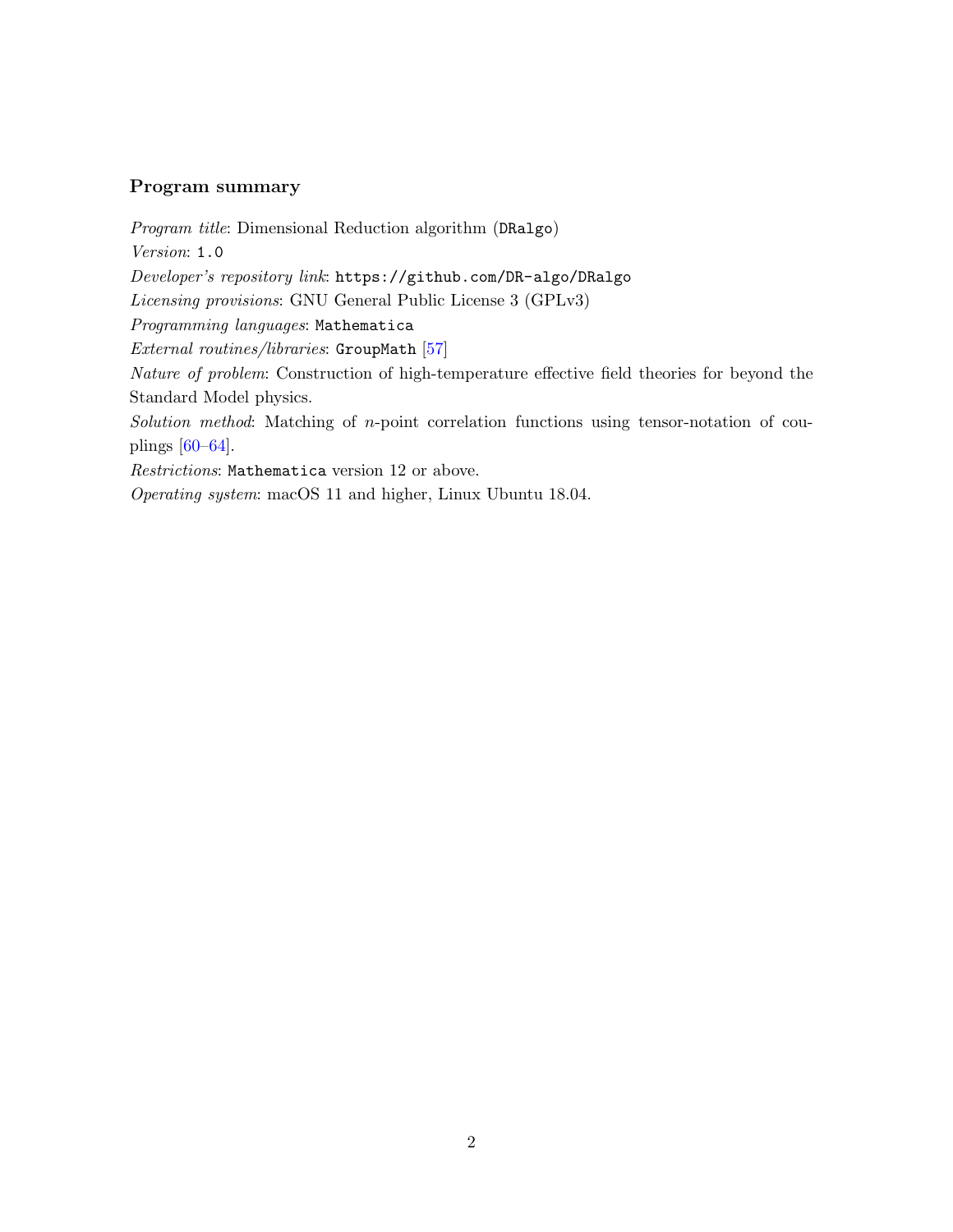## <span id="page-3-0"></span>1. Introduction

The origin of Baryon asymmetry [\[1\]](#page-41-0) in the universe remains obscure. As such, much powder has been spent throughout past decades to find a sound explanation of this asymmetry [\[2–](#page-41-1)[5\]](#page-41-2). Amongst the suggested mechanisms, the one based on the electroweak phase transition – electroweak baryogenesis – stands out. While the Standard Model (SM) has no strong firstorder transition on its own [\[6–](#page-41-3)[8\]](#page-41-4), its extensions can contain myriads of them. For new field content to trigger a strong first-order phase transition, their masses have to be around the electroweak scale, and their interaction with the SM Higgs cannot be too feeble. Beyond-the-Standard-Model (BSM) theories that exhibit such transitions provide a direct target for many future-generation colliders [\[9,](#page-41-5) [10\]](#page-41-6). Furthermore, thermal phase transitions can, perchance, generate gravitational waves that are observable by next-generation space-based detectors such as LISA [\[11\]](#page-41-7), DECIGO [\[12\]](#page-41-8), Taiji [\[13\]](#page-41-9) and BBO [\[14\]](#page-41-10). These waves might open a fresh window into the early universe – and the underlying quantum field theory.

The interplay between BSM phenomenology and gravitational waves is among the most actively studied topics in the high-energy-physics literature [\[15–](#page-41-11)[25\]](#page-42-0). This interplay requires solid understanding of thermodynamic properties of different models. It has been long known that determining thermodynamics in theories with non-Abelian gauge fields is challenging because of the Linde problem [\[26\]](#page-42-1). In short, there are non-perturbative effects arising from massless vector-bosons: these infrared (IR) effects can only be captured by lattice simulations [\[27\]](#page-42-2). Despite this, leading-order perturbation theory is frequently used as an approximation. However, it has been pointed out that such leading-order studies contain large theoretical uncertainties, due to slow convergence of perturbation theory [\[20,](#page-42-3) [28](#page-42-4)[–30\]](#page-42-5).

Dimensional reduction  $[31, 32]$  $[31, 32]$  offers a way to overcome these challenges. In this framework, ultraviolet (UV) modes – related to non-zero Matsubara modes in the imaginary time formalism – are integrated out. The resulting effective field theory (EFT)  $[33, 34]$  $[33, 34]$  describes IR, or long wavelength zero modes, living in three spatial dimensions (3d) (cf. also [\[35](#page-43-0)[–37\]](#page-43-1)). The 3d EFT can be simulated on a lattice and hence by-pass the Linde problem [\[27,](#page-42-2) [38\]](#page-43-2). Dimensional reduction can also be viewed as a systematic scheme for thermal resummations, used purely within the realm of perturbation theory [\[29\]](#page-42-10). To leading order, dimensional reduction is equivalent to resummation via thermal masses. Concretely, the effective potential, that describes the free energy of thermal plasma, is commonly given in a schematic form [\[28\]](#page-42-4)

<span id="page-3-2"></span><span id="page-3-1"></span>
$$
V_{\text{eff}} \simeq V_{T=0} + V_T + V_{\text{daisy}} \,. \tag{1.1}
$$

Here,  $V_{T=0}$  is the Coleman-Weinberg zero-temperature contribution, which is often augmented with the effective potential at one-loop level. Namely,  $V_T$  is the thermal correction at one-loop (commonly in the high-temperature expansion) and

$$
V_{\text{daisy}} \simeq -\frac{T}{12\pi} \left[ (m^2 + \Pi_T)^{\frac{3}{2}} - (m^2)^{\frac{3}{2}} \right]. \tag{1.2}
$$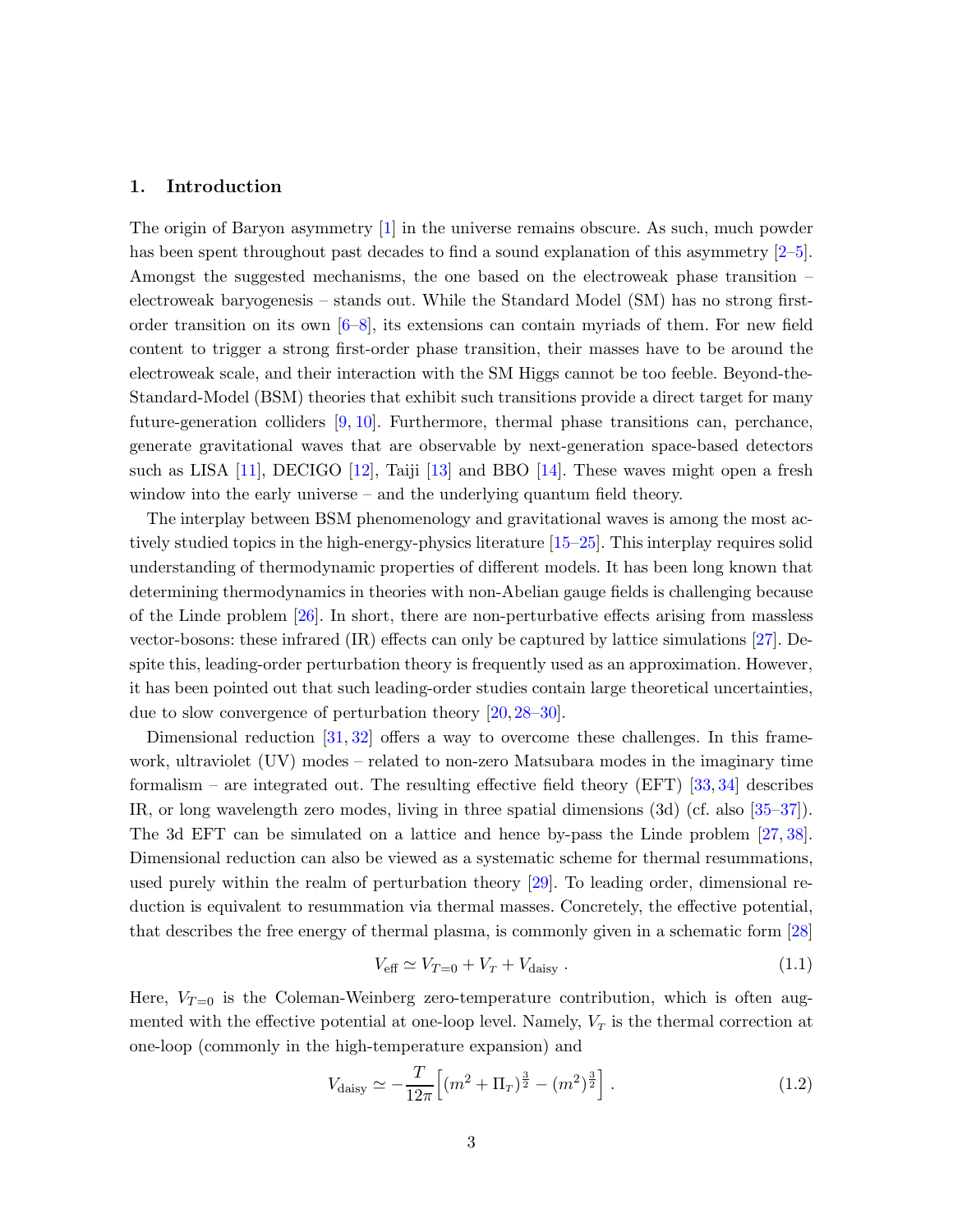Here  $m^2$  represents a field-dependent mass and  $\Pi_T \sim g^2 T^2$  is a one-loop thermal correction. It is the first term in eq.  $(1.2)$  $(1.2)$  $(1.2)$  that implements the resummation.<sup>1</sup> This resummed mass, for zero Matsubara modes arises from thermal corrections due to non-zero Matsubara modes. Physically, this corresponds to thermal screening: UV modes in the plasma screen IR modes. In eq. [\(1.1\)](#page-3-2) all contributions are evaluated at one-loop order, which means that only masses are resummed. However, at high temperatures, the perturbative expansion is controlled by g, rather than  $g^2$  as in a zero-temperature loop expansion. Dimensional reduction makes it possible to systematically include higher order resummations, in particular two-loop thermal masses and one-loop resummation of couplings and fields which are also affected by thermal screening. Hence, dimensional reduction can be used to include important next-to-leading order thermal effects. In particular, renormalization-group (RG) improvements require twoloop computations at high temperatures  $[28, 30]$  $[28, 30]$ ; these are straightforward to implement in the 3d EFT approach [\[29\]](#page-42-10).

To date there are sundry studies using dimensional reduction in electroweak theories [\[20,](#page-42-3) [21,](#page-42-11)[23,](#page-42-12)[25,](#page-42-0)[29,](#page-42-10)[33,](#page-42-8)[35–](#page-43-0)[37,](#page-43-1)[39](#page-43-3)[–42\]](#page-43-4). For similar studies in hot QCD, see [\[43,](#page-43-5)[44\]](#page-43-6). Still, many models remain to be studied within the dimensional-reduction framework [\[45](#page-43-7)[–48\]](#page-43-8).

Along with this article, we launch the Mathematica package DRalgo to implement dimensional reduction automatically for user-defined models. This package calculates parameters in the 3d EFT. For example, DRalgo calculates two-loop thermal masses, effective couplings, and beta functions. The package also allows users to integrate out heavy scalars and temporal (Debye) scalars. Furthermore, DRalgo can be used to compute the two-loop thermal effective potential within the effective theory. Subsequently, the 3d EFT matching relations can be implemented to lattice Monte Carlo simulations. The algorithm [1](#page-5-0) illustrates this pipeline. This package can be applied to models previously studied in the electroweak and dark-sector phase-transition literature.

The remainder of this article is organised as follows. Section [1.1](#page-4-0) briefly introduces dimensional reduction and matching relations. Section [2](#page-8-0) explicates the front-end of the package, its installation, and gives a tutorial based on the Abelian-Higgs model. Section [3](#page-15-0) reviews theory and computations in the back-end of the package. Section [4](#page-23-0) illustrates additional features by implementing a two-Higgs doublet model. In section [6,](#page-37-0) we discuss future prospects and possible updates of the package. Finally, appendix [A](#page-39-0) displays the computation of thermodynamical observables using the output of DRalgo for the Abelian-Higgs model.

#### <span id="page-4-0"></span>1.1. Prologue: dimensional reduction at next-to-leading-order

At leading order (LO) scalars obtain familiar one-loop thermal masses, while temporal (longitudinal) scalars get Debye masses. At next-to-leading order (NLO) couplings are resummed,

<span id="page-4-1"></span><sup>&</sup>lt;sup>1</sup>The second ∼  $Tm^3$  term in eq. [\(1.2\)](#page-3-1) removes double counting; the same contribution is included  $V_T$  but with unresummed mass. This term is related to the Matsubara zero-mode contribution.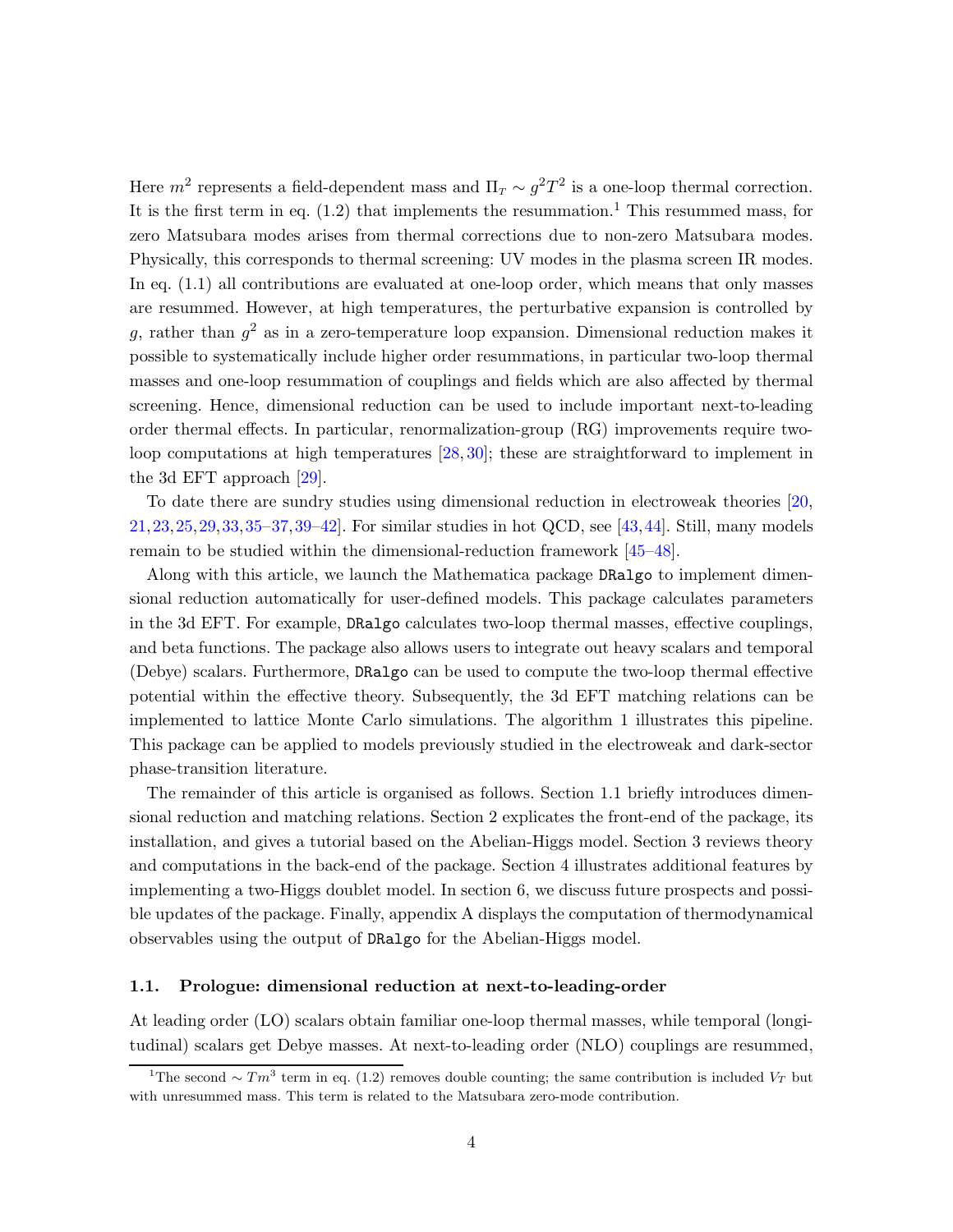<span id="page-5-0"></span>Algorithm 1 DRalgo algorithm outline in alignment with fig. 2 of [\[49\]](#page-43-9). The use of lattice resources is indicated as an optional path. The functions PerformDRhard[], PerformDRsoft[] and CalculatePotentialUS[] are part of DRalgo.

```
Input: Four-dimensional Lagrangian \mathcal{L}_{4d} with parameters \{c_1, \ldots, c_n\}, temperature T,
physical parameters, heavy masses MStart: Initialize model
Call PerformDRhard[] {
    for all c_i \in \{c_1, \ldots, c_n\} do
        Compute 4-dimensional \beta-functions \beta(c_i)Compute c_{i,3d}(T,M) by integrating out non-zero Matsubara modes
    end for
    Compute thermal (Debye) masses m_{\text{D},i}(T,\boldsymbol{M})Compute couplings that involve temporal vector fields
}
Output/Input: Three-dimensional soft Lagrangian \mathcal{L}_{3d} with parameters \{c_{1,3d}, \ldots, c_{n,3d}\}Call PerformDRsoft[] {
    for all c_{i,3d} \in \{c_{1,3d}, \ldots, c_{n,3d}\}\ do
        Compute 3-dimensional \beta-functions \beta_{3d}(c_{i,3d})Compute \bar{c}_{i,3d}(T, c_{1,3d}, \ldots, c_{n,3d}) by integrating out massive temporal scalars
    end for
}
Output: Three-dimensional ultrasoft Lagrangian \bar{\mathcal{L}}_{3d} with parameters \{\bar{c}_{1,3d}, \ldots, \bar{c}_{n,3d}\}if Lattice resources then
    Compute lattice continuum relations to construct \mathcal{L}_{3d}^{\text{lattice}}Monte Carlo simulation
else
    Call CalculatePotentialUS[] {
        Compute effective potential V_{\text{eff}}^{3d}(m_{i,3d}^2) up to two-loops
    }
end if
```

```
Compute thermodynamic parameters T_c, L/T_c^4
```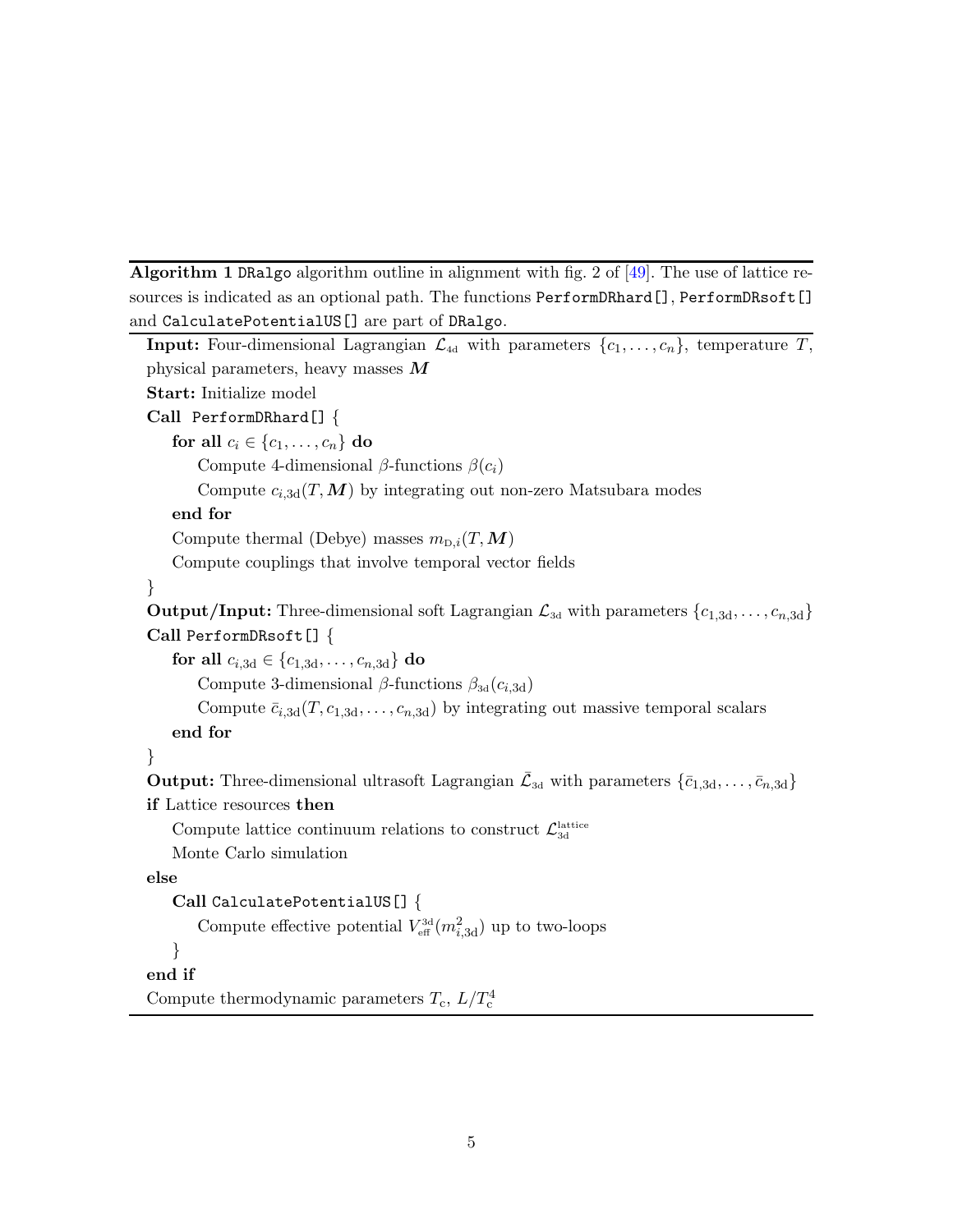and scalars receive two-loop thermal masses. DRalgo also calculates two-loop Debye masses. Corrections at NLO are particularly important due to large logarithms. The idea with dimensional reduction is to render some logarithms  $(\ln \frac{\bar{\mu}}{T})$  small by matching at a high energy  $(\bar{\mu} \sim T)$ . The remaining logarithms can then be resummed by RG-evolution within the EFT.

Phase transitions often occur below the Debye-mass scale. In such cases temporal scalars can also be integrated out. Thus effectively removing large logarithms of the form  $\ln \frac{m_D}{\bar{\mu}}$ , where  $m<sub>D</sub>$  is a Debye mass. This second EFT is said to live at the ultrasoft scale, which is characterised by energies of  $\mathcal{O}(g^2T)$  $\mathcal{O}(g^2T)$  $\mathcal{O}(g^2T)$ . In summary,<sup>2</sup> the hard scale corresponds to energies  $E \sim T$ ; the soft scale corresponds to energies  $E \sim gT$ ; and the ultrasoft scale corresponds to energies  $E \sim g^2 T$ .

To illustrate next-to-leading order dimensional reduction, we consider a schematic model with scalar mass parameter  $\mu^2$ , scalar quartic coupling  $\lambda$ , and gauge coupling g. Given the power counting  $\mu^2 \sim g^2 T^2$ ,  $\lambda \sim g^2$ , the matching of the mass parameter is

$$
\bar{\mu}_{3}^{2} = \frac{\begin{bmatrix} \text{tree-level} \\ \mu^{2} + \#g^{2}T^{2} \end{bmatrix} + \begin{bmatrix} 1\text{-loop} & 2\text{-loop} \\ \#g^{2}\mu^{2} + \#g^{4}T^{2} \end{bmatrix} + \mathcal{O}(g^{6})}{\mathcal{O}(g^{4})} + \frac{\begin{bmatrix} 1\text{-loop} \\ \#g^{2}m_{\text{D}} \end{bmatrix} + \begin{bmatrix} 2\text{-loop} \\ \#g^{4} \end{bmatrix} + \mathcal{O}(g^{5}),
$$
\n(1.3)

where the first line (with even powers of  $q$ ) results from the first step, and the second line (with odd power of g) from second step of the dimensional reduction. In practice, full  $\mathcal{O}(g^4)$ contributions are included. Going to higher orders, requires a three-loop computation for both steps of the dimensional reduction. The situation is similar for the coupling:

$$
\bar{\lambda}_3 = \frac{\text{tree-level}}{T\lambda} + \frac{\frac{1\text{-loop}}{\#g^4}}{\mathcal{O}(g^2)} + \mathcal{O}(g^6)
$$
\n
$$
+ \frac{\frac{1\text{-loop}}{4\#g^4}}{\mathcal{O}(g^3)} + \frac{\frac{2\text{-loop}}{\mathcal{O}(g^4)}}{\mathcal{O}(g^3)} + \mathcal{O}(g^5) .
$$
\n(1.4)

In practice for the coupling,  $\mathcal{O}(g^4)$  pieces are neglected since their numerical effect is small (despite being formally of the same order). These contributions arise during the second step of the dimensional reduction at two-loop. Pursuing higher order, requires a two-loop computation for the first step, and a three-loop computation for the second step of the dimensional reduction.

<span id="page-6-0"></span><sup>&</sup>lt;sup>2</sup>Some literature [\[33\]](#page-42-8) interchangeably refers to the hard scale as superheavy, the soft scale as heavy, and the ultrasoft scale as light.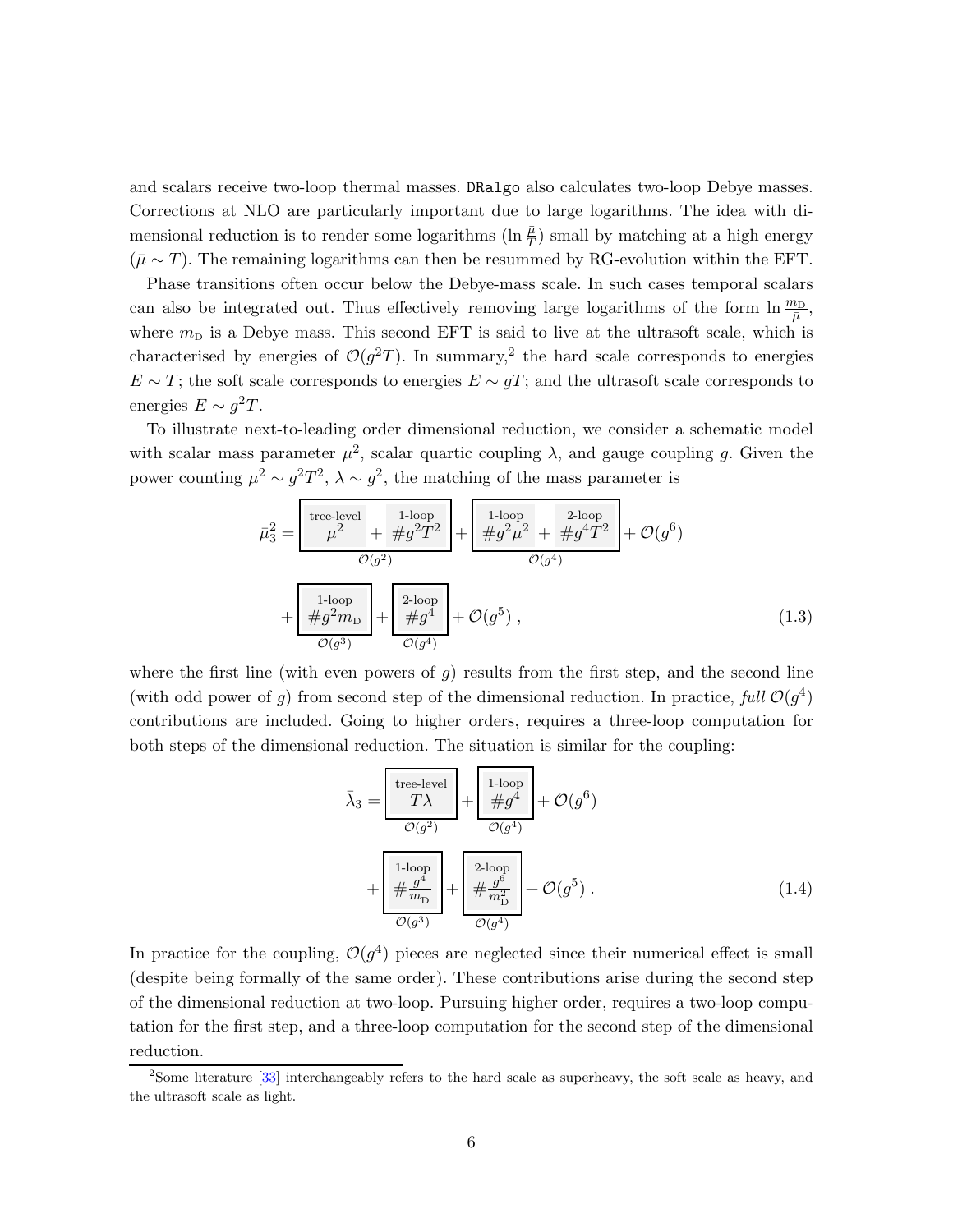In perturbation theory the definition of 3d EFT parameters are accompanied with a perturbative computation of the effective potential [\[29\]](#page-42-10):

$$
V_{\text{eff}}^{3d} = \underbrace{V_{\text{tree}}^{3d}}_{\mathcal{O}(g^2)} + \underbrace{V_{1-\text{loop}}^{3d}}_{\mathcal{O}(g^3)} + \underbrace{V_{2-\text{loop}}^{3d}}_{\mathcal{O}(g^4)} + \mathcal{O}(g^5) \,. \tag{1.5}
$$

Instead of expanding the result in terms of 4d parameters of the parent theory, resummed couplings and masses are kept along. This improves the overall convergence as the result is less sensitive to the renormalization scale [\[50,](#page-43-10) [51\]](#page-44-3). The order  $\mathcal{O}(g^5)$  requires a computation at three-loop level [\[52–](#page-44-4)[54\]](#page-44-5).

#### Dimensional reduction from a zero-temperature EFT perspective

It is instructive to consider the same physics from a standard EFT perspective. In particular, for equilibrium observables we can, analogous to Kaluza-Klein theories [\[55\]](#page-44-6), view thermal corrections as an infinite tower of heavy particles. To see the connection with dimensional reduction, we consider a theory with one light and one heavy scalar in Euclidean spacetime:

$$
\mathcal{L} = \frac{1}{2} (\partial_{\mu} \phi)^2 + \frac{1}{2} (\partial_{\mu} \Phi)^2 + \frac{1}{2} m^2 \phi^2 + \frac{1}{2} M^2 \Phi^2 + \frac{1}{4} \kappa \phi^2 \Phi^2 + \frac{1}{4!} \lambda \phi^4 \,. \tag{1.6}
$$

Imagine now that there exists a hierarchy  $M^2 \gg m^2$ . This is a well-known situation, and when calculating scattering processes one encounters large corrections to  $m^2$  scaling as  $\kappa M^2$ - analogous to the hierarchy problem. As well as large logarithms in the form  $\ln \frac{\bar{\mu}^2}{M^2}$  or  $\ln \frac{\bar{\mu}^2}{m^2}$ . One of these logarithms will then be large regardless the choice of the RG-scale  $\bar{\mu}$ .

Using thermal masses is equivalent to using a resummation<sup>[3](#page-7-0)</sup>  $m^2 \to m^2 + a\kappa M^2$ . This resummation does, however, not solve our problems of large logarithms. Therefore, calculations, even with thermal masses, are sensitive to the RG-scale. The situation is much improved by using an EFT. Therein, the logarithms  $\ln \frac{\bar{\mu}^2}{M^2}$  are rendered small by matching at the scale  $\bar{\mu}_{\text{Match}} \sim M$ , and the remaining logarithms  $\ln \frac{\bar{\mu}^2}{m^2}$  are taken care of by RG-evolution in the low-energy theory [\[56\]](#page-44-7).

Once the scalar field  $\Phi$  has been integrated out, the resulting EFT is of the form

$$
\mathcal{L}_{\text{eff}} = \frac{1}{2} (\partial_{\mu} \phi)^2 + \frac{1}{2} m_{\text{eff}}^2 \phi^2 + \frac{1}{4!} \lambda_{\text{eff}} \phi^4 \,. \tag{1.7}
$$

To leading order  $m_{\text{eff}}^2 = m^2 + a\kappa M^2$ , and  $\lambda_{\text{eff}} = \lambda$ . While at NLO

$$
\delta m_{\text{eff}}^2 = \kappa^2 M^2 \left( b + c \ln \frac{\bar{\mu}_{\text{Match}}^2}{M^2} \right), \qquad (1.8)
$$

$$
\delta \lambda_{\text{eff}} = \kappa^2 \left( d + e \ln \frac{\bar{\mu}_{\text{Match}}^2}{M^2} \right), \qquad (1.9)
$$

<span id="page-7-0"></span><sup>3</sup>This can also be viewed as a temperature-dependent renormalization  $\delta_T m^2$  such that  $m^2 = m^2 + \delta_T m^2$  [\[23\]](#page-42-12).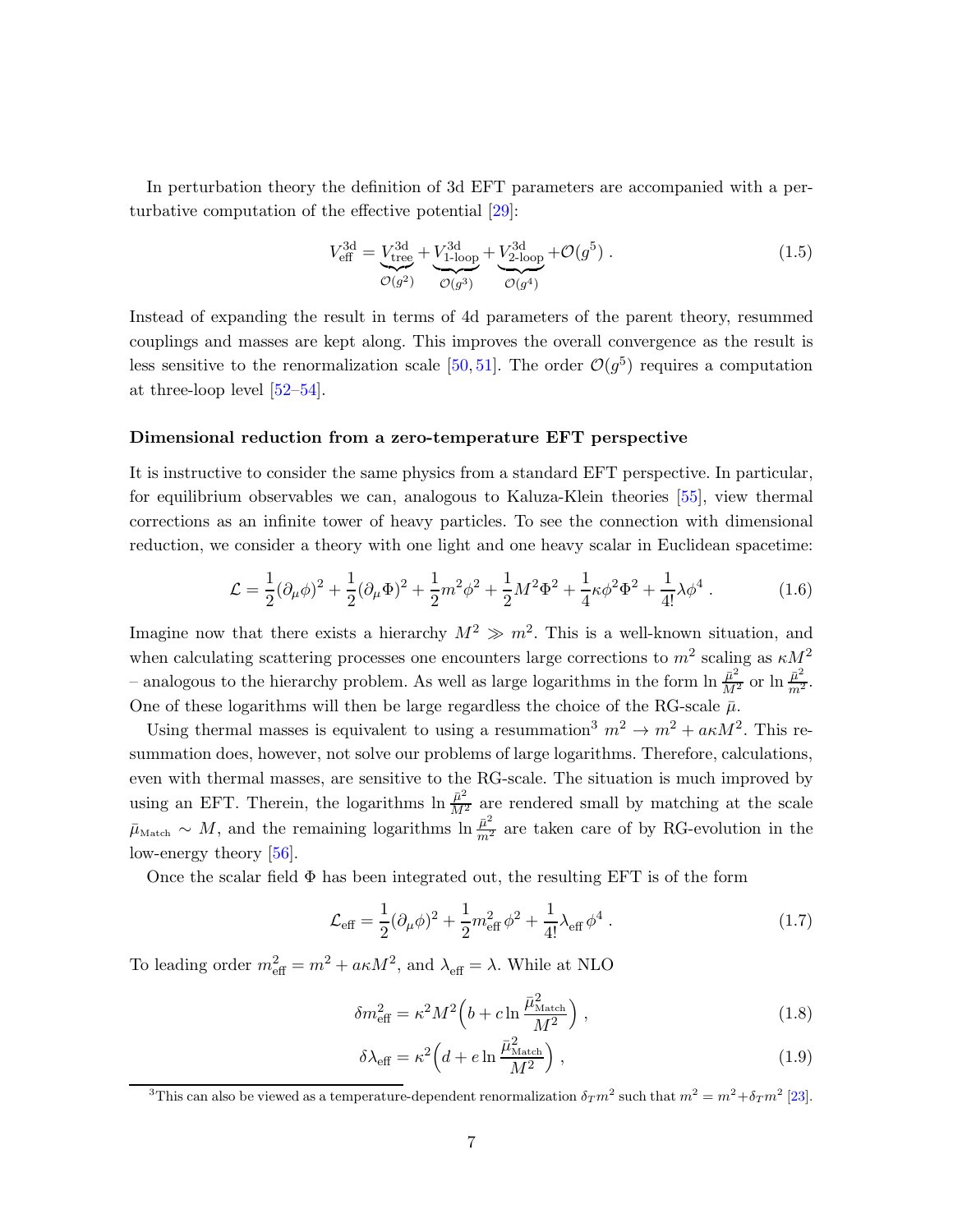where  $b, c, d, e$  are numerical coefficients. It is precisely these kind of corrections that appear in the dimensionally reduced theory.

Finally, to do calculations in the IR, we should run the couplings within the EFT from  $\bar{\mu}_{\text{Match}} \sim M$  down to  $\bar{\mu}_{IR} \sim m_{\text{eff}}$ . In this way, all large logarithms are eliminated and perturbative convergence is improved.

In the case of dimensional reduction, we have an infinite tower of heavy particles with masses  $M_n^2 = (2\pi nT)^2$  for all integers  $n \neq 0.4$  $n \neq 0.4$  Hence, the high-temperature matching scale is  $\mu_{\text{Match}} \sim T$  and the low-energy scale is  $\mu_{\text{IR}}^2 \sim g^2 T^2$ . Since we are describing equilibrium (static) processes, there is no time dependence – the degrees of freedom of the EFT are static and live in three dimensions.

# <span id="page-8-0"></span>2. Installation and running

This section explains how to install DRalgo and presents a tutorial based on the Abelian-Higgs model.

## <span id="page-8-1"></span>2.1. Installation

The current version of DRalgo, 1.0, is installed by placing all the source files either in the applications folder Mathematica/Applications or running Mathematica from the package root directory ./DRalgo.

The required source files are outlined in fig. [1.](#page-9-1) To create model files, DRalgo uses functions from GroupMath [\[57\]](#page-44-0); see ibid. for its installation. This tutorial uses GroupMath Version 1.1.2 but GroupMath is not required for the dimensional reduction itself. If a model file is already available, it can be loaded independently of GroupMath (cf. sec. [Q.1\)](#page-29-1). Since GroupMath is an external package, any use of the model-creation features in DRalgo should be accompanied by a citation of [\[57\]](#page-44-0).

To load DRalgo from the Mathematica applications folder Mathematica/Applications, the following commands need to be executed:

```
SetDirectory[NotebookDirectory[]];
$LoadGroupMath=True;
<<DRalgo`
```
Subsequently, we demonstrate the definition of models, the dimensional reduction, and the calculation of the two-loop effective potential. All steps are mirrored in the accompanying ./examples/ah.m.

<span id="page-8-2"></span><sup>&</sup>lt;sup>4</sup>Fermions have masses of  $M_n = (2n + 1)\pi T$ .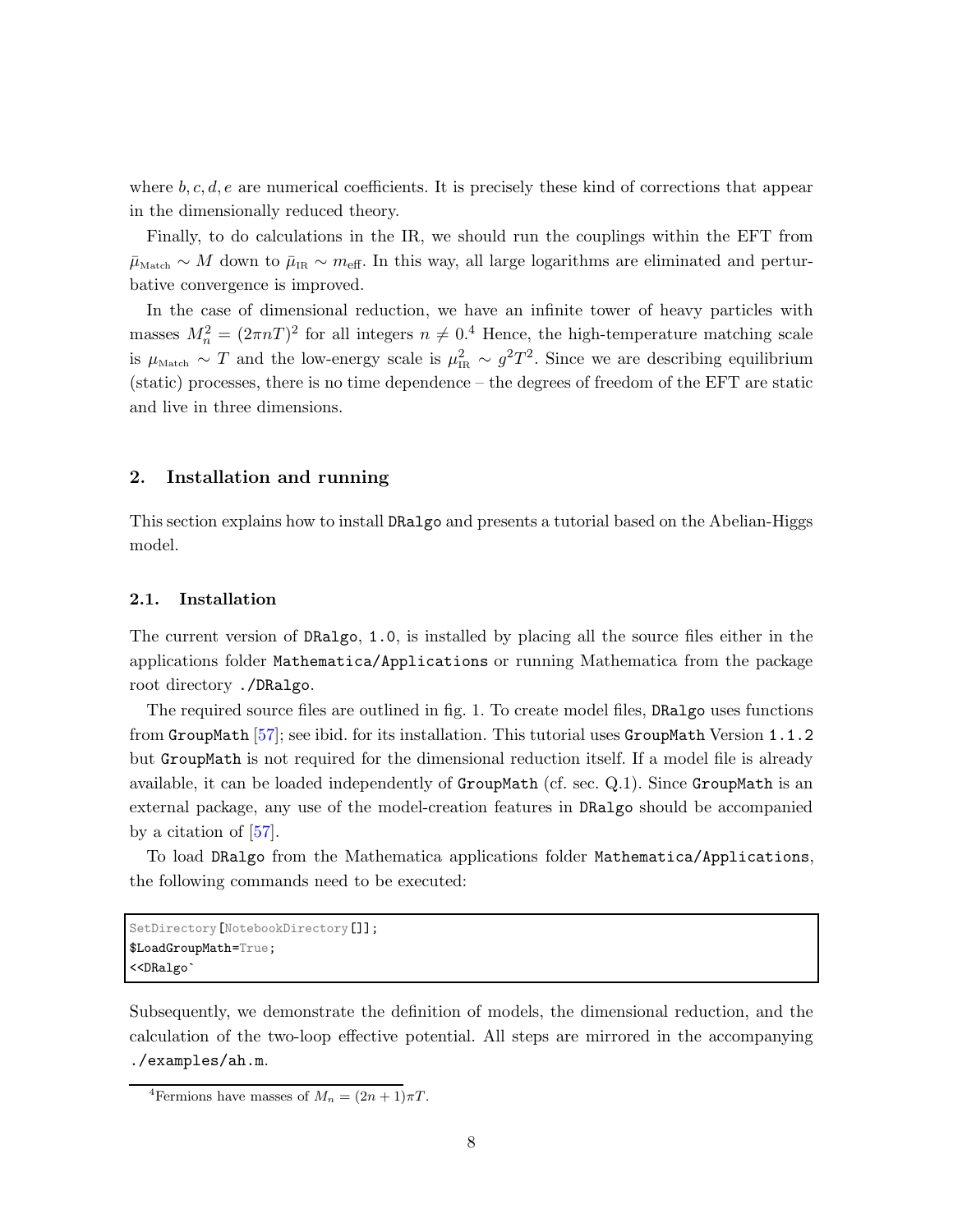| DRalgo    |                                                                     |
|-----------|---------------------------------------------------------------------|
|           |                                                                     |
|           | Debye.m Creates and organizes temporal scalars                      |
|           | <b>LEffPot.m </b> Computation of the effective potential in the EFT |
|           |                                                                     |
|           |                                                                     |
|           | $\_\texttt{ModelCreating a model}$                                  |
|           |                                                                     |
|           |                                                                     |
|           |                                                                     |
|           |                                                                     |
|           | <b>12xsm.m</b> Standard Model and two real scalars                  |
|           | cxsm.mStandard Model and one complex scalar                         |
|           |                                                                     |
|           |                                                                     |
|           | $\Box$ htm.mStandard Model and one real SU(2) triplet               |
|           |                                                                     |
|           | $\text{\_}$ LRSymmetric.mLeft-Right symmetric model                 |
|           |                                                                     |
|           |                                                                     |
| README.md |                                                                     |
| LICENSE   |                                                                     |

<span id="page-9-1"></span>Figure 1: Outline of the structure of DRalgo. The most relevant files for this article are highlighted. Specific models are discussed in sec. [2](#page-8-0) for  $ah.m$  and sec. [4](#page-23-0) for  $2hdm.m$ .

## <span id="page-9-0"></span>2.2. Model implementation

As an example, we consider the Abelian-Higgs model with the Euclidean Lagrangian

<span id="page-9-2"></span>
$$
\mathcal{L} = \frac{1}{4} F_{\mu\nu} F^{\mu\nu} + \left( D^{\mu} \phi \right)^{\dagger} \left( D_{\mu} \phi \right) + V(\phi, \phi^{\dagger}) \,, \tag{2.1}
$$

$$
V(\phi, \phi^{\dagger}) = m^2 \phi^{\dagger} \phi + \lambda (\phi^{\dagger} \phi)^2 , \qquad (2.2)
$$

where the covariant derivative is  $D_{\mu} = \partial_{\mu} - ig_1 Y_{\phi} A_{\mu}$  and the corresponding field-strength tensor is  $F_{\mu\nu} = \partial_\mu A_\nu - \partial_\nu A_\mu$ . Here, the field  $A_\mu$  is an U(1) gauge field with gauge coupling  $g_1$  and  $\phi$  is a complex scalar field charged under U(1) with general charge  $Y_{\phi}$ .

The zero, or temporal, component of the vector field receives a thermally induced mass in the 3d theory. This temporal scalar transforms as a singlet under  $U(1)$  and has a Lagrangian

$$
\mathcal{L}_{\text{temporal}} = \frac{1}{2} (\partial_i A_0)^2 + \frac{1}{2} \mu \text{sqU1} A_0^2 + \frac{1}{4!} \lambda \text{VLL} \text{[1]} A_0^4 + \frac{1}{2} \lambda \text{VL} \text{[1]} A_0^2 \phi^\dagger \phi , \qquad (2.3)
$$

where indices  $i \in \{1, ..., d\}$  are spatial. Here,  $\mu$ sqU1 is the temporal-scalar Debye mass (squared),  $\lambda$ VLL[1] is the self-interaction coupling, and  $\lambda$ VL[1] is the portal coupling to  $\phi$ . The notation above is aligned with the systematic notation of DRalgo. For earlier studies of this model in the literature, we refer to [\[35–](#page-43-0)[37,](#page-43-1) [58,](#page-44-8) [59\]](#page-44-9).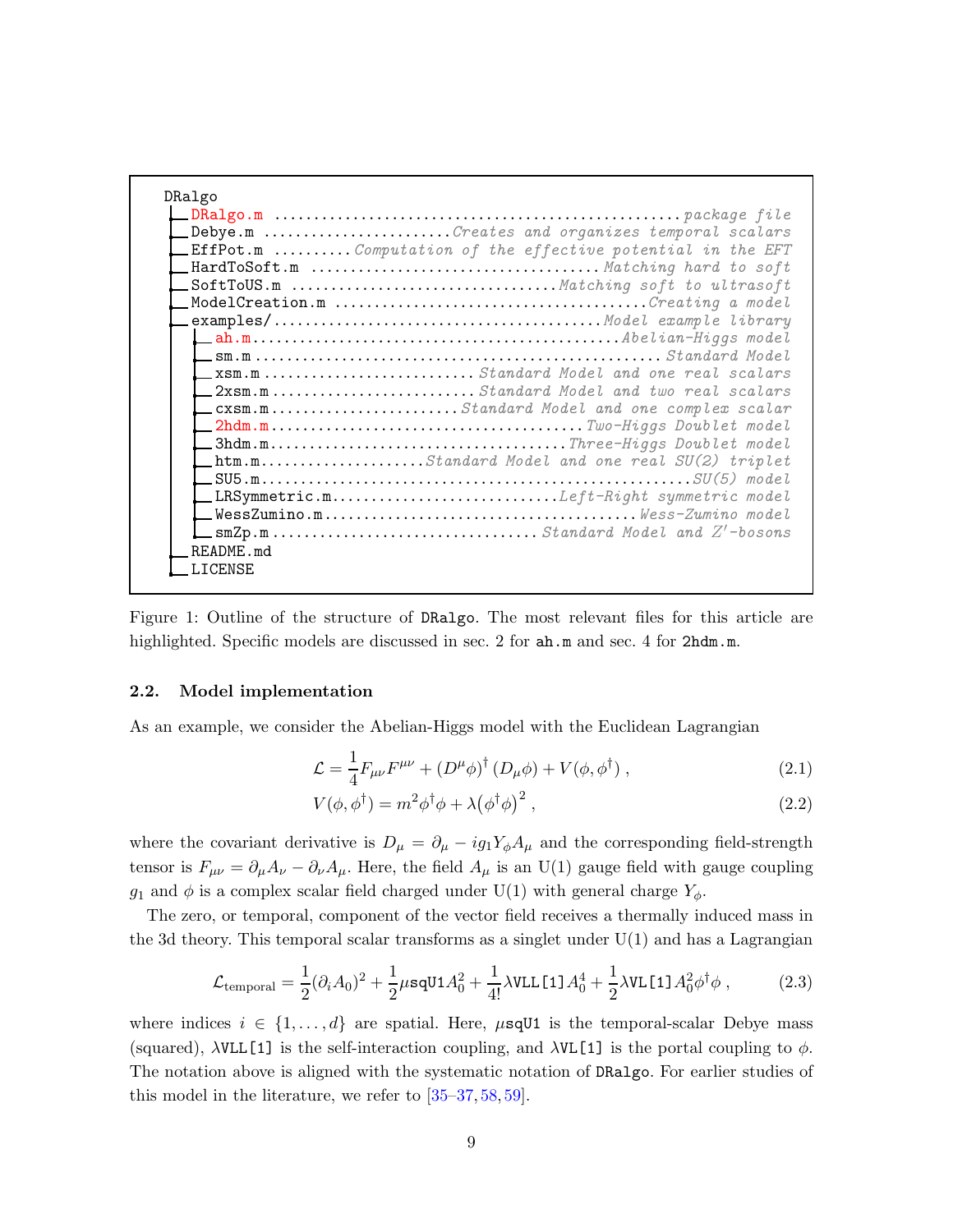To create a model in DRalgo, we have to specify the gauge group and the scalar representation. In DRalgo this is done via

Group={"U1"}; CouplingName={g1}; RepAdjoint={0};  $Higgs=\{Y\phi\}$ , "C"}; RepScalar={Higgs}; RepFermion={};

Here, the adjoint (vector) representation is trivial for the Abelian Higgs model. In the definition of the Higgs scalar  $\{ \{ \gamma \phi \}, \Gamma \subset \mathbb{R}^N \}$ ,  $Y_{\phi}$  denotes the gauge charge. One additional argument is passed depending on if the scalar has a real (R) or a complex (C) representation. In this simple example, fermions are absent and the corresponding bracket is empty. While not relevant for this model, note that fermions are never part of the 3d EFT Lagrangian as they are integrated out during the first step of the dimensional reduction. The model-input from the gauge sector is generated with the command

```
{g}vvv, gvff, gvss, \lambda1, \lambda3, \lambda4, \mu ij, \mu IJ, \mu IJC, Ysff, YsffC=
    AllocateTensors[Group,RepAdjoint,CouplingName,RepFermion,RepScalar];
```
The tensors listed above have the following correspondence

| gvvv        | structure constants                       |
|-------------|-------------------------------------------|
| gvff        | vector-fermion trilinear couplings        |
|             | gyss vector-scalar trilinear couplings    |
| $\lambda1$  | scalar tadpole couplings                  |
| $\lambda$ 3 | cubic couplings                           |
| $\lambda$ 4 | quartic couplings                         |
|             | $\mu$ ij scalar-mass matrix               |
|             | $\mu$ IJ, $\mu$ IJC fermion-mass matrices |
|             | Ysff, YsffC Yukawa couplings              |

and their purpose is described in depth in sec. [3.](#page-15-0) By default all these tensors, except for the gauge ones, are empty. While their order on the left hand side of AllocateTensors is fixed, the above naming of {gvvv,...,YsffC} is arbitrary.

The next task is to specify the scalar potential. Let us start with the mass matrix. There is only one allowed term:  $\phi \phi^{\dagger}$ . This term is selected via

 $InputInv = \{1,1\}, \{True, False\}\};$ 

```
MassTerm1=CreateInvariant[Group,RepScalar,InputInv][[1]]//Simplify;
```
<code>VMass=msq\*MassTerm1;</code> (\* corresponds to a term  $\frac{1}{2}m^2\phi\phi^\dagger$  \*)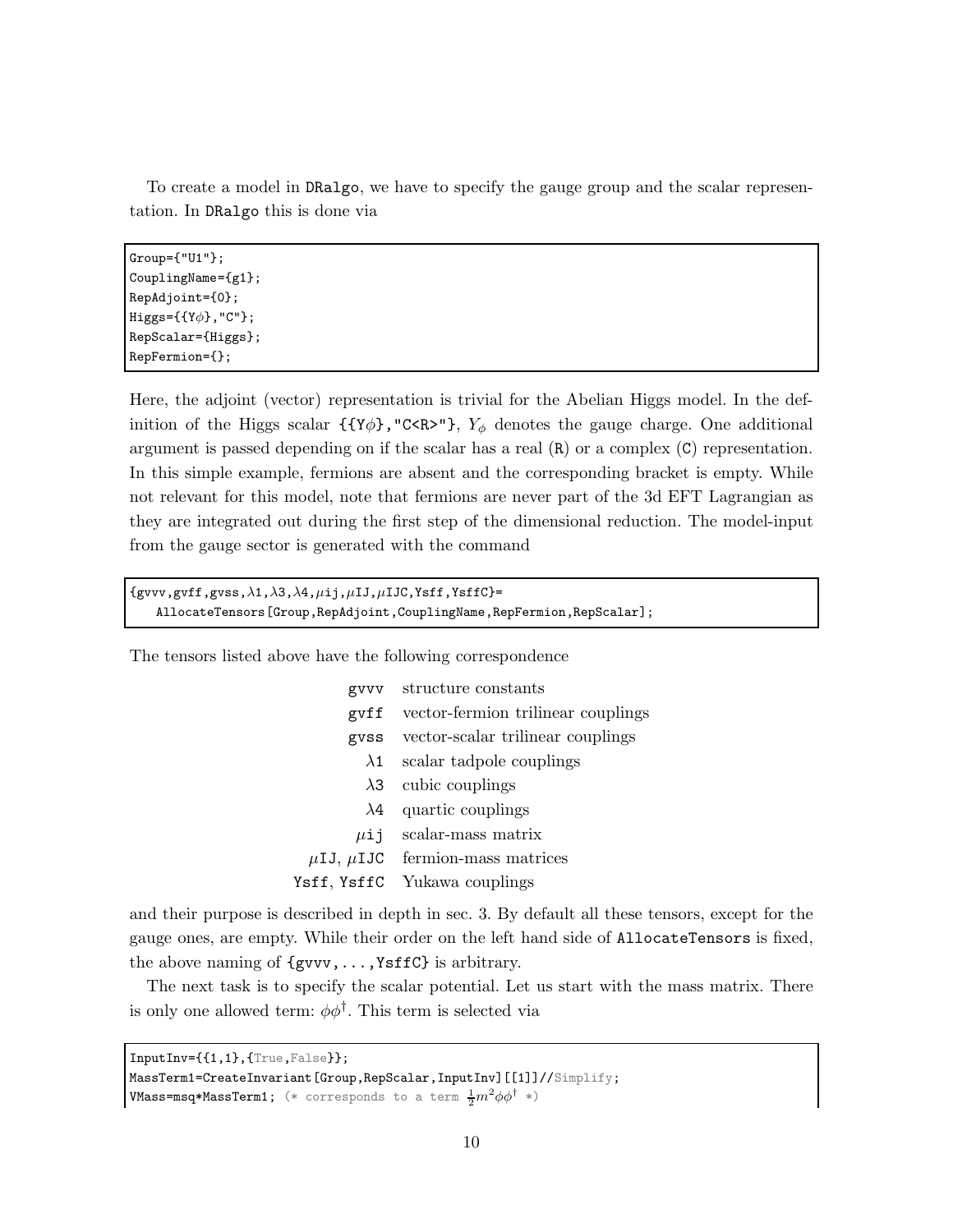To understand the syntax, recall that we defined our scalar as RepScalar={Higgs}. Then  $\{1,1\}$  specifies that we are after a term with two (RepScalar[[1]])  $\phi$  fields. For general models, the index 1 can be replaced by any index in RepScalar as defined by the user. In addition, {True,False} specifies that we are after the  $\phi\phi^\dagger$  term and conversely {True,True} corresponds to a  $\phi\phi$  term. The latter term, however, is not allowed in this example due to gauge invariance. Since this example exhibits merely one  $U(1)$  invariant combination of  $\phi$  and  $\phi^\dagger,$  we specify [[1]] in the CreateInvariant output.

For the quartic tensor only one possible term arises, namely  $(\phi \phi^{\dagger})^2$ . We already created a  $(\phi \phi^{\dagger})$  term above, which can be reused to find the quartic:

```
VQuartic=\lambda * MassTerm1^2;\lambda4=GradQuartic[VQuartic]
```
To see how quartic and mass terms are composed of scalar-field components, one can inspect the variables VMass and VQuartic.

This completes the model implementation, and we now have all ingredients to do the dimensional-reduction step.

## <span id="page-11-0"></span>2.3. Running the dimensional-reduction algorithm

First we need to load the model with the command

```
\texttt{ImportModelDRalgo} [Group,gvvv,gvff,gvss,\lambda1,\lambda3,\lambda4,\muij,\muIJ,\muIJC,Ysff,YsffC,Verbose->False];
```
Since the gauge group was previously defined, the corresponding Debye masses are automatically generated and named. The option Verbose->False disables all progress messages.

The actual dimensional reduction is performed with the command

```
PerformDRhard[];
```
This calculates all thermal masses, effective couplings,  $\beta$ -functions and anomalous dimensions. For example, gauge and scalar couplings are given by

```
PrintCouplings[]
 \Big\{ \text{g13d}^2 \to g_1^2 T - \frac{g_1^4 \text{Lb} T Y_\phi^2}{48 \pi^2} , \; \lambda \text{3d} \to \frac{T (g_1^4 Y_\phi^4 (2 - 3 \text{Lb}) + 6 g_1^2 Y_\phi^2 \lambda \text{Lb} + 2 \lambda (8 \pi^2 - 5 \lambda \text{Lb}) )}{16 \pi^2}\frac{\frac{2}{1}Y^2_{\phi}\lambda\text{Lb}+2\lambda(8\pi^2-5\lambda\text{Lb}))}{16\pi^2}
```
where the output is a replacement rule. The variables Lb and Lf are dependent on the 4d-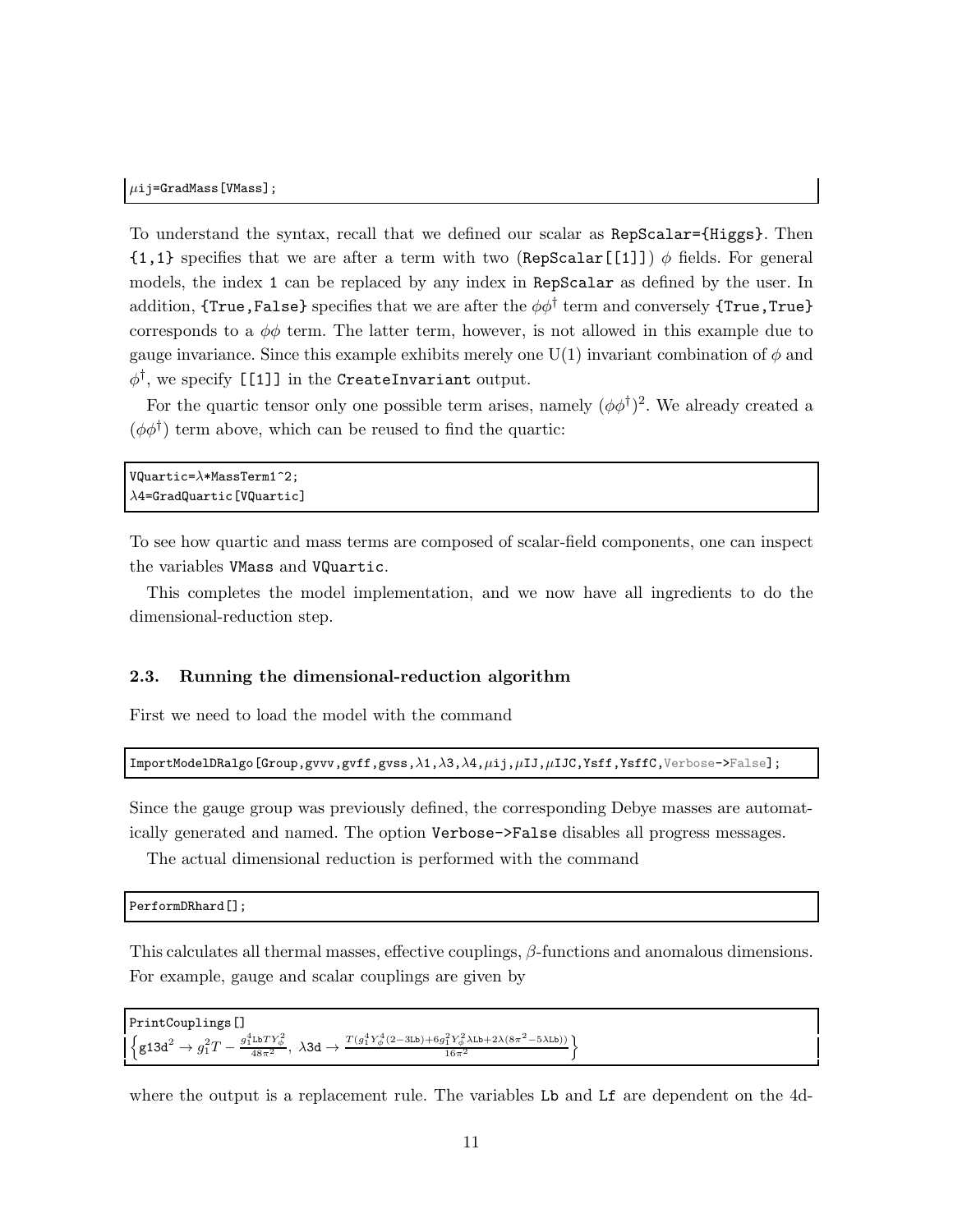renormalization scale  $(\bar{\mu})$  and the temperature  $(T)$  [\[29,](#page-42-10) [33\]](#page-42-8). They are

<span id="page-12-2"></span>
$$
Lb = \ln\left(\frac{\bar{\mu}^2}{T^2}\right) + 2\gamma_E - 2\ln(4\pi) , \quad Lf = Lb + 4\ln(2) , \qquad (2.4)
$$

where  $\gamma_E$  is the Euler-Mascheroni constant. Further information about the functional basis of the effective parameters is collected in sec. [Q.11.](#page-33-0) The corresponding definitions of constants, along with other shorthand notations, are shown with the command

## PrintConstants[]

The above RG-scale  $\bar{\mu}$  is the hard matching scale, and should be chosen as  $\bar{\mu} \sim T$  to avoid large logarithms.<sup>[5](#page-12-0)</sup> Effective mass parameters are divided into scalar and temporal-scalars. The scalar masses are given by

```
PrintScalarMass["LO"]
PrintScalarMass["NLO"]
```
Here, the LO command prints tree-level masses together with one-loop thermal contributions; the NLO command prints two-loop thermal masses. By default these NLO masses contain the running from the matching scale  $(\bar{\mu})$  to an arbitrary 3d scale  $(\bar{\mu}_3)$ .<sup>[6](#page-12-1)</sup> The resulting Debye masses are displayed by

```
PrintDebyeMass["LO"]
PrintDebyeMass["NLO"]
```
Mixed temporal-scalar couplings (to NLO) are printed with

```
PrintTemporalScalarCouplings[]
```
Such temporal-scalar couplings are denoted as  $\lambda$ VLL[a] for  $V^4$  couplings,  $\lambda$ VVSL[a] for  $V^2S$ couplings and  $\lambda$ VL[a] for  $V^2S^2$  couplings, where S represents scalar fields and V temporal scalar fields. The index 'a' systematically labels all linearly independent terms.

The coefficient of the unit operator [\[34\]](#page-42-9), or the hard-mode contribution to the symmetricphase pressure, is given by

```
PrintPressure["LO"]
PrintPressure["NLO"]
PrintPressure["NNLO"]
```
<sup>&</sup>lt;sup>5</sup>In DRalgo the renormalization scales are denoted by  $\mu = \bar{\mu}$  for the hard scale and  $\mu$ 3 =  $\bar{\mu}_3$  for the soft scale.

<span id="page-12-1"></span><span id="page-12-0"></span> ${}^{6}$ There are different ways to express the NLO masses. We refer to sec. [Q.11](#page-33-0) for further details.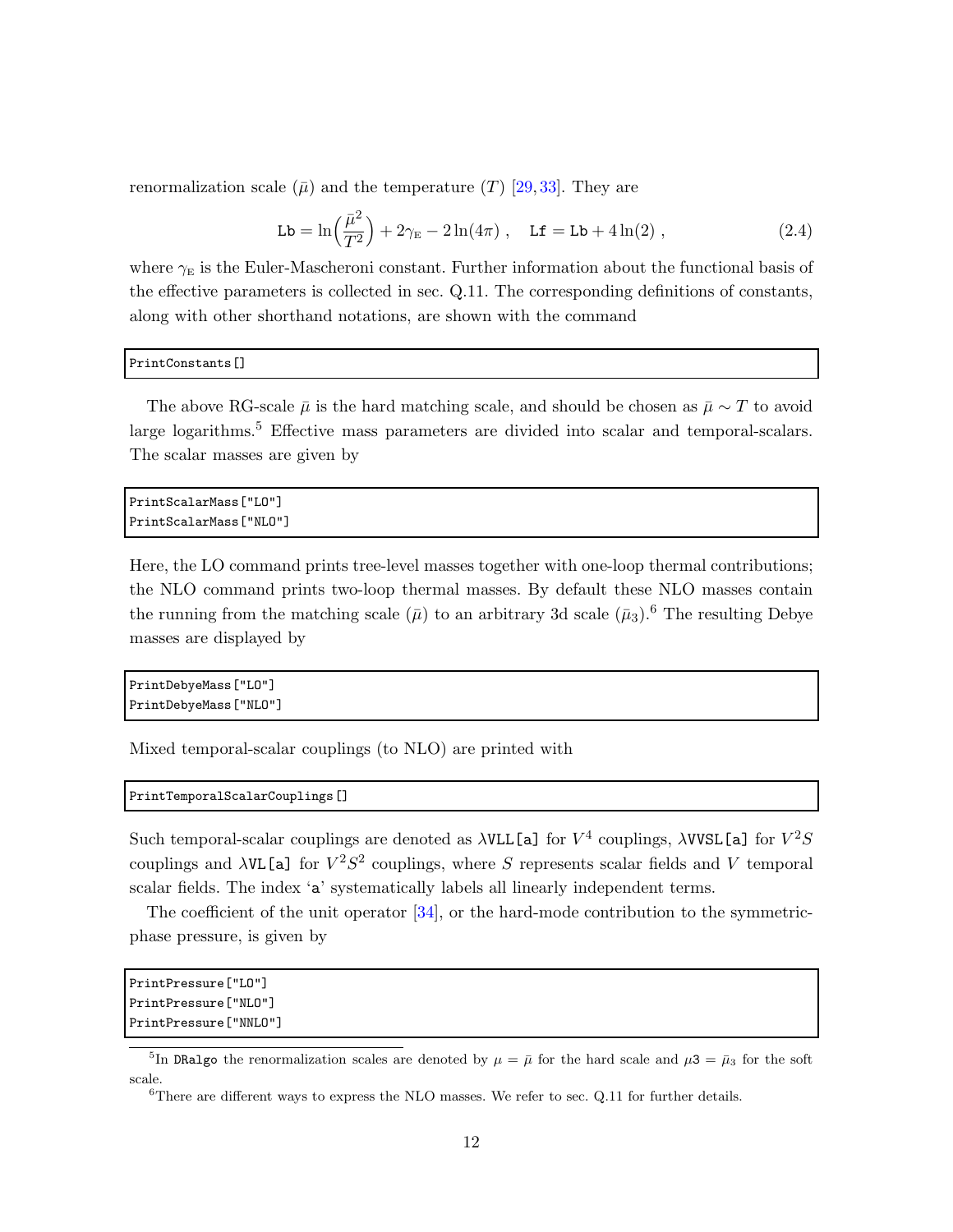Here, LO corresponds to one-loop, NLO to two-loop, and NNLO to three-loop level. The LO result describes the pressure of an ideal gas, and is given by  $P_{\text{LO}}(T) = N \frac{\pi^2}{90} T^4$ , where N represents the number of degrees of freedom. For the Abelian Higgs model  $N = 4$  with 2 from the photon and 2 from the complex scalar.

DRalgo also provides anomalous dimensions and beta functions in the parent 4d theory; see sec. [3.4.](#page-22-0) Beta functions are printed with the command

BetaFunctions4D[]

Next, to find anomalous dimensions we first need to specify for which particles we want them. As DRalgo stores everything in tensor form, we need to find the positions of all particles

PosScalar=PrintScalarRepPositions[];

To determine the anomalous dimension of e.g. ScalarRep[[1]], we would write

```
AnomDim4D["S",{PosScalar[[1]],PosScalar[[1]]}]
```
<span id="page-13-0"></span>See sec. [Q.4](#page-30-0) for how to obtain anomalous dimensions for vector-bosons and fermions.

#### 2.4. Integrating out temporal scalars

Temporal scalars are often heavy compared to the fields driving the phase transition, and can be integrated out [\[29,](#page-42-10) [33\]](#page-42-8). It should be stressed that this is a user-dependent optional step. The resulting EFT is said to describe ultrasoft physics. The command is

PerformDRsoft[{}];

Couplings at the ultrasoft scale are given by

PrintCouplingsUS[];

And effective scalar masses are given by

```
PrintScalarMassUS["LO"];
PrintScalarMassUS["NLO"];
```
Finally,  $\beta$ -functions for the ultrasoft masses are provided with the command

BetaFunctions3DUS[];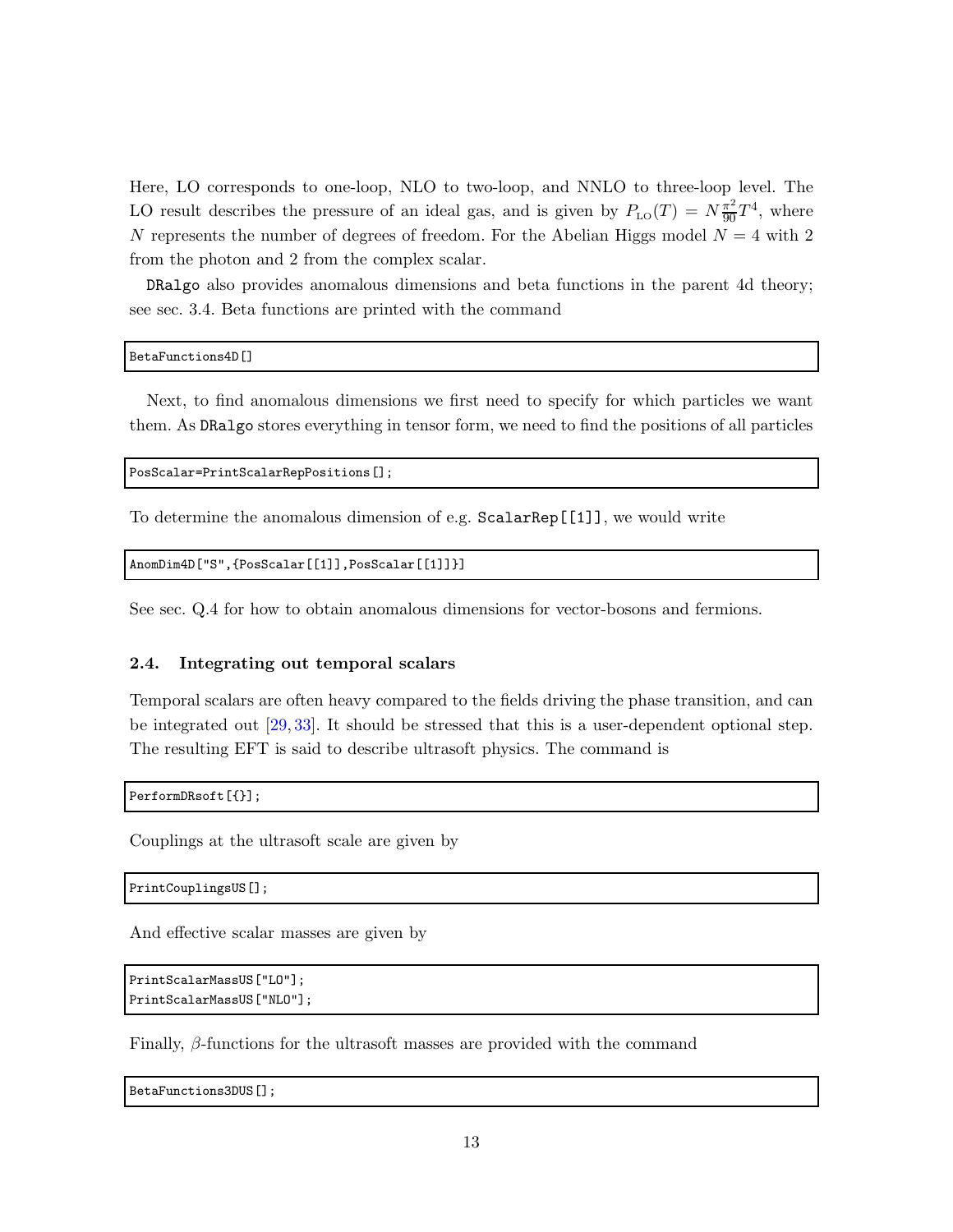In the 3-dimensional theory only scalar masses have non-zero beta functions.

This concludes our tutorial of the dimensional reduction of the Abelian-Higgs model.

## <span id="page-14-0"></span>2.5. Two-loop effective potential

Once the model is loaded, we can calculate the effective potential. This can be done by the user, either in the soft or the ultrasoft theory. Alternatively, DRalgo can calculate the effective potential in the ultrasoft theory. First, we need to create field-dependent masses which requires to specify a vacuum expectation value direction:

```
DefineNewTensorsUS[\mu i; \lambda 4, \lambda 3, gvss, gvvv];
\phivev={0,\phi}//SparseArray;
DefineVEVS[φvev];
```
Here the vacuum expectation value is in the second, imaginary, Higgs component.

For the calculation to proceed, all mass matrices must be diagonal. If not, an error message is printed and it is up for the user to diagonalize the matrices; see section [Q.16](#page-35-0) for an example. For the model at hand, the mass matrix is diagonal, which the user can confirm by printing the field-dependent masses

```
FieldMasses=PrintTensorsVEV[]
```
The effective potential is calculated via

```
CalculatePotentialUS[]
```
The results are given by

```
PrintEffectivePotential["LO"]
PrintEffectivePotential["NLO"]
PrintEffectivePotential["NNLO"]
```
Here, LO refers to the tree-level, NLO to the one-loop, and NNLO to the two-loop effective potential. Note that all results are given in Landau gauge. In the (two-loop) NNLO part, the renormalization scale is denoted by  $\mu$ 3 =  $\bar{\mu}_3$ .

This completes the first tutorial on quick installation and running. Output from the 3d EFT matching relations can be implemented either to non-perturbative lattice codes, or perturbative analyses in terms of the effective potential. While such implementations are left to the user, appendix [A](#page-39-0) displays how to interface DRalgo output in a Mathematica implementation that determines selected thermodynamic quantities for the Abelian-Higgs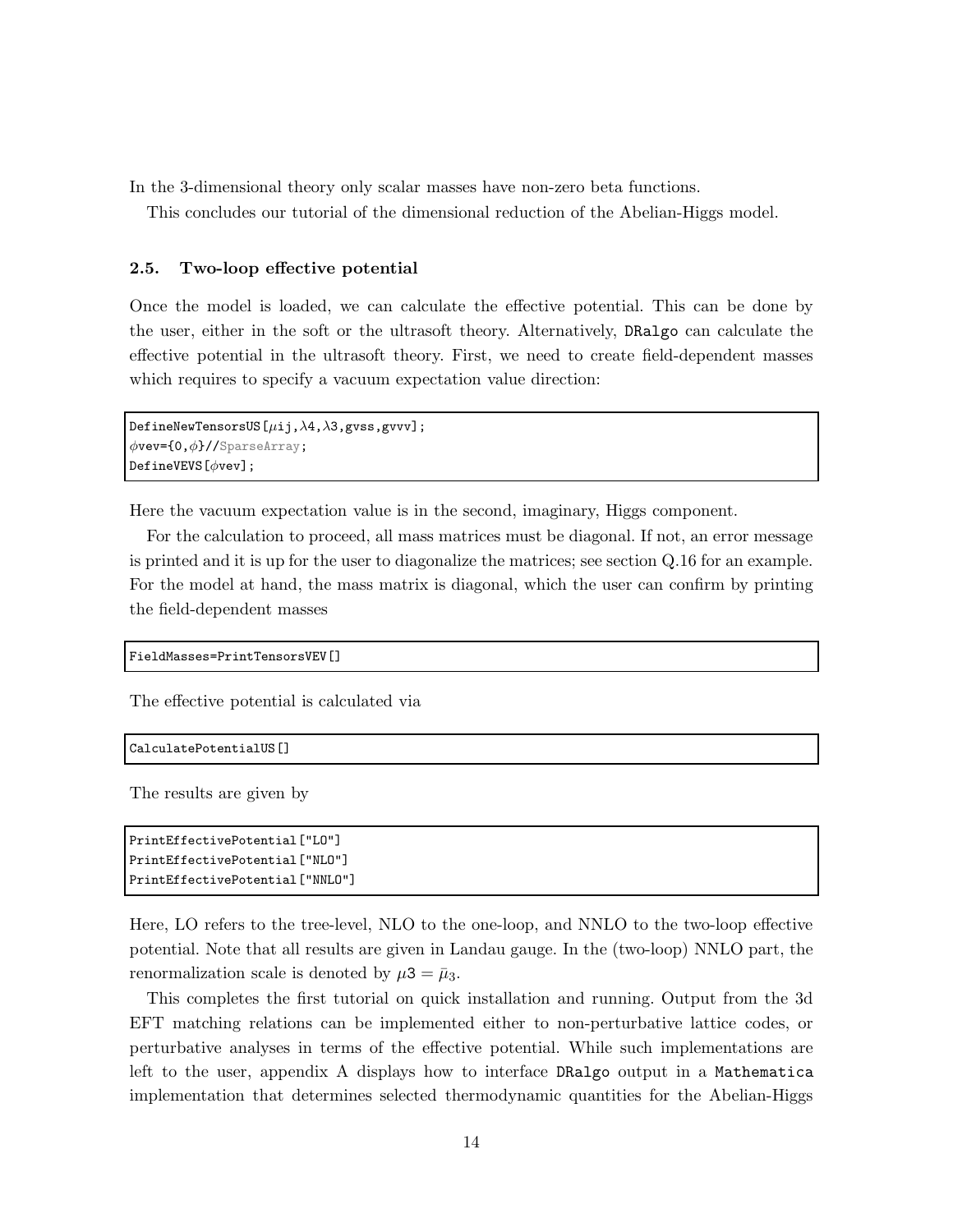<span id="page-15-0"></span>model.

# 3. Theory behind the scenes: dimensional reduction of a generic model

In this section, we dig deeper into the theory and computations in the back-end of the software. The implementation for dimensional reduction of a generic model is based on tensornotation [\[60–](#page-44-1)[64\]](#page-44-2) that separates Lorentz algebra from group algebra. The Lorentz algebra is hard-coded, with contractions done by FeynCalc  $[65, 66]$  $[65, 66]$  $[65, 66]$  and FORM  $[20, 67]$  $[20, 67]$  $[20, 67]$ , while the groupstructure is provided by the user.

## <span id="page-15-1"></span>3.1. Lagrangian in the 4d fundamental theory

Consider a general Lagrangian in Minkowski spacetime with mostly-plus metric:  $g^{\mu\nu}$  = diag(-1, 1, 1, 1),  $\{\sigma_{\mu}, \overline{\sigma}_{\nu}\} = -2g_{\mu\nu}$ . In terms of the functional-integral measure and the action S, the partition function is  $\mathcal{Z} = \int \mathcal{D} e^{iS}$ . Correspondingly, the sigma matrices are defined as

$$
\sigma^{\mu} = (1, \sigma^{i}), \quad \overline{\sigma}^{\mu} = (-1, \sigma^{i}), \qquad (3.1)
$$

where  $\sigma^i$  are Pauli matrices.

To write down the Lagrangian, in a flattened form, we employ a basis where all scalars and vectors are real. In addition, all fermions are composed of two-component Weyl-spinors [\[68\]](#page-44-13). The most general, four dimensional, Lagrangian in Minkowski space is [\[34,](#page-42-9) [60,](#page-44-1) [61\]](#page-44-14)

$$
\mathcal{L} = -\frac{1}{2}R_i(-\delta_{ij}\partial_\mu\partial^\mu + \mu_{ij})R_j - \frac{1}{4}F_{\mu\nu}^aF^{\mu\nu,a}\delta_{ab} - \frac{1}{2\xi_a}(\partial_\mu A^{a,\mu})^2
$$

$$
-\partial^\mu\overline{\eta}^a\partial_\mu\eta^a + i\psi_I^\dagger\overline{\sigma}^\mu\partial_\mu\psi^I - \frac{1}{2}(M^{IJ}\psi_I\psi_J + \text{h.c.}) + \mathcal{L}_{\text{int}}\,,\tag{3.2}
$$

$$
\mathcal{L}_{int} = -\lambda_{i} R_{i} - \frac{1}{3!} \lambda_{ijk} R_{i} R_{j} R_{k} - \frac{1}{4!} \lambda_{jklm} R_{i} R_{j} R_{k} R_{m} - \frac{1}{2} (Y^{iIJ} R_{i} \psi_{I} \psi_{J} + h.c) \n+ g_{IJ}^{a} A_{\mu}^{a} \psi_{I}^{\dagger} \overline{\sigma}^{\mu} \psi_{J} - g_{jk}^{a} A_{\mu}^{a} R_{j} \partial^{\mu} R_{k} - \frac{1}{2} g_{jn}^{a} g_{kn}^{b} A_{\mu}^{a} A^{\mu, b} R_{j} R_{k} - g^{abc} A^{\mu, a} A^{\nu, b} \partial_{\mu} A_{\nu}^{c} \n- \frac{1}{4} g^{abe} g^{cde} A^{\mu a} A^{\nu b} A_{\mu}^{c} A_{\nu}^{d} + g^{abc} A_{\mu}^{a} \eta^{b} \partial^{\mu} \overline{\eta}^{c} ,
$$
\n(3.3)

where  $\mathcal{L}_{int}$  is the interaction Lagrangian and  $F_{\mu\nu} = \frac{i}{g} [D_{\mu}, D_{\nu}]$  is the field strength tensor with the corresponding gauge coupling  $g$ . In this notation, the field  $R<sub>i</sub>$  denotes a real scalar-field with scalar-index  $i$ . In the Standard Model,  $i$  corresponds to the Higgs, neutral Goldstone, and real/imaginary component of the charged Goldstone. Further, the field  $A^a_\mu$  corresponds to a real vector-field with vector-index a, the field  $\eta$  is a ghost-field and the field  $\psi_I$  is a Weylspinor with fermion-index I. In addition,  $\mu_{ij}$  denote (squared) scalar masses, and  $M_{IJ}$  fermion masses. Repeated indices are always summed over irrespective of their vertical placement.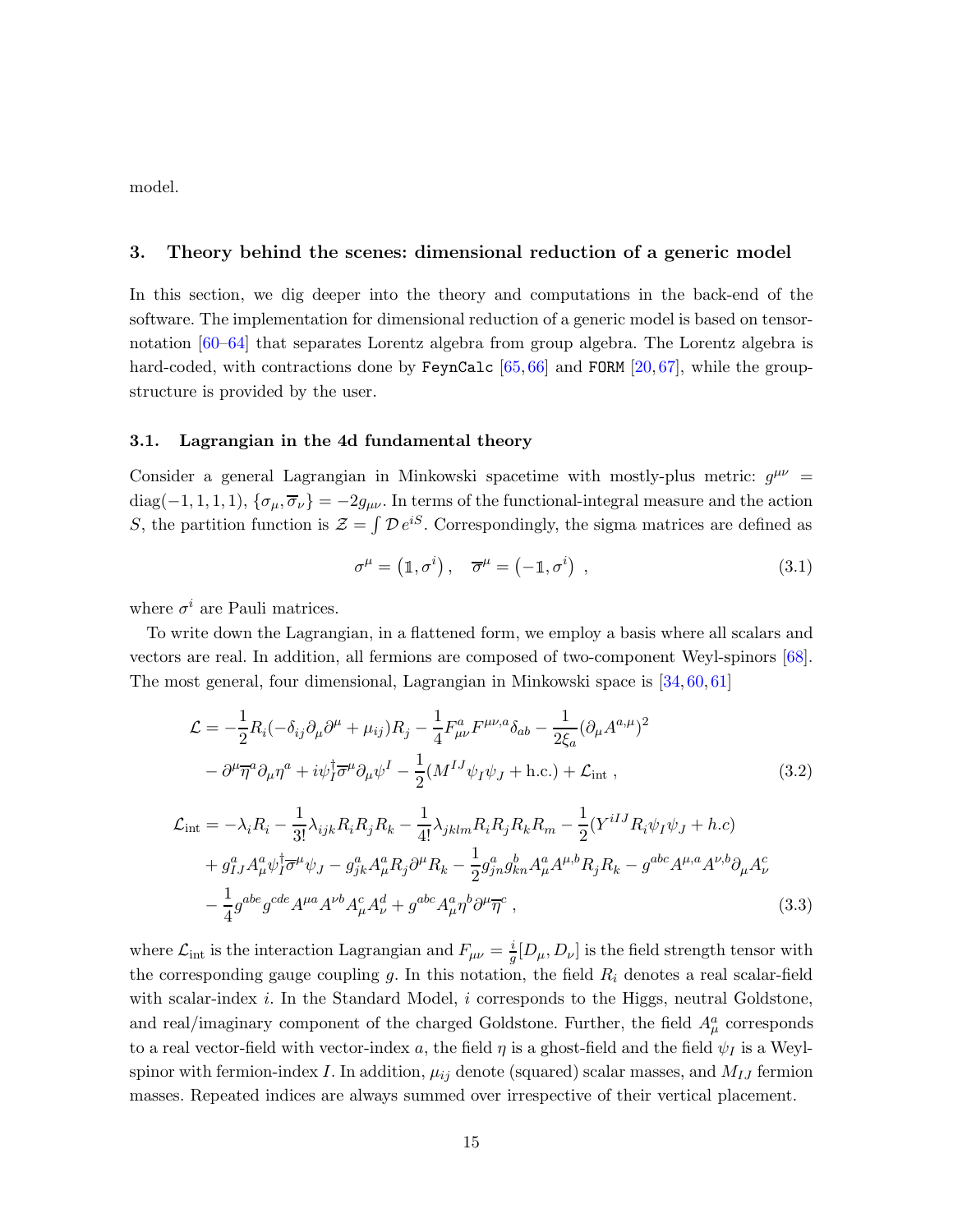Above we denoted  $Y_{iIJ}$  as Yukawa couplings,  $\lambda_{ijkl}$  as scalar quartic,  $\lambda_{ijk}$  as scalar cubic, and  $\lambda_i$  as scalar tadpole couplings. The gauge couplings  $g_{jk}^a$  are (anti-symmetric) representation matrices. For example, for an adjoint scalar-representation in SO(3)  $g_{jk}^a = \epsilon^{ajk}$ . The abbreviation h.c. stands for the hermitian conjugate. The vertical placement of fermion indices is important; e.g.  $M^{IJ} = M_{IJ}^*$ . We refer to [\[68\]](#page-44-13) for further details.

In the dimensional-reduction step, hard modes with masses  $\sim \pi T$  are integrated out. This is done by matching the fundamental Lagrangian above to the effective Lagrangian living in three-dimensions. To avoid large logarithms this matching should be performed close to  $\bar{\mu} = \pi T$  where  $\bar{\mu}$  is the RG-scale. This three-dimensional Lagrangian does not contain fermions. Moreover, in the dimensional-reduction step the temporal component of vectors – represented by temporal scalar fields in the EFT – obtain Debye masses, as well as thermally generated interactions with other scalars.

The matching is straightforward using Euclidean signature. This is achieved by redefining

$$
A_0^{\text{M},a} \equiv i A_0^{\text{E},a} , \quad \sigma_i^{\text{M}} = -i \sigma_i^{\text{E}} , \quad t = -i \tau , \quad \partial_0^{\text{M}} = i \partial_0^{\text{E}} , \tag{3.4}
$$

$$
\left(\partial_{\mu}R\,\partial^{\mu}R\right)_{\rm M} = \left(\partial_{\mu}R\,\partial^{\mu}R\right)_{\rm E} \,, \quad \not{\!{\!D}}_{\rm M} = i\not{\!{\!D}}_{\rm E} \,, \quad \left\{\sigma_{\mu},\overline{\sigma}_{\nu}\right\}_{\rm E} = 2\delta_{\mu\nu} \,, \tag{3.5}
$$

where quantities are denoted either in Minkowskian  $(M)$  or Euclidean  $(E)$  metric. Henceforth, we suppress these subscripts and implicitly assume an Euclidean metric.

With the above redefinitions, the partition function is defined as  $\mathcal{Z}_{E} = \int \mathcal{D} e^{-S_{E}}$  with the most general tree-level Lagrangian in Euclidean signature

$$
\mathcal{L} = \frac{1}{2} R_i (\delta_{ij} \partial_\mu \partial^\mu + \mu_{ij}) R_j + \frac{1}{4} F^a_{\mu\nu} F^{\mu\nu,a} \delta_{ab} + \frac{1}{2\xi_a} (\partial_\mu A^{a,\mu})^2 + \partial^\mu \overline{\eta}^a \partial_\mu \eta^a + \psi_I^{\dagger} \overline{\sigma}^\mu \partial_\mu \psi^I + \frac{1}{2} (M^{IJ} \psi_I \psi_J + \text{h.c.}) + \mathcal{L}_{\text{int}} ,
$$
\n(3.6)

$$
\mathcal{L}_{int} = \lambda_{i} R_{i} + \frac{1}{3!} \lambda_{ijk} R_{i} R_{j} R_{k} + \frac{1}{4!} \lambda_{jklm} R_{i} R_{j} R_{k} R_{m} + \frac{1}{2} (Y^{iIJ} R_{i} \psi_{I} \psi_{J} + \text{h.c.}) \n+ ig_{IJ}^{a} A_{\mu}^{a} \psi_{I}^{\dagger} \overline{\sigma}^{\mu} \psi_{J} + g_{jk}^{a} A_{\mu}^{a} R_{j} \partial^{\mu} R_{k} + \frac{1}{2} g_{jn}^{a} g_{kn}^{b} A_{\mu}^{a} A^{\mu, b} R_{j} R_{k} + g^{abc} A^{\mu, a} A^{\nu, b} \partial_{\mu} A_{\nu}^{c} \n+ \frac{1}{4} g^{abe} g^{cde} A^{\mu a} A^{\nu b} A_{\mu}^{c} A_{\nu}^{d} - g^{abc} A_{\mu}^{a} \eta^{b} \partial^{\mu} \overline{\eta}^{c} .
$$
\n(3.7)

All Lorentz indices are contracted using the Euclidean metric  $\delta_{\mu\nu} = \text{diag}(+1, +1, +1, +1)$ . The Feynman rules for the vertices are

$$
R_i R_j R_k R_l : -\lambda_{ijkl} , \qquad (3.8)
$$

$$
R_i R_j R_k : -\lambda_{ijk} \tag{3.9}
$$

$$
R_i: -\lambda_i \t{,} \t(3.10)
$$

$$
R_i \psi_I \psi_J : -Y_{iIJ} \,, \tag{3.11}
$$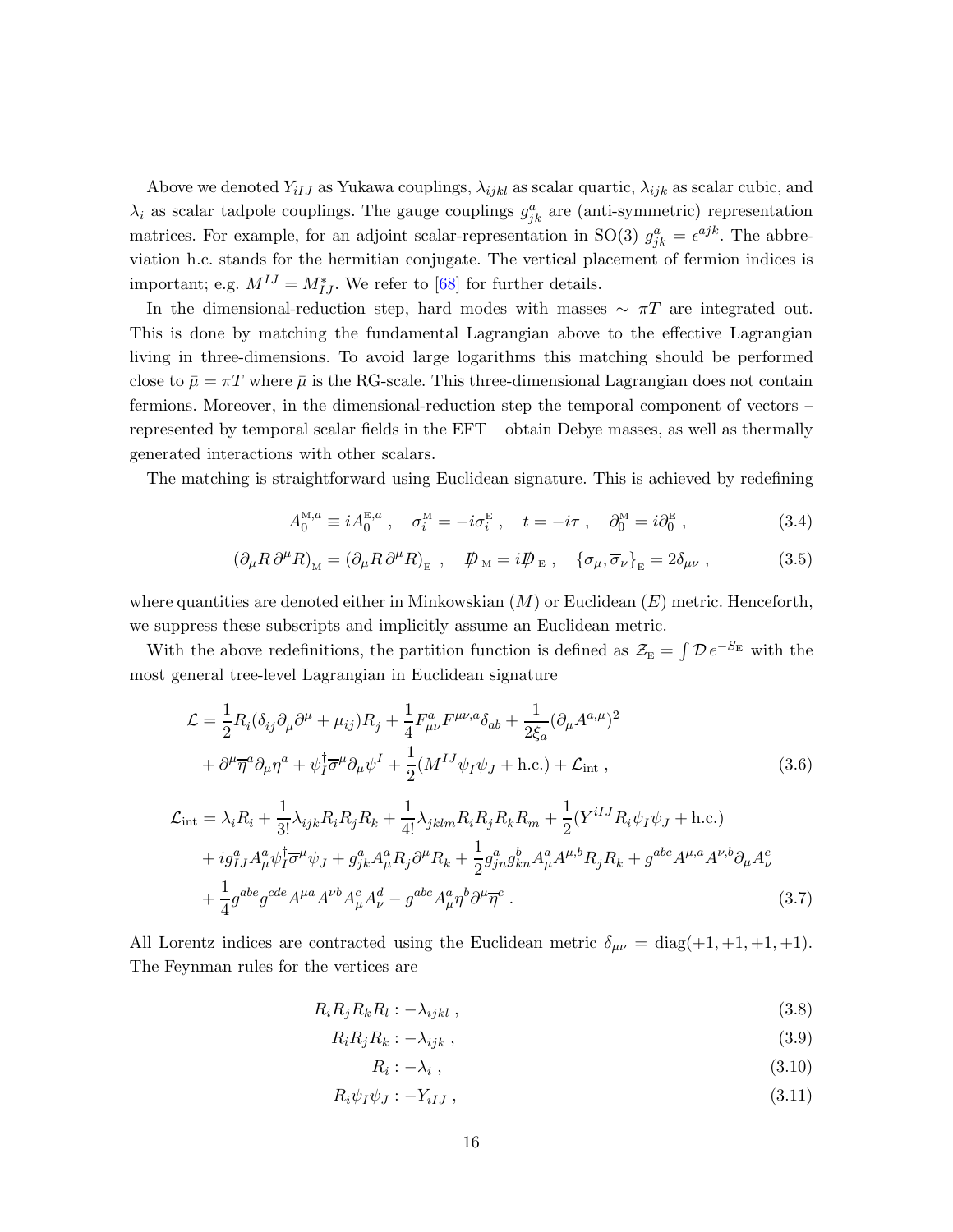$$
\psi_I \psi_J A^a_\mu : -ig^a_{IJ} \overline{\sigma}_\mu , \qquad (3.12)
$$

$$
R_i R_j A_\mu^a : i g_{ij}^a (p+q)_\mu , \qquad (3.13)
$$

$$
A^a_\mu A^b_\nu A^c_\rho : ig^{abc} T_{\mu\nu\rho} \;, \tag{3.14}
$$

$$
A^a_\mu A^b_\nu A^c_\rho A^d_\sigma : -G^{abcd}_{\mu\nu\rho\sigma} \,, \tag{3.15}
$$

<span id="page-17-1"></span>
$$
\overline{\eta}^a \eta^b A^c_\mu : ig^{abc} p_\mu , \qquad (3.16)
$$

$$
R_i R_j A^b_\mu A^b_\nu : \delta_{\mu\nu} \left( g^a_{in} g^b_{nj} + g^a_{jn} g^b_{ni} \right) \equiv \delta_{\mu\nu} H^{ab}_{ij} \,, \tag{3.17}
$$

where  $G_{\mu\nu\rho\sigma}^{abcd}$  and  $T_{\mu\nu\rho}$  are defined in [\[61\]](#page-44-14). Since we only focus on the matching, only the symmetric phase is relevant and vacuum expectation values are not introduced. The propagators are

$$
\langle R_i(p)R_j(q)\rangle = \frac{\delta_{ij}\delta(p+q)}{p^2} ,
$$
  

$$
\langle A^a_\mu(p)A^b_\nu(q)\rangle = \frac{\delta^{ab}\delta(p+q)}{p^2}P_{\mu\nu}(p) ,
$$
  

$$
\langle \overline{\eta}^a(p)\eta^b(q)\rangle = \frac{\delta^{ab}\delta(p-q)}{p^2} ,
$$
  

$$
\langle \psi_I(p)\psi_J(q)\rangle = \frac{\delta_{IJ}\delta(p-q)i p_\mu \sigma_\mu}{p^2} ,
$$
 (3.18)

where all momenta are incoming by convention and

<span id="page-17-2"></span><span id="page-17-0"></span>
$$
P_{\mu\nu}(p) = \delta_{\mu\nu} - (1 - \xi) \frac{p_{\mu}p_{\nu}}{p^2} , \qquad (3.19)
$$

where  $\xi$  is the corresponding gauge parameter which for our investigations in Landau gauge is set to  $\xi = 0$ . All the Lorentz structure is contained in the vertices, and the generalized coupling constants take care of the group structure.

To do the matching we need to renormalize our theory. The matching can, and will, introduce kinetic mixing. To allow for this, we express the bare (b) fields and scalar masses as

$$
R_{i(b)} = Z_{ij}^{1/2} R_j \ , \quad \mu_{ij(b)} = Z_{ij}^{\mu} = \mu_{ij} + \delta \mu_{ij} \ , \quad A_{\mu(b)}^{a} = Z_{ab}^{1/2} A_{\mu}^{b} \ , \quad \psi_{I(b)} = Z_{IJ}^{1/2} \psi_J \ . \tag{3.20}
$$

By construction all propagators should be diagonal at tree-level, to wit

$$
Z_{ik}^{1/2} Z_{kj}^{1/2} = \delta_{ij} + \delta Z_{ij} , \quad Z_{ac}^{1/2} Z_{cb}^{1/2} = \delta^{ab} + \delta Z^{ab} . \tag{3.21}
$$

## Assumed size of masses and couplings

For the current problem there are three energy scales:  $\pi T$ ,  $gT$ , and  $g^2T$ . Denoted as the hard, soft, and ultrasoft scale, respectively. In DRalgo it is assumed that all scalar (fermion) masses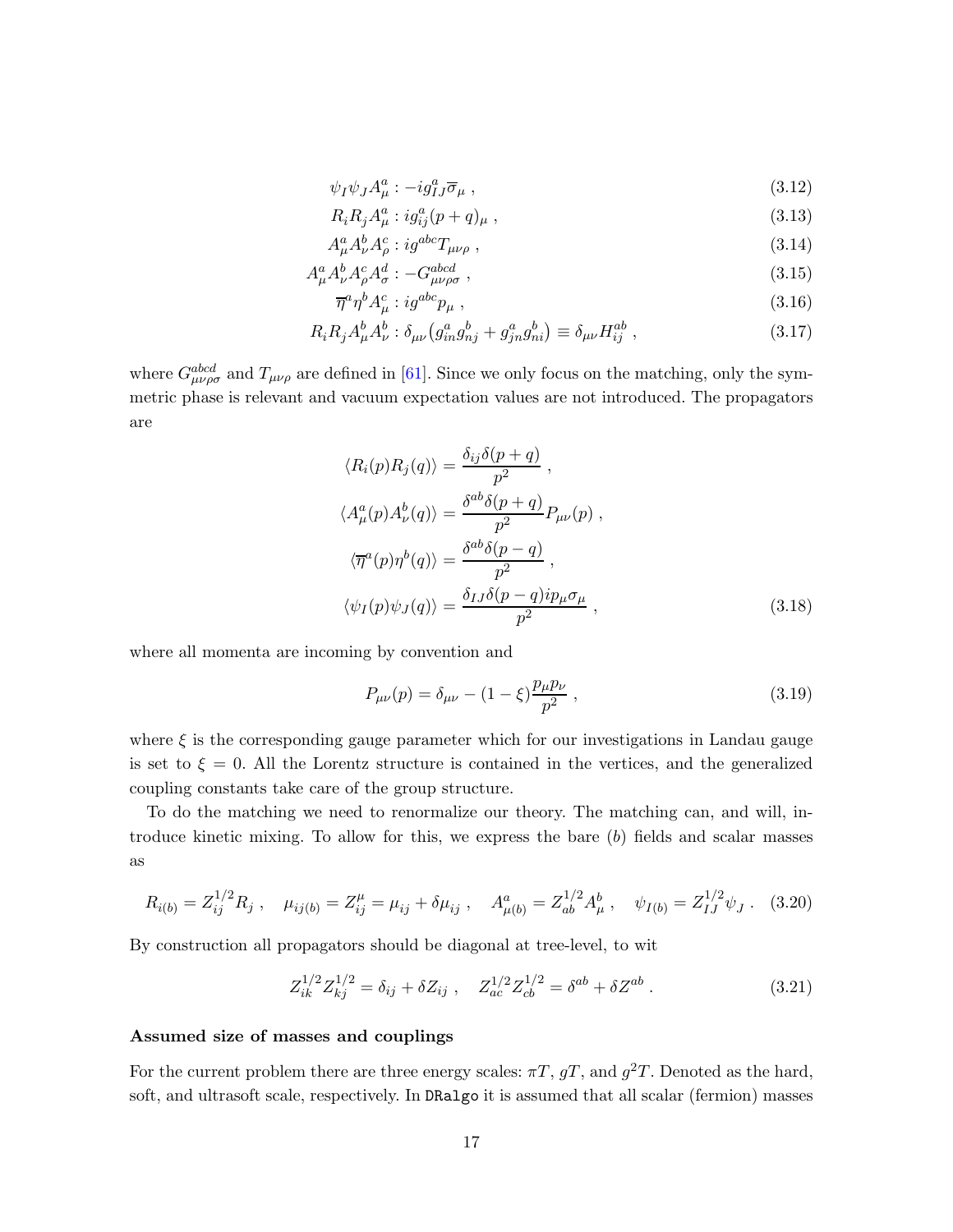scale as  $gT$  or  $g^2T$ . If, on the contrary, some masses would be hard, then they should formally be integrated out together with high-temperature modes.[7](#page-18-1) After hard modes are integrated out, it is up to the user whether soft-scale  $(gT)$  fields are integrated out as well. By default all temporal scalars have masses of this order, but some models might also have additional scalars with soft masses. For the couplings, DRalgo assumes that all quartics and cubics scale as  $g^2$ . This scaling is chosen so that scalar masses of  $\mathcal{O}(gT)$  can be integrated out safely [\[23\]](#page-42-12).

In summary, DRalgo assumes the following scaling

$$
\lambda_{ijkl} \sim g^2 , \qquad \lambda_{ijk} \sim g^2 , \qquad \lambda_i \sim g^2 ,
$$
  
\n
$$
\mu_{ij} \sim g^2 T^2 , \qquad M_{IJ} \sim gT , \qquad Y_{iIJ} \sim g , \qquad g_{IJ}^a \sim g_{ij}^a \sim g^{abc} \sim g . \qquad (3.22)
$$

<span id="page-18-0"></span>It is of course possible to consider smaller couplings and masses than those above.

#### 3.2. Lagrangian in the 3d effective theory

The three-dimensional theory is of the form

<span id="page-18-2"></span>
$$
\mathcal{L} = \frac{1}{2} R_i (\delta_{ij} \partial_\mu \partial^\mu + \mu_{ij}) R_j + \frac{1}{4} F_{\mu\nu}^a F^{\mu\nu,a} \delta_{ab} + \frac{1}{2\xi_a} (\partial_\mu A^{a,\mu})^2 \n+ \partial^\mu \overline{\eta}^a \partial_\mu \eta^a + \frac{1}{2} \partial_\mu A_0^a \partial^\mu A_0^a + \frac{1}{2} \mu_0^{ab} A_0^a A_0^b + \mathcal{L}_{int} ,
$$
\n(3.23)  
\n
$$
\mathcal{L}_{int} = h_i R_i + \frac{1}{3!} h_{ijk} R_i R_j R_k + \frac{1}{4!} h_{jklm} R_i R_j R_k R_m \n+ g_{jk}^a A_\mu^a R_j \partial^\mu R_k + \frac{1}{2} A_\mu^a A^{\mu,b} R_j R_k + g^{abc} A^{\mu,a} A^{\nu,b} \partial_\mu A_\nu^c \n+ \frac{1}{4} g^{abe} g^{cde} A^{\mu a} A^{\nu b} A_\mu^c A_\nu^d - g^{abc} A_\mu^a \eta^b \partial^\mu \overline{\eta}^c \n+ \lambda_A^{abcd} A_0^a A_0^b A_0^c A_0^d + g_{0ij}^{ab} A_0^a A_0^b R_i R_j + g_0^{abc} A_\mu^a A_0^b \partial^\mu A_0^c ,
$$
\n(3.24)

where Lorentz indices range between  $\mu, \nu = \{1, \ldots, 3\}$ . In renormalizing the fields, we define

$$
Z_{ik}^{1/2} Z_{kj}^{1/2} = \delta_{ij} + \delta Z_{3,ij} , \quad Z_{ac}^{1/2} Z_{cb}^{1/2} = \delta^{ab} + \delta Z_3^{ab} , \quad Z_{ac,L}^{1/2} Z_{cb,L}^{1/2} = \delta^{ab} + \delta Z_3^{ab,L} . \tag{3.25}
$$

Here, the term  $\delta Z_3^{ab,L}$  corresponds to temporal vectors. The propagators of this theory are as in eq. [\(3.18\)](#page-17-0) in three dimensions with the absence of the fermionic propagator and the inclusion of the temporal-vector propagator

$$
\langle A_0^a(p) A_0^b(q) \rangle = \frac{\delta^{ab} \delta(p+q)}{p^2} \,. \tag{3.26}
$$

The counterterm Feynman rules are the same as above, barring the new temporal-vector diagram

$$
\underline{A_0^a} A_0^b : -p^2 \delta Z_3^{ab, L} - \delta \mu_D^{ab}.
$$
\n(3.27)

<span id="page-18-1"></span><sup>7</sup>This will be implemented in future versions of DRalgo.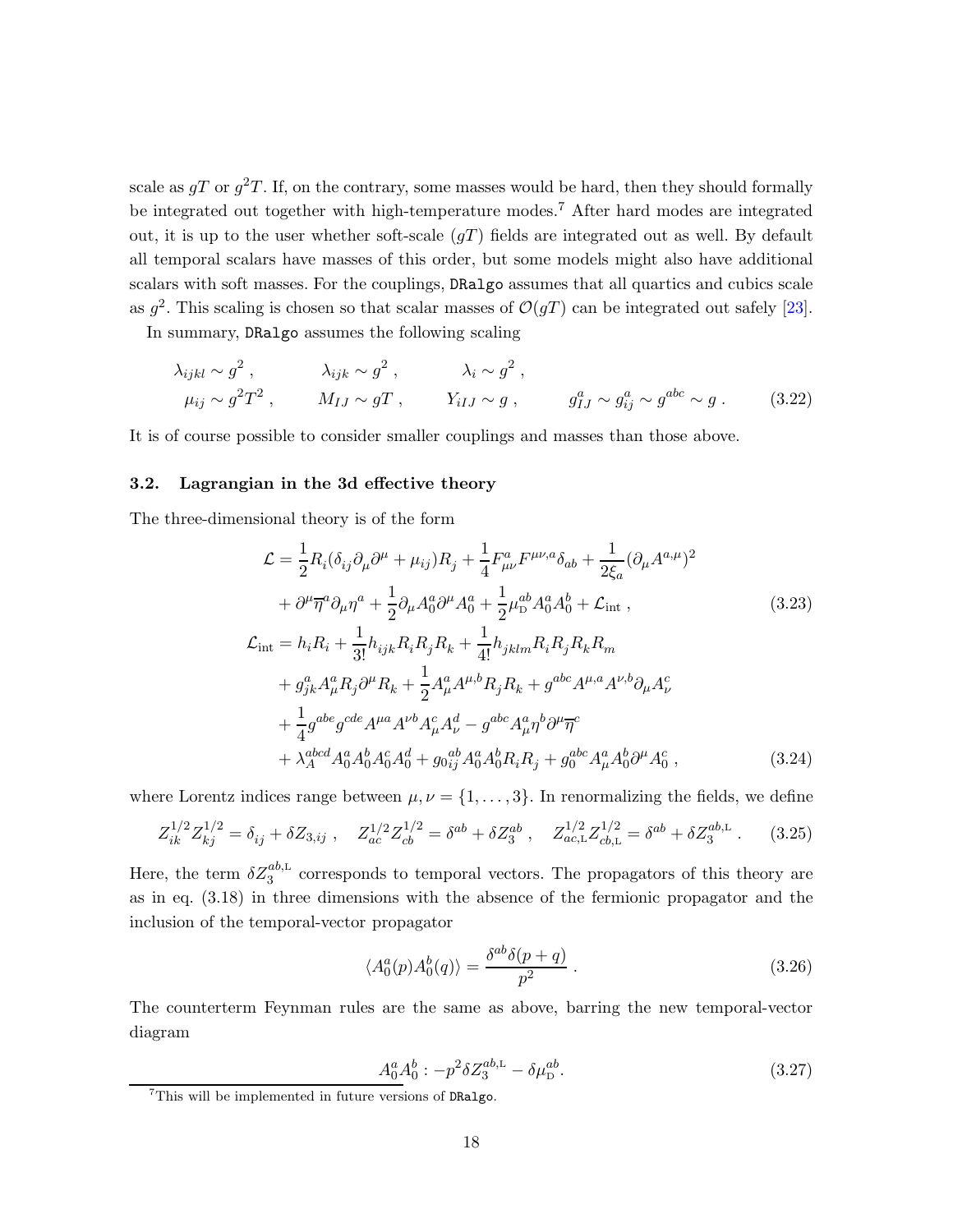

<span id="page-19-1"></span>Figure 2: Diagrams contributing to the thermal scalar masses. A wiggly line denotes gauge bosons, a black line scalar particles, and a directed black line fermions. A black dot represents corresponding counterterms.

#### <span id="page-19-0"></span>3.3. Matching

Self-energies and general n-point correlations are calculated both in the original 4d theory and the effective 3d theory. The 3-dimensional parameters are chosen, or matched, to give the same correlators as the original theory [\[29,](#page-42-10) [33\]](#page-42-8).

#### One-loop thermal scalar masses

We start with the matching for scalar masses. For the matching we assume to be in a regime of soft or ultrasoft external momenta  $p \sim gT$  or  $p \sim g^2T$ . The corresponding diagrams at one-loop level are illustrated in fig. [2.](#page-19-1) In their computation, we need the master integrals [\[69\]](#page-44-15)

$$
I_{\alpha}^{4b} = \sum_{Q} \frac{1}{[Q^2]^{\alpha}} = \left(\frac{\bar{\mu}^2 e^{\gamma_{\rm E}}}{4\pi}\right)^{\epsilon} 2T \frac{[2\pi T]^{d-2\alpha}}{(4\pi)^{\frac{d}{2}}} \frac{\Gamma\left(\alpha - \frac{d}{2}\right)}{\Gamma(\alpha)} \zeta_{2\alpha - d} ,\qquad(3.28)
$$

$$
I_{\alpha}^{4f} = \sum_{\{Q\}} \frac{1}{[Q^2]^{\alpha}} = \left(\frac{\bar{\mu}^2 e^{\gamma_{\rm E}}}{4\pi}\right)^{\epsilon} 2T \frac{[2\pi T]^{d-2\alpha}}{(4\pi)^{\frac{d}{2}}} \frac{\Gamma\left(\alpha - \frac{d}{2}\right)}{\Gamma(\alpha)} \left(1 - 2^{d-2\alpha}\right) \zeta_{2\alpha - d} ,\tag{3.29}
$$

where  $\zeta_s = \zeta(s)$  is the Riemann zeta function. The d-dimensional bosonic integral measure is defined as

<span id="page-19-3"></span><span id="page-19-2"></span>
$$
\oint_{Q} \equiv T \sum_{q_n} \left( \frac{\bar{\mu}^2 e^{\gamma_{\rm E}}}{4\pi} \right)^{\epsilon} \int \frac{\mathrm{d}^d \mathbf{q}}{(2\pi)^d} , \qquad (3.30)
$$

while for fermions the summation is written as  $\oint_{\{Q\}}$ . We set  $d = 3 - 2\epsilon$  with Euclidean four-momenta  $Q^2 = q_n^2 + \mathbf{q}^2 = [(2n + \sigma)\pi T]^2 + \mathbf{q}^2$ , and  $\sigma = 0(1)$  for bosons(fermions).

The first diagram in fig. [2](#page-19-1) gives

$$
D_1^{ij} = -\frac{1}{2}\lambda_{ijnn} I_1^{4b} , \qquad (3.31)
$$

where the factor of  $\frac{1}{2}$  is the symmetry factor,  $-\lambda_{ijnn}$  is the Feynman rule, and

$$
I_1^{4b} = \frac{T^2}{12} + \mathcal{O}(\epsilon) \,. \tag{3.32}
$$

The zero Matsubara mode is here ignored. The reason for this is that the zero Matsubara mode corresponds to soft momenta, and should not be integrated out. Conversely, since the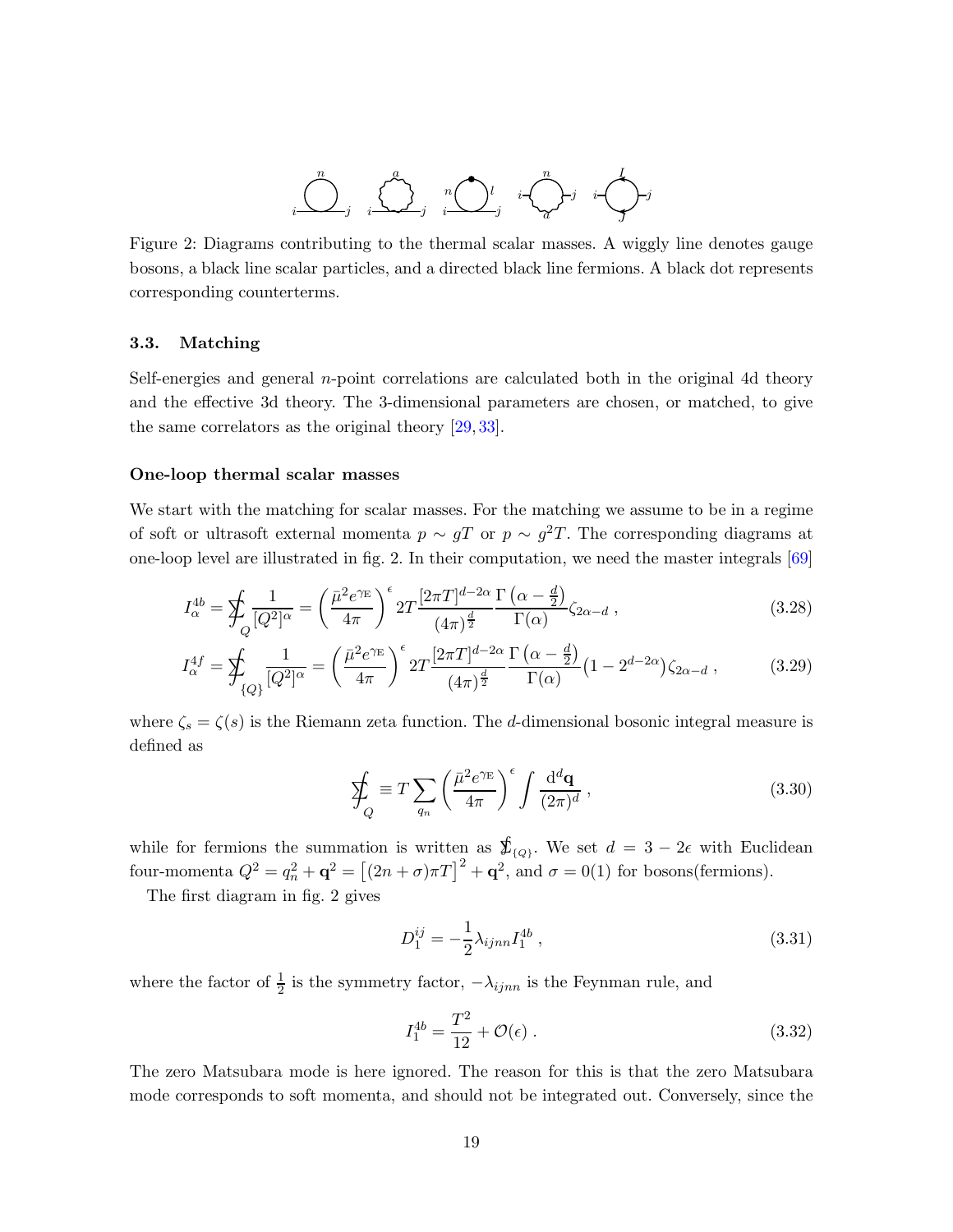$n = 0$  mode exists both in the EFT and the parent theory, this contribution cancels in the matching. The second diagram is likewise (neglecting higher  $\epsilon$  terms)

$$
D_2^{ij} = \frac{1}{2} H_{ij}^{aa} dI_1^{4b} , \quad dI_1^{4b} = \frac{T^2}{4} , \qquad (3.33)
$$

where we used the shorthand notation for  $H_{ij}^{ab}$  from eq. [\(3.17\)](#page-17-1).

The remaining diagrams give

$$
D_3^{ij} = i^2 g_{in}^a g_{nj}^a \frac{3}{(4\pi)^2 \epsilon_b} p^2 \,, \quad D_4^{ij} = \frac{1}{2} \lambda_{ijnl} \,\mu_{nl} \frac{1}{(4\pi)^2 \epsilon_b} \,. \tag{3.34}
$$

The first diagram contains the external momentum is  $p$ , and the last diagram is the contribution from a scalar-mass insertion. With the assumed power-counting [\(3.22\)](#page-18-2), this contribution is formally of higher order. Finally, there is the fermion loop

$$
D_5^{ij} = \frac{1}{2} \left( Y^{iIJ} Y_{jIJ} + Y_{iIJ} Y^{jIJ} \right) \left[ -\frac{T^2}{12} - p^2 \frac{1}{(4\pi)^2 \epsilon_f} \right]. \tag{3.35}
$$

The second coupling-constant term above is the hermitian conjugate. Also, above we use  $\epsilon_b$ and  $\epsilon_f$  to denote  $\epsilon$  poles, albeit with some additional factors. They are defined in [\[29,](#page-42-10)[33\]](#page-42-8), and are

$$
\frac{1}{\epsilon_b} = \frac{1}{\epsilon} + \text{Lb}, \quad \frac{1}{\epsilon_f} = \frac{1}{\epsilon} + \text{Lf}, \tag{3.36}
$$

where Lb and Lf are given in eq.  $(2.4)$ .

To perform the matching, we demand

$$
\int d^4x \langle R_i R_j \rangle_{\text{4d}} = T^{-1} \int d^3x \langle R_i R_j \rangle_{\text{4d}} = \int d^3x \langle R_i R_j \rangle_{\text{3d}} . \tag{3.37}
$$

At leading order, 3d fields are rescaled by a factor  $T^{-1/2}$ . Next, consider the self-energies. One finds

$$
\left(-\delta Z_{ij}p^{2} - \delta \mu_{ij} - \mu_{ij} + \Pi(0)_{ij} + p^{2}\Pi'(0)_{ij}\right)_{4d} = \left(-\delta Z_{3,ij}p^{2} - \delta \mu_{3,ij} - \mu_{3,ij}\right)_{3d},\qquad(3.38)
$$

where  $\Pi_{ij}(p) = (D_1 + \cdots + D_5)_{ij}$ . To avoid confusion we added a subscript 3 to threedimensional quantities.

Here  $-\delta Z_{ij} p^2 - \delta \mu_{ij}$  are 4d counterterms, and cancel all  $\epsilon$  poles. The matching gives

$$
\mu_{3,ij} = \mu_{ij} - \Pi(0)_{ij} , \quad \delta Z_{3,ij} = \delta Z_{ij} - \Pi'(0)_{ij} . \tag{3.39}
$$

In this step all the Lorentz structure is stripped away, leaving mere group-theory factors.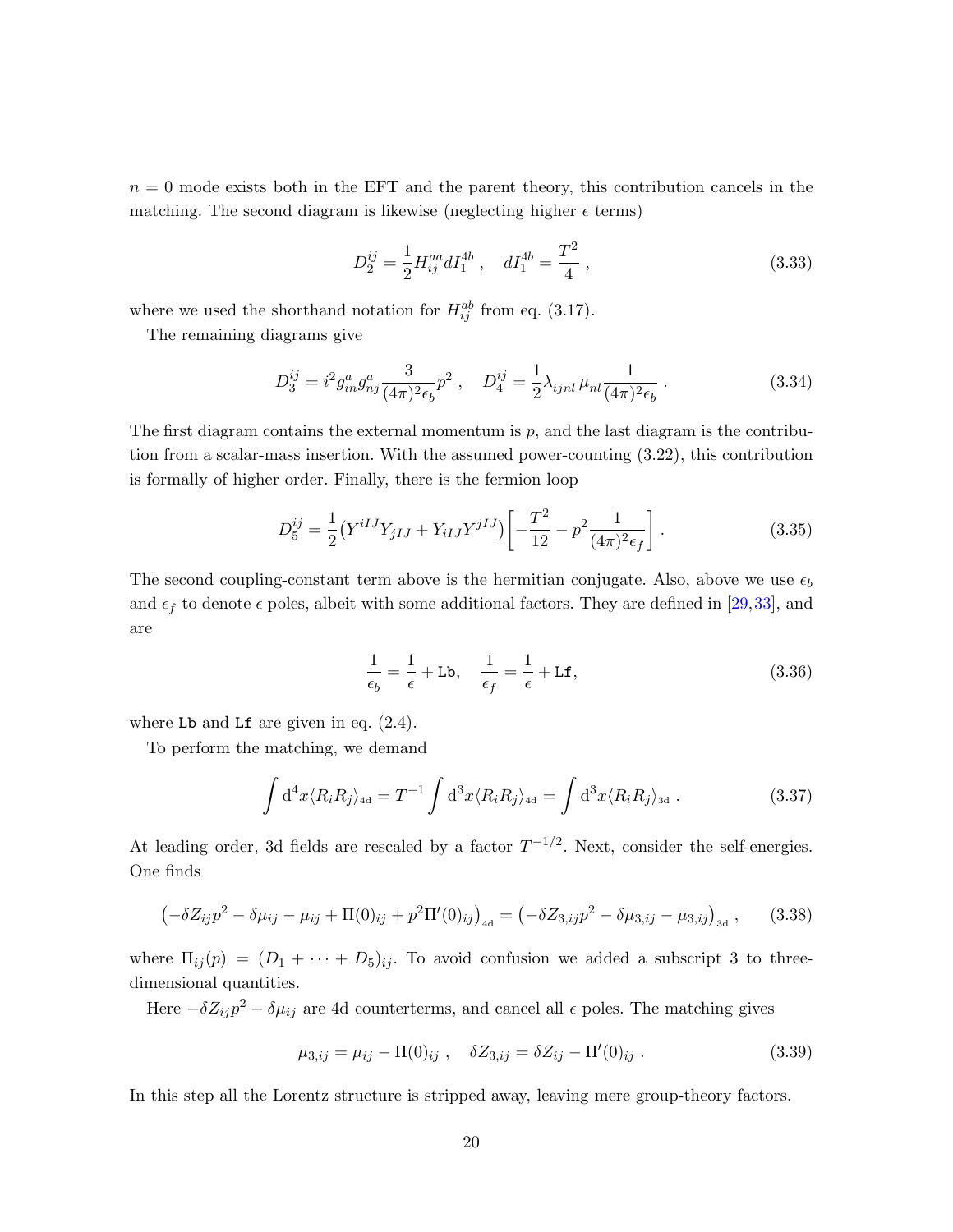

Figure 3: Diagrams contributing to the thermal corrections to the scalar quartics. Indices correspond to the line notation in fig. [2.](#page-19-1)

## One-loop scalar quartics

Next, we consider scalar quartics. Before calculating the actual diagrams, it is useful to look at what happens on the 3d side. The relevant terms in the Lagrangian are

$$
R_i R_j R_k R_l h_{ijkl} \tag{3.40}
$$

There are two contributions to the matching. First, the coupling constant,  $h$ , receives contributions from different loop orders

$$
h_{ijkl} = h_{ijkl}^0 + h_{ijkl}^1 + \dots \tag{3.41}
$$

Second, as shown in the previous section, 3d fields are renormalized. In terms of the scalar counterterm,  $\delta Z_{3,ij}$ , this renormalization is (to leading order)  $R_{i(b)} = R_i + \frac{1}{2}$  $\frac{1}{2} \delta Z_{3,ij} R_j$ . Combined, these considerations imply that the contribution from the 3d side is

$$
\langle R_i R_j R_k R_l \rangle_{3d} = -h_{ijkl}^0 - h_{ijkl}^1
$$
  
 
$$
- \frac{1}{2} \left( \delta Z_{3,im} h_{mjkl}^0 + \delta Z_{3,jm} h_{imkl}^0 + \delta Z_{3,km} h_{ijml}^0 + \delta Z_{3,lm} h_{ijkm}^0 \right) . \tag{3.42}
$$

In the 4d theory, the first and second diagrams give

$$
D_1^{ijkl} = \frac{1}{2} \left( \lambda_{ijnm} \lambda_{nmkl} + \lambda_{iknm} \lambda_{nmjl} + \lambda_{ilnm} \lambda_{nmkj} \right) \frac{1}{16\pi^2 \epsilon_b}, \qquad (3.43)
$$

$$
D_2^{ijkl} = \frac{1}{2} \Big( H_{ij}^{ab} H_{kl}^{ab} + H_{ik}^{ab} H_{jl}^{ab} + H_{il}^{ab} H_{kj}^{ab} \Big) \left[ \frac{3}{(4\pi)^2 \epsilon_b} - \frac{1}{8\pi} \right].
$$
 (3.44)

Finally, the fermion contribution is

$$
D_3^{ijkl} = \frac{1}{2} (Y_{iIJ} Y^{jJK} Y_{kKL} Y^{lLI} + (jkl)) \frac{1}{(4\pi)^2 \epsilon_f} + \text{h.c.}
$$
 (3.45)

where the terms  $(jkl)$  contain all permutations over indices  $j, k, l$ .

The matching is performed by demanding

$$
\int d^4x \langle R_i R_j R_k R_l \rangle_{\text{4d}} = T^{-1} \int d^3x \langle R_i R_j R_k R_l \rangle_{\text{4d}} = \int d^3x \langle R_i R_j R_k R_l \rangle_{\text{3d}} . \tag{3.46}
$$

In the light of the discussion at the beginning of this section, this implies

$$
T(-\lambda_{ijkl} + \Lambda_{ijkl}) = -h_{ijkl}^0 - h_{ijkl}^1
$$
  

$$
- \frac{1}{2} (\delta Z_{3,im} h_{mjkl}^0 + \delta Z_{3,jm} h_{imkl}^0 + \delta Z_{3,km} h_{ijml}^0 + \delta Z_{3,lm} h_{ijkm}^0).
$$
 (3.47)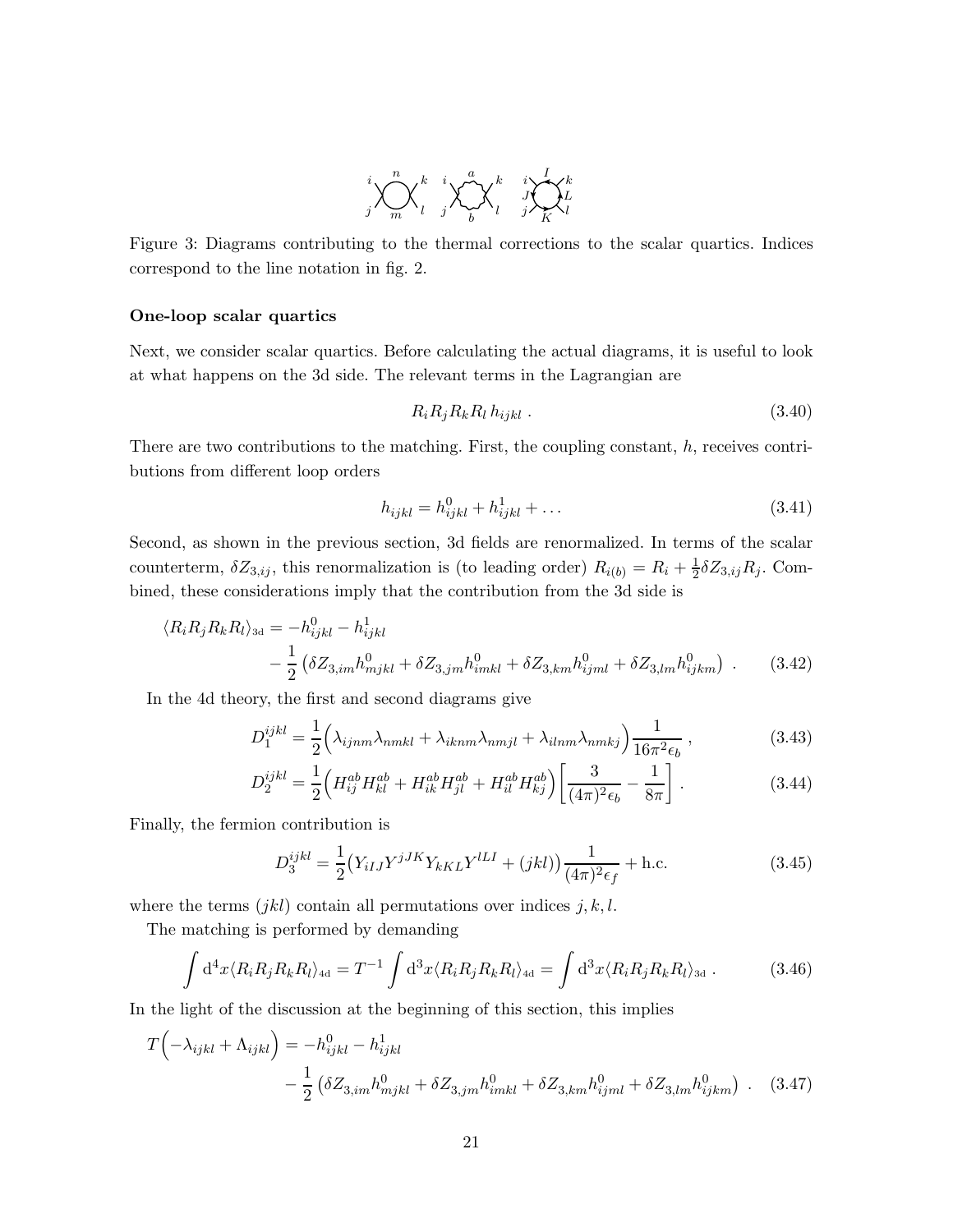The renormalized sum of the diagrams above was denoted as  $\Lambda_{ijkl} = (D_1 + D_2 + D_3)_{ijkl}$  and one finds

$$
h_{ijkl}^0 = T\lambda_{ijkl},\tag{3.48}
$$

$$
h_{ijkl}^1 T^{-1} = -\frac{1}{2} \Big( \delta Z_{3,im} \lambda_{mjkl} + \delta Z_{3,jm} \lambda_{imkl} + \delta Z_{3,km} \lambda_{ijml} + \delta Z_{3,lm} \lambda_{ijkm} \Big) - \Lambda_{ijkl} , \quad (3.49)
$$

where  $\delta Z_{3,km}$  was given in the previous section.

## Higher loop levels

When performing dimensional reduction at NLO, two-loop contributions are required for scalar thermal masses. Here, we do not show details of the two-loop computation, as they are analogous to the one-loop computation presented above. Naturally the number of required diagrams is larger. Due to the use of integration-by-parts identities (IBP) [\[70–](#page-45-0)[72\]](#page-45-1) it can be shown that to the given order, the two-loop master sum-integrals factorize into the one-loop master integrals given in eqs. [\(3.28\)](#page-19-2) and [\(3.29\)](#page-19-3). While this streamlines the computation at NLO significantly, contributions at higher orders are non-factorizable. Nonetheless, DRalgo also implements a generic computation of two-loop thermal masses and other 3d parameters at NLO.

#### <span id="page-22-0"></span>3.4. Beta functions and anomalous dimensions

DRalgo calculates beta functions and anomalous dimensions by renormalizing 4d parameters (cf. [\[62–](#page-44-16)[64\]](#page-44-2)). As an example, consider the scalar sector. We have renormalized our fields and couplings as

$$
R_{i(b)} = Z_{ij}^{1/2} R_j = \left(\delta_{ij} + \frac{1}{2} \delta Z_{ij}\right) R_j , \qquad (3.50)
$$

$$
R_{i(b)}R_{j(b)}R_{k(b)}R_{l(b)}\lambda_{ijkl(b)} = R_iR_jR_kR_l(\lambda_{ijkl} + \delta\lambda_{ijkl})\bar{\mu}^{2\epsilon}.
$$
\n(3.51)

On the 4d side, we assume the  $\overline{\text{MS}}$  scheme, so  $\delta Z_{ij}$ ,  $\delta \mu_{ij}$ , and  $\delta \lambda_{ijkl}$  are chosen to *only* cancel  $\epsilon$  poles.

We demand that bare parameters are independent of the RG-scale  $\bar{\mu}$ . To leading order in  $\epsilon$ , we find  $(t = \log \bar{\mu})$ 

$$
\partial_t \lambda_{ijkl} = -2\epsilon \lambda_{ijkl} , \quad \partial_t \delta Z_{ij} = -2\epsilon \delta Z_{ij} . \tag{3.52}
$$

Using this we can find the anomalous dimensions by demanding that  $\partial_t R_{i(b)} = 0$ :

$$
\implies \partial_t R_i = \epsilon Z_{ij} R_j \equiv \gamma_{ij} R_j , \qquad (3.53)
$$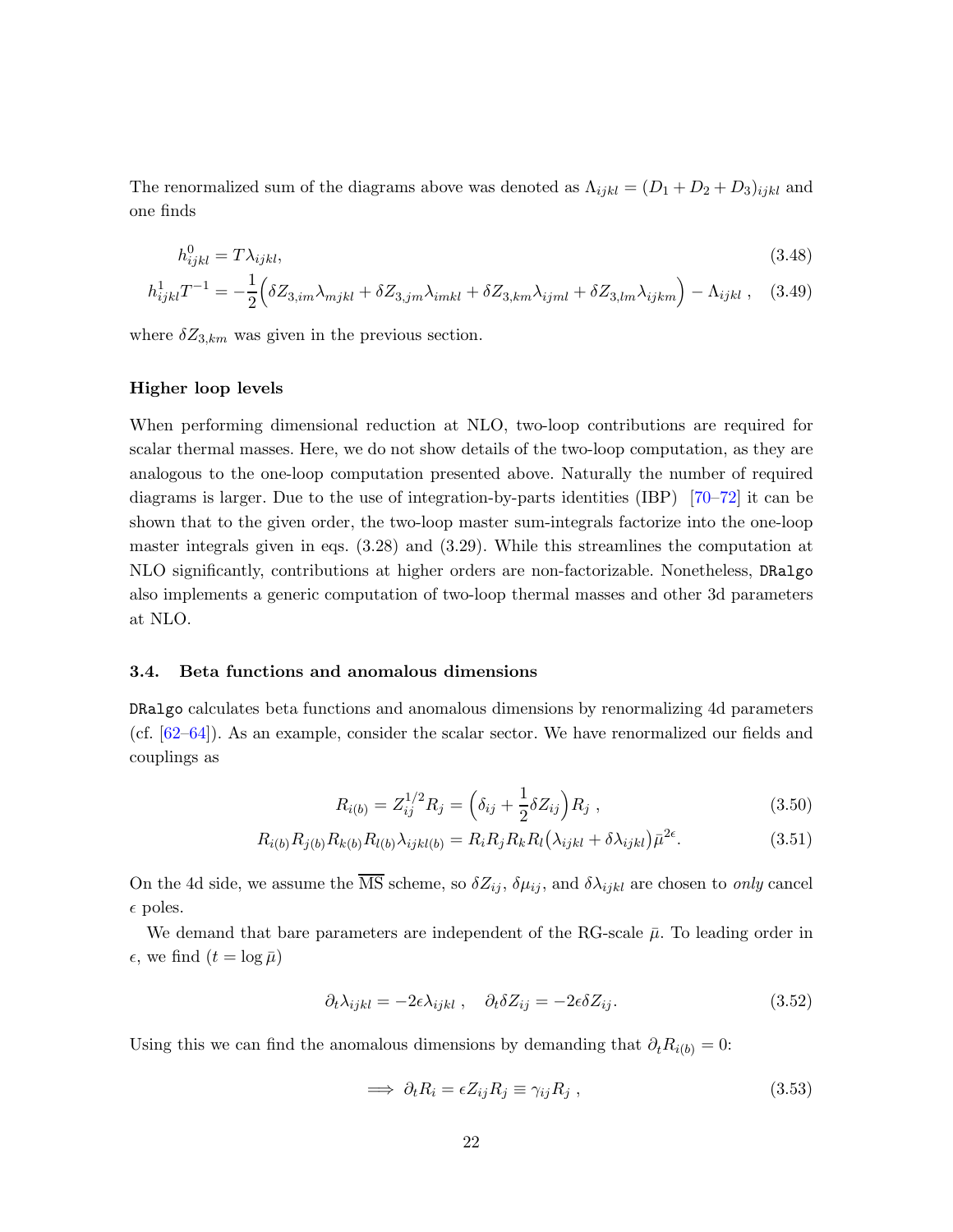where we have introduced the anomalous dimension  $\gamma_{ij}$ . Then, the quartic beta function is determined by

$$
0 = \bar{\mu}^{-2\epsilon} \partial_t \lambda_{ijkl(b)} = 2\epsilon (\lambda_{ijkl} + \delta \lambda_{ijkl}) + \partial_t \delta \lambda_{ijkl} + \partial_t \lambda_{ijkl} ,
$$
  

$$
\implies \partial_t \lambda_{ijkl} = -2\epsilon \lambda_{ijkl} + 2\epsilon \delta \lambda_{ijkl} .
$$
 (3.54)

Where we have used  $\partial_t \delta \lambda_{ijkl} = -4\epsilon \delta \lambda_{ijkl}$ ; which follows from counting powers of couplings in  $\delta \lambda_{ijkl}$ . We identify  $2\epsilon \delta \lambda_{ijkl}$  with the beta function for  $\lambda_{ijkl}$ .

This beta function can be written in an equivalent form by writing the counterterm, for  $\lambda$ , as the sum of a bare term and field renormalization:

$$
\delta \lambda_{ijkl} = \bar{\lambda}_{ijkl} + \frac{1}{2} \left( \delta Z_{im} \lambda_{mjkl} + \delta Z_{jm} \lambda_{imkl} + \delta Z_{km} \lambda_{ijml} + \delta Z_{lm} \lambda_{ijkm} \right). \tag{3.55}
$$

Using this one finds

$$
\partial_t \lambda_{ijkl} = -2\epsilon \lambda_{ijkl} + 2\epsilon \bar{\lambda}_{ijkl} - (\gamma \lambda)_{(ijkl)} , \qquad (3.56)
$$

where the last term denotes all possible contractions between one index of  $\lambda_{ijkl}$  and one index of  $\gamma_{ij}$ . Other beta functions are calculated analogously.

All gauge beta functions in DRalgo are defined with couplings squared,  $viz$ .  $\partial_t g^2$ . Conversely beta functions for masses, scalar couplings, and Yukawa couplings are defined as linear in the parameters, i.e.  $\partial_t \lambda$  and so forth. These conventions are also shown in the DRalgo output.

In the 3-dimensional theory only scalar masses have non-zero beta functions.

## <span id="page-23-0"></span>4. Implementing beyond the Standard Model theories

In this section, we demonstrate the use of DRalgo for BSM theories based on the example of the Two-Higgs doublet model (2HDM).

## <span id="page-23-1"></span>4.1. Two-Higgs doublet model with fermions

Consider the 2HDM potential [\[73,](#page-45-2) [74\]](#page-45-3)

$$
V(\phi_1, \phi_2) = m_1^2 \phi_1 \phi_1^{\dagger} + m_2^2 \phi_2 \phi_2^{\dagger} - (m_{12}^2 \phi_1 \phi_2^{\dagger} + \text{h.c.}) + \lambda_1 (\phi_1 \phi_1^{\dagger})^2 + \lambda_2 (\phi_2 \phi_2^{\dagger})^2 + \lambda_3 (\phi_1 \phi_1^{\dagger}) (\phi_2 \phi_2^{\dagger}) + \lambda_4 (\phi_1 \phi_2^{\dagger}) (\phi_2 \phi_1^{\dagger}) + \frac{\lambda_5}{2} \left[ (\phi_1 \phi_2^{\dagger})^2 + (\phi_2 \phi_1^{\dagger})^2 \right] + \left\{ \left[ \lambda_6 (\phi_1 \phi_1^{\dagger}) + \lambda_7 (\phi_2 \phi_2^{\dagger}) \right] (\phi_1^{\dagger} \phi_2) + \text{h.c.} \right\} .
$$
 (4.1)

The scalars are SU(2) doublets with hypercharge  $Y_{\phi} = 1$ . This means that the covariant derivative is given by<sup>[8](#page-23-2)</sup>

<span id="page-23-4"></span><span id="page-23-3"></span>
$$
\mathcal{D}_{\mu}\phi_{1,2} = \left(\partial_{\mu} - ig_1 \frac{Y_{\phi}}{2} B_{\mu} - ig_2 \frac{\tau^a}{2} A_{\mu}^a \right) \phi_{1,2} ,\qquad (4.2)
$$

<span id="page-23-2"></span><sup>8</sup>We use the convention that  $(\phi_1 \phi_1^{\dagger}) = (\phi_1^{\dagger} \phi_1) = \phi_1^I \phi_1^{\dagger,I}$ , where  $I = 1, 2$ .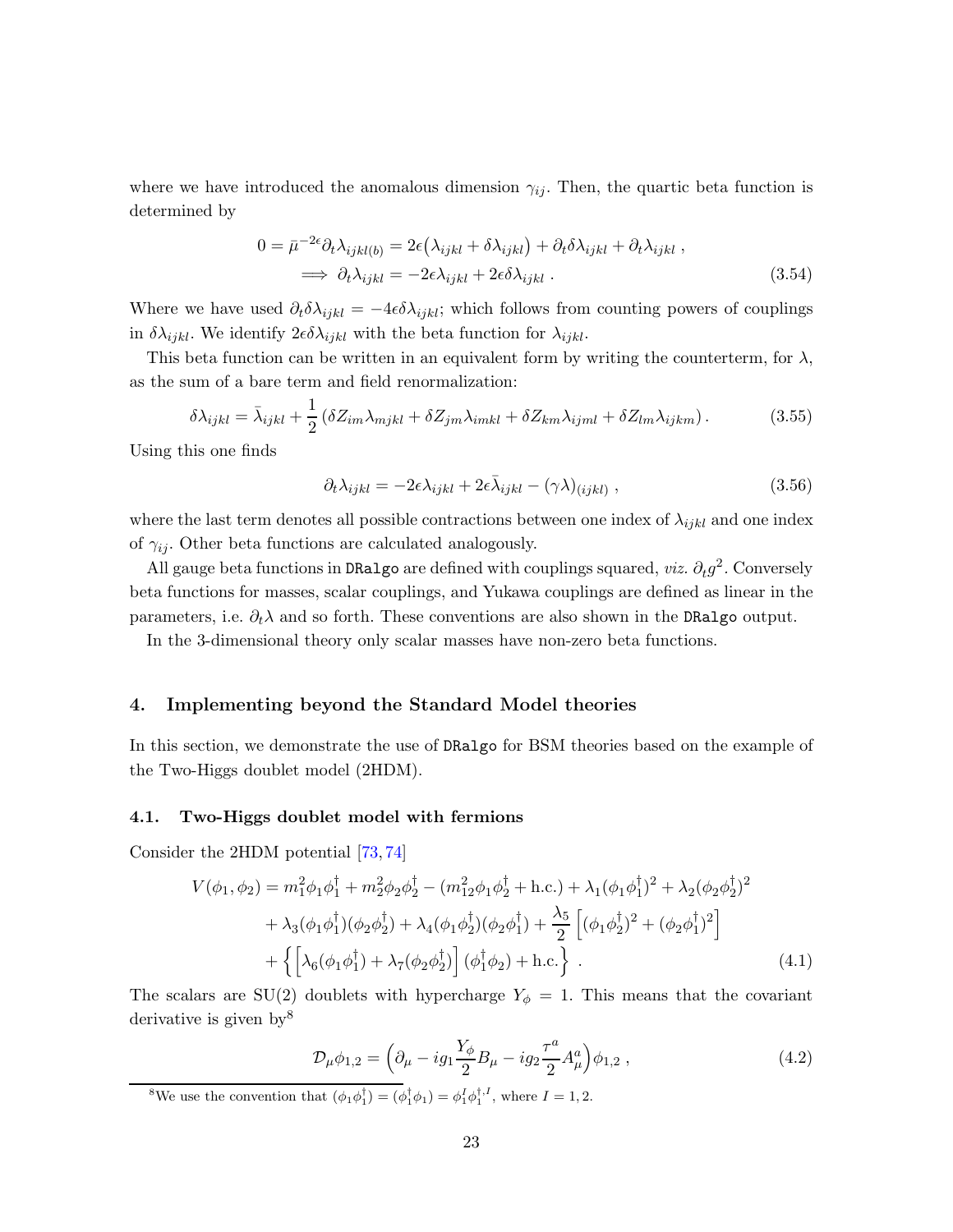where  $\tau^a$  are Pauli matrices. We further assume that all Standard-Model fermions are present, and consider Yukawa interactions of the form

$$
\mathcal{L}_{\text{Yuk}} = y_i \overline{q}_L \phi_i^{\dagger} q_R + \text{h.c.} \tag{4.3}
$$

We define the group structure and scalar representations via

```
Group={"SU3","SU2","U1"};
RepAdjoint={{1,1},{2},0};
HiggsDoublet1={{{0,0},{1},1/2},"C"};
HiggsDoublet2={{{0,0},{1},1/2},"C"};
RepScalar={HiggsDoublet1,HiggsDoublet2};
CouplingName={g3,g2,g1};
```
All representations are specified according to their Dynkin coefficients (see e.g. [\[57,](#page-44-0) [75,](#page-45-4) [76\]](#page-45-5)). For example, gauge bosons transforms as  $(1, 1)$ , or an octet, under SU(3). Next we need to create the fermions. Let us start by creating a single generation

```
Rep1={{{1,0},{1}, 1/6}, "L"}; (*q_L*)Rep2={{{1,0},{0}, 2/3}, "R"}; (**u_R*)Rep3={{{1,0},{0},-1/3},"R"}; (*d_R*)Rep4 = {\{\{0,0\},\{1\},-1/2\}, "L"\}; (*\ell_L*)
Rep5 = \{ \{ \{0, 0\}, \{0\}, -1 \}, "R"}; (**e_{R}*)RepFermion1Gen={Rep1,Rep2,Rep3,Rep4,Rep5};
```
In the definition of a fermion representation {{{1,0},{1},Y/2},"L<R>"} the last argument depends on if the fermion left-handed  $(L)$  or right-handed  $(R)$  and Y is the corresponding hypercharge. For the Standard Model, we have

<span id="page-24-0"></span>
$$
Y_q = \frac{1}{3}
$$
,  $Y_u = \frac{4}{3}$ ,  $Y_d = -\frac{2}{3}$ ,  $Y_\ell = -1$ ,  $Y_\ell = -2$ . (4.4)

The above notation identifies Rep1 as the left-handed quark doublet, Rep2 as the right-handed up-quark and so forth. The extra factor of  $\frac{1}{2}$  for hypercharges in the definition of e.g. Rep1 arises from the definition of the covariant derivative similar to eq. [\(4.2\)](#page-23-3).

Additional fermion-families can be added by grouping multiple instances of RepFermion1Gen together:

RepFermion3Gen={RepFermion1Gen,RepFermion1Gen,RepFermion1Gen}//Flatten[#,1]&;

where the number of generations is chosen to be  $n_f = 3$ . When creating Yukawa interactions the user decides which index contains which family. For example, above we stacked all generations after each other in RepFermion3Gen. Hence, in RepFermion3Gen indices 1–5 correspond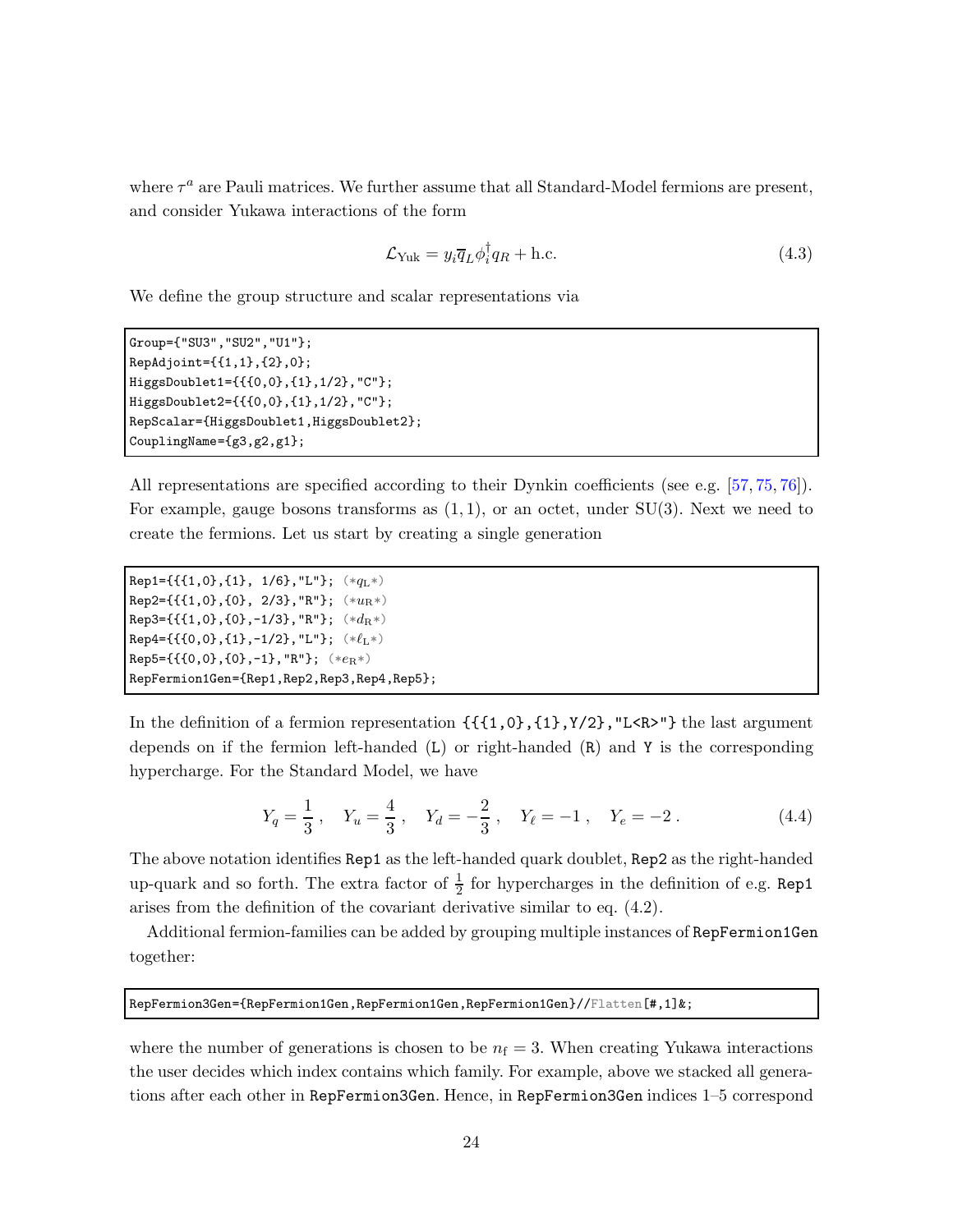to the first generation, indices 6–10 to the second, and indices 11–15 to the last. Thus the user could use index 1, 6, or 11 as the top quark. An alternative way to add an arbitrary number of fermion families  $n_f$  is given in sec. [Q.9.](#page-32-0)

Next, to create the tensors, we write

 ${gvvv, gvff, gvss, \lambda1, \lambda3, \lambda4, \mu ij, \mu IJ, \mu IJC, Ysff, YsffC}$ = AllocateTensors[Group,RepAdjoint,CouplingName,RepFermion3Gen,RepScalar];

The mass terms in the potential in eq. [\(4.1\)](#page-23-4) are

$$
V(\phi_1, \phi_2) \supset m_1^2 \phi_1 \phi_1^\dagger + m_2^2 \phi_2 \phi_2^\dagger - (m_{12}^2 \phi_1 \phi_2^\dagger + \text{h.c.}), \qquad (4.5)
$$

and due to the presence of two Higgs doublets, we need to specify the doublet for each term:

```
InputInv=\{1,1\}, {True}, False\}; (*\phi_1\phi_1^{\dagger}*)MassTerm1=CreateInvariant[Group,RepScalar,InputInv][[1]]//Simplify;
\texttt{InputInv}=\{\{2,2\},\{\texttt{True},\texttt{False}\}\};\; (*\phi_2\phi_2^\dagger*)MassTerm2=CreateInvariant[Group,RepScalar,InputInv][[1]]//Simplify;
InputInv={\{1,2\}, {True, False}}; (*\phi_1\phi_2^{\dagger}*)MassTerm3=CreateInvariant[Group,RepScalar,InputInv][[1]]//Simplify;
InputInv=\{\{2,1\},\{\text{True},\text{False}\}\}; (*\phi_2\phi_1^{\dagger}*)MassTerm4=CreateInvariant[Group,RepScalar,InputInv][[1]]//Simplify;
```
The mass matrix is then generated by the GradMass[] command:

```
VMass=(
   +m1*MassTerm1
   +m2*MassTerm2
   -(m12R+I*m12I)(MassTerm3)
   -(m12R-\text{Im}12I)(MassTerm4));
\muij=GradMass[VMass]//Simplify;
```
We allowed  $m_{12}^2$  to be complex, with real part  $m12R$ , and imaginary part  $m12I$ . For the scalar quartics in eq. [\(4.1\)](#page-23-4) the corresponding part of the potential is

$$
V(\phi_1, \phi_2) = \lambda_1 (\phi_1 \phi_1^{\dagger})^2 + \lambda_2 (\phi_2 \phi_2^{\dagger})^2 + \lambda_3 (\phi_1 \phi_1^{\dagger}) (\phi_2 \phi_2^{\dagger})
$$
  
+  $\lambda_4 (\phi_1 \phi_2^{\dagger}) (\phi_2 \phi_1^{\dagger}) + \frac{\lambda_5}{2} [(\phi_1 \phi_2^{\dagger})^2 + (\phi_2 \phi_1^{\dagger})^2]$   
+  $\{ [\lambda_6 (\phi_1 \phi_1^{\dagger}) + \lambda_7 (\phi_2 \phi_2^{\dagger})] (\phi_1^{\dagger} \phi_2) + \text{h.c.} \},$  (4.6)

for which we already created all the building blocks. Thus, the quartics can be constructed as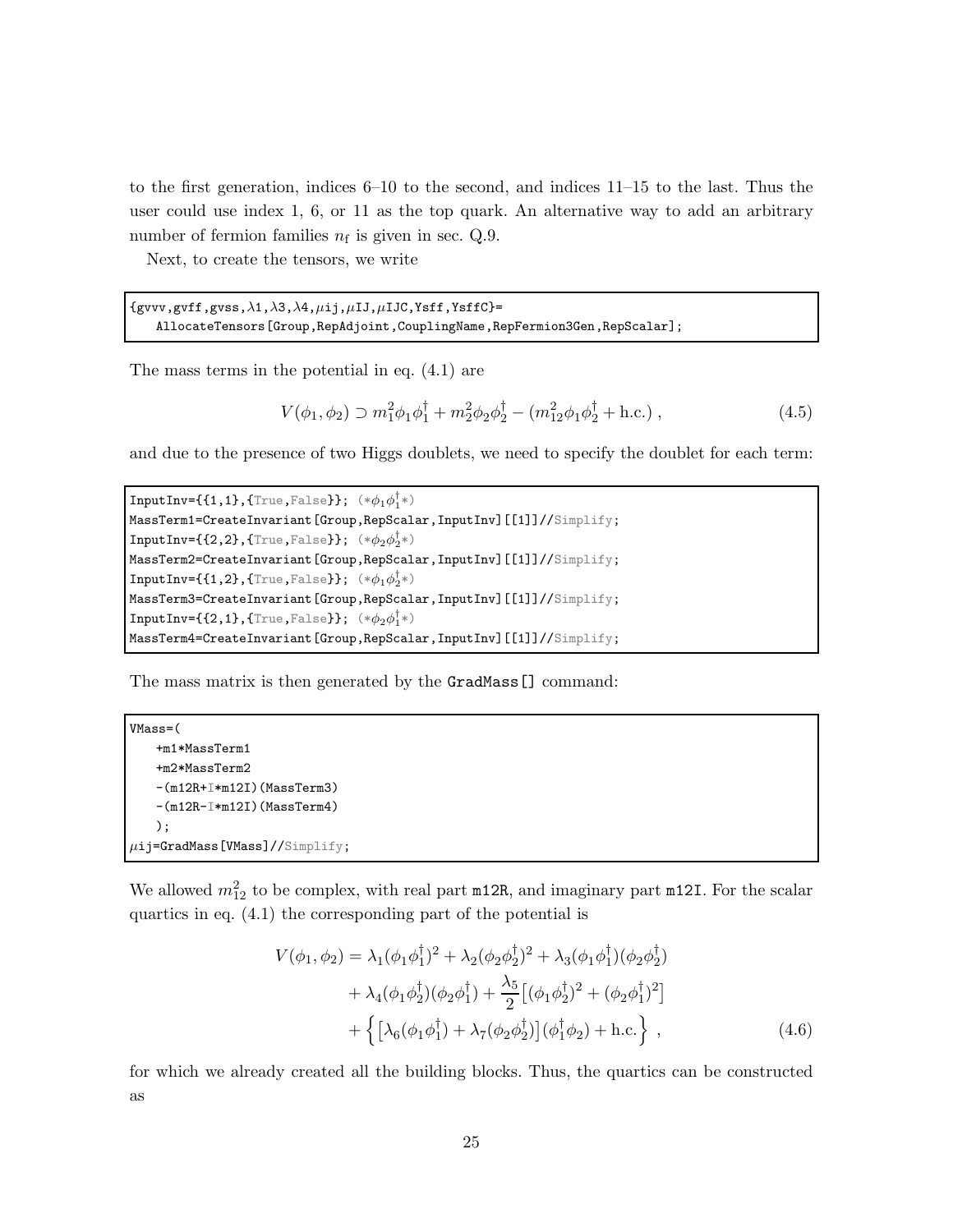```
QuarticTerm1=MassTerm1^2; (* (\phi_1 \phi_1^\dagger)^2 *)QuarticTerm2=MassTerm2^2; (* (\phi_2 \phi_2^{\dagger})^2 *)QuarticTerm3=MassTerm1*MassTerm2; (* (\phi_1 \phi_1^\dagger) (\phi_2 \phi_2^\dagger) *)QuarticTerm4=MassTerm3*MassTerm4; (*(\phi_1 \phi_2^\dagger)(\phi_2 \phi_1^\dagger)*)QuarticTerm5=(MassTerm3^2+MassTerm4^2); (* (\phi_1 \phi_2^{\dagger})^2 + (\phi_2 \phi_1^{\dagger})^2*)QuarticTerm6=MassTerm1*MassTerm3+MassTerm1*MassTerm4; (*(\phi_1\phi_1^\dagger)[(\phi_1\phi_2^\dagger)+(\phi_2\phi_1^\dagger)]*)QuarticTerm7=MassTerm2*MassTerm3+MassTerm2*MassTerm4; (*(\phi_2\phi_2^\dagger)[(\phi_1\phi_2^\dagger)+(\phi_2\phi_1^\dagger)]*)
```
Consequently, the quartic tensor itself is defined as

VQuartic=(  $+\lambda$ 1H\*QuarticTerm1  $+\lambda$ 2H\*QuarticTerm2 +λ3H\*QuarticTerm3 +λ4H\*QuarticTerm4 +λ5H/2\*QuarticTerm5 +λ6H\*QuarticTerm6  $+\lambda$ 7H\*QuarticTerm7 );  $\lambda$ 4=GradQuartic[VQuartic];

For simplicity, we assumed above that  $\lambda$ 5H,  $\lambda$ 6H, and  $\lambda$ 7H are real. One can allow for complex couplings by adding them, and their conjugates, directly in QuarticTerm6 and QuarticTerm7. To create a complex coupling  $\lambda$ 6H, we would write

QuarticTerm6=(λ6HR+I\*λ6HI)\*MassTerm1\*MassTerm3+(λ6HR-I\*λ6HI)\*MassTerm1\*MassTerm4;

For Yukawa couplings, we only consider the top-quark coupling. If we choose the first family to contain the top-quark, then a Yukawa term  $\sim \phi^{\dagger} \overline{q}_L u_R$  would involve fermion representations number 1 and 2. When defining a Yukawa interaction, representations should be specified in the order: scalar, first fermion, second fermion. With this in mind, the Yukawa coupling of the first Higgs doublet is<sup>[9](#page-26-0)</sup>

 $\texttt{InputInv}=\{\{1,1,2\},\{\texttt{False},\texttt{False},\texttt{True}\}\};~~(*\phi_1^\dagger \overline{q}_L u_R*)$ YukawaDoublet1=CreateInvariantYukawa[Group,RepScalar,RepFermion3Gen,InputInv][[1]]//Simplify;

Here,  $\{1,1,2\}$  specifies

First Higgs doublet  $\times$  Left-handed top-quark  $\times$  Right-handed top-quark,

<span id="page-26-0"></span><sup>9</sup>Here we assume that the top quark resides in the first generation. This has nothing to do with how the top-quark is usually placed in the third generation. Rather, we here place it in the first for simplicity as normally only the top-quark has a sizeable Yukawa coupling.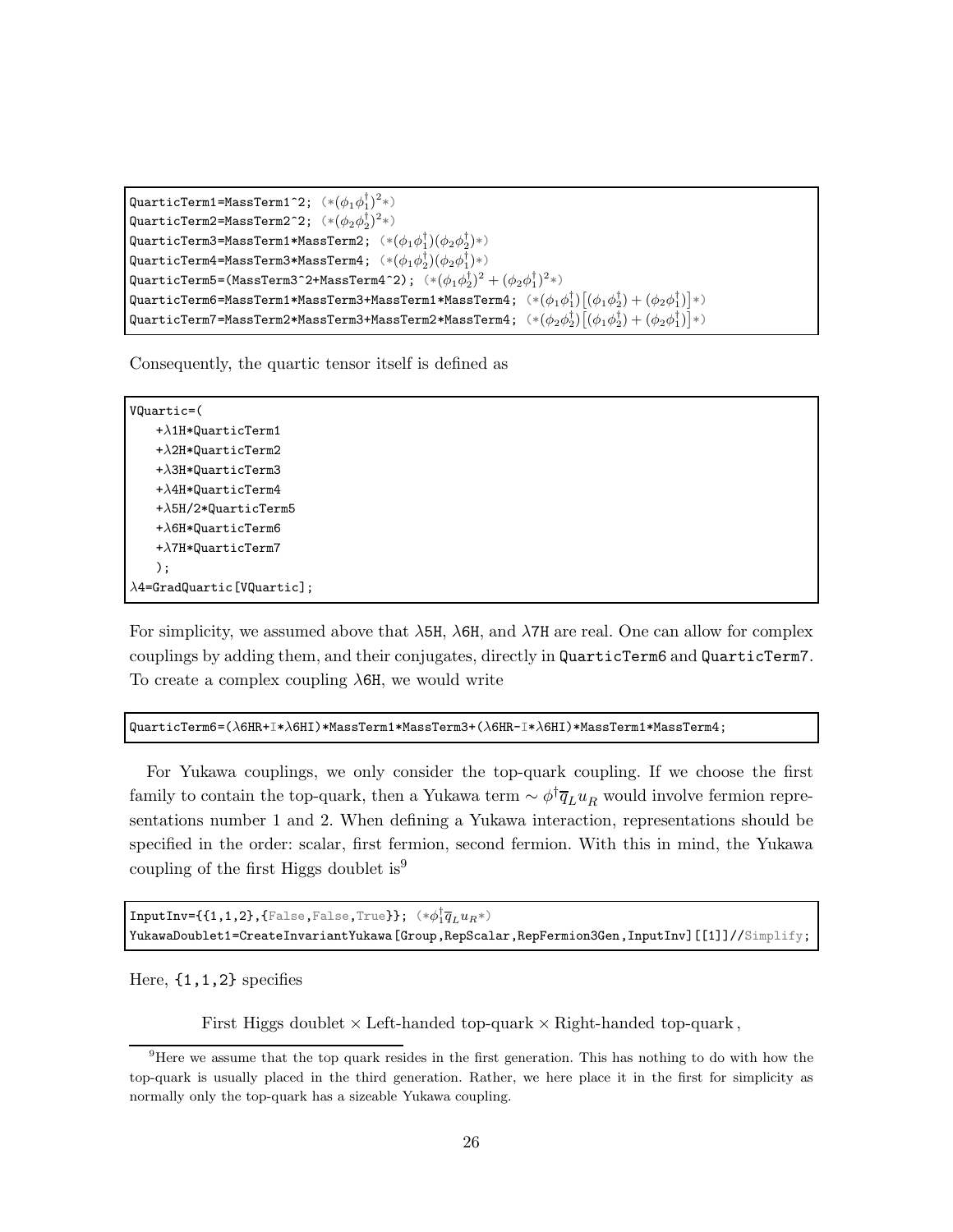and {False,False,True} specifies that the Higgs and left-handed quarks are conjugated. The coupling to the second Higgs doublet is

```
\texttt{InputInv}=\{ \{2,1,2\}, \{\texttt{False}, \texttt{False}, \texttt{True} \} \}; \;\; (*\phi_2^\dagger \overline{q}_L u_R*)YukawaDoublet2=CreateInvariantYukawa[Group,RepScalar,RepFermion3Gen,InputInv][[1]]//Simplify;
```
The complete Yukawa tensor is

Ysff=-GradYukawa[yt1\*YukawaDoublet1+yt2\*YukawaDoublet2];

For the sake of generality, we assumed that both Higgs doublets couple to the top-quark. Note that this is not allowed for a realistic model due to flavor-changing-neutral-current constraints.

Finally, assuming that the Yukawa couplings are real, we can define

YsffC=Simplify[Conjugate[Ysff//Normal],Assumptions->{yt1>0,yt2>0}]//SparseArray;

Above we did not consider Yukawa couplings between different generations but such couplings can be added. To wit, when we defined RepFermion3Gen we put the first generation on indices 1–5; the second on indices 6–10; and the third on indices 11–15. To define a coupling between, e.g. the left-handed top quark (assumed to reside in generation 1) and the right-handed charm quark (assumed to reside in generation 2), we would write

```
InputInv={{1,1,7},{False,False,True}};
YukawaTopCharm=CreateInvariantYukawa[Group,RepScalar,RepFermion3Gen,InputInv]//Simplify;
```
With the model implementation complete, all dimensional-reduction commands are identical to those of the Abelian-Higgs model. We refer to [\[77–](#page-45-6)[79\]](#page-45-7) for earlier results in the literature.

#### Integrating out temporal scalars

For the Abelian-Higgs case in sec. [2](#page-8-0) we only had one scalar field, whereas with the 2HDM we have two. When integrating out temporal scalars we have two options. First, all scalars are light and we have two active, dynamical doublets. Second, one doublet is heavy and is integrated out when going from the soft to the ultrasoft scale.

For the first case, the corresponding command is

PerformDRsoft[{}];

For the second case, we assume that the second doublet is heavy. It can then be integrated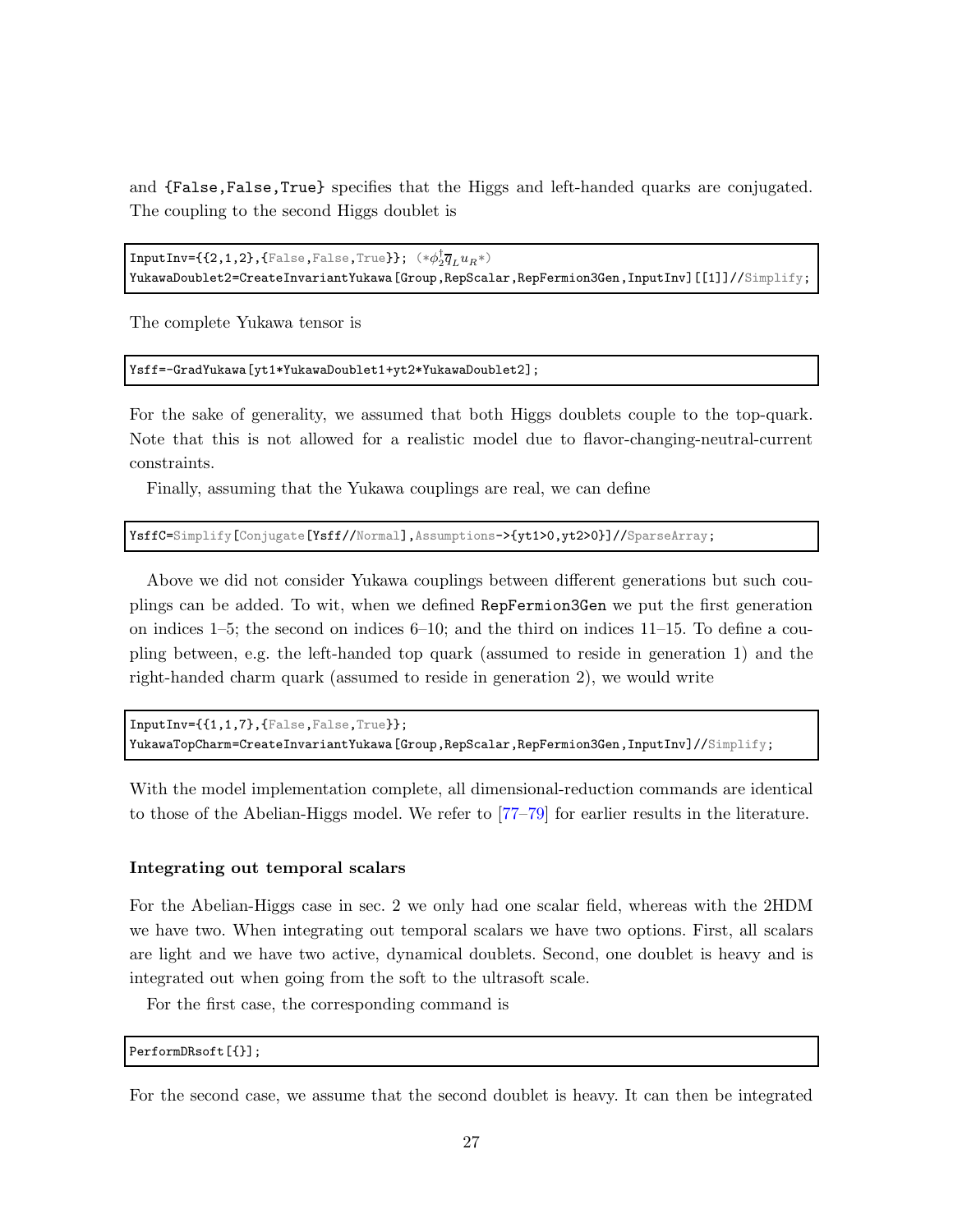out via

```
PerformDRsoft[{5,6,7,8}];
```
To understand the above syntax, note that the indices of all representations are given by

```
PosScalars=PrintScalarRepPositions[];
```
So the second Higgs doublet resides at PosScalars [[2]]=5;;8.

There is one complication when integrating out one of the Higgs doublets. Namely, generally the two doublets mix through the  $m_{12}^2$  term. For a complete treatment the mass matrix needs to be diagonalized before the heavy doublet can be integrated out. This lies beyond DRalgo and is an optional step for the user. Instead, the code by default assumes that  $m_{12}^2$  is small – of  $\mathcal{O}(g^2T)$  in power counting – and performs the diagonalization perturbatively to first order in  $m_{12}^2$ .

## <span id="page-28-0"></span>5. Miscellaneous features

<span id="page-28-1"></span>In this section, we discuss specific features of the software on a case-by-case basis.

## 5.1. User-options and features

#### Lower-order dimensional reduction for speed

The user has several options to control what is calculated and how the code operates. For example, if the model has many degrees of freedom, the user might wish to save running-time and only calculate one-loop thermal masses and couplings. This works by specifying Mode->1 when loading the model

```
Group={"U1"};
ImportModelDRalgo[Group,gvvv,gvff,gvss,λ1,λ3,λ4,µij,µIJ,µIJC,Ysff,YsffC,Mode->1];
```
The default is Mode->2, in which case everything is calculated to NLO. And for the most barebone/fast option select Mode->0; in this case only one-loop thermal masses are calculated.

## <span id="page-28-2"></span>5.2. Model-treatment in the code

DRalgo works by factorizing all group and Lorentz algebra. The Lorentz algebra is hard-coded while the group algebra is supplied by the user. All particles are indexed by the order they appear. If the user has an  $SU(3) \times SU(2)$  model with gauge bosons, the vectors in the  $SU(3)$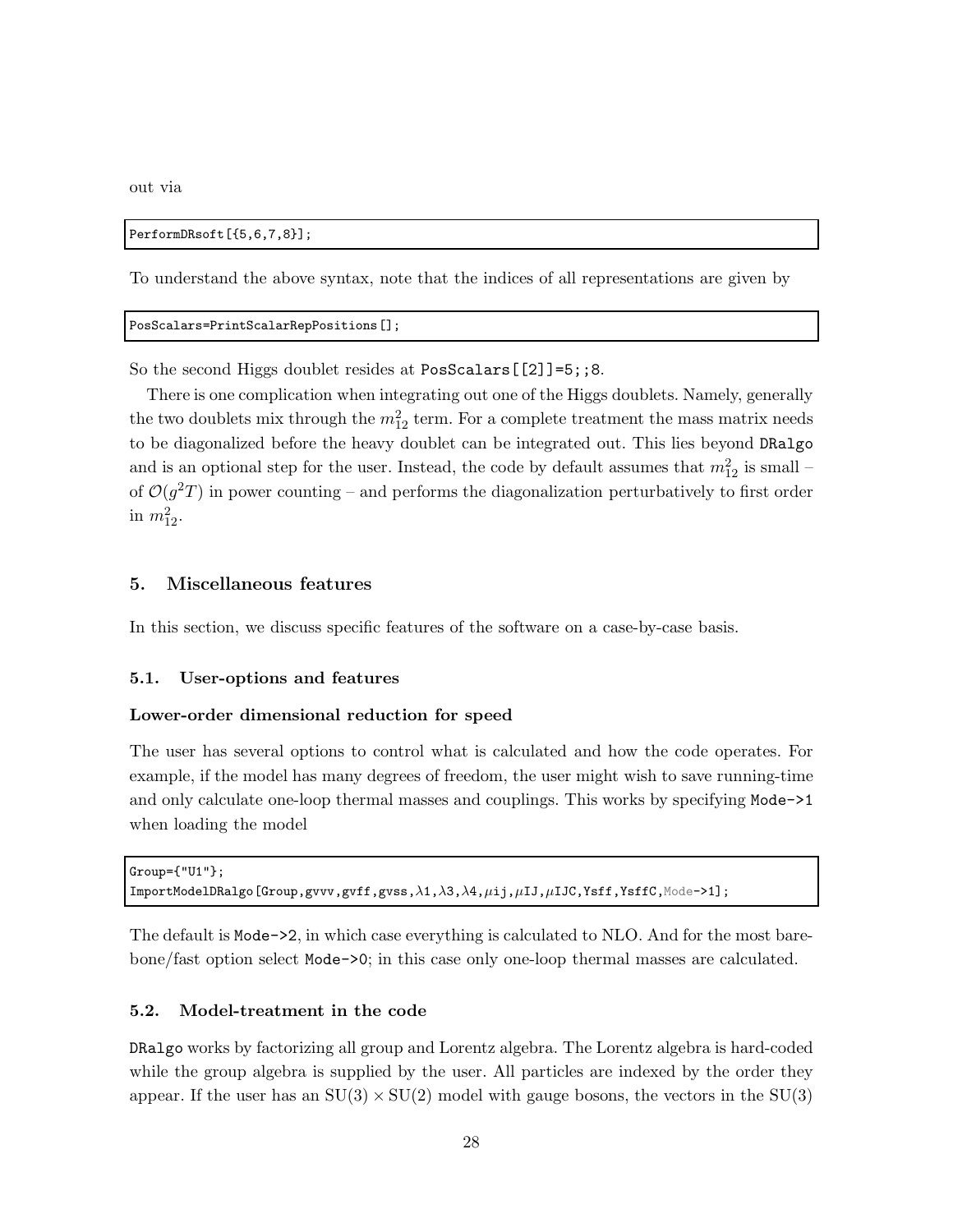group have 8 components, while those of the  $SU(2)$  group have 3. The code indexes these components by  $a = (8^\alpha_{\text{SU}(3)}, 3^\beta_{\text{s}})$  $S_{SU(2)}^{(\beta)}$ . Therein,  $\alpha$  runs from 1–8,  $\beta$  from 1–3, and  $\alpha$  from 1–11. For example, the Debye mass tensor  $\mu_{\rm D}^{ab}$  stores the information of both groups. For most cases this mass tensor is diagonal.

The scalars are treated differently since DRalgo only deals with real scalar components. For example, a complex scalar  $\Phi$  is rewritten  $\Phi = \frac{1}{\sqrt{2}}$  $\frac{1}{2}(\phi + i\psi)$ . Hence the scalar indices would in this case be  $i = (\phi, \psi)$ . Further, the scalar-mass matrix is stored as  $\mu_{S,ij}$ . For example, a  $m^2\phi^2$  mass term resides at  $\mu_{S,11}$ . Consider now a complex representation with n scalar components labelled by  $I, J$ . In a complex basis vector-scalar-scalar trilinear couplings are of the form  $A_\mu$   $(G_{IJ}^a\partial^\mu\Phi_I\Phi_J^* + G_{IJ}^{a,*}\partial^\mu\Phi_I^*\Phi_J)$ , where  $G_{IJ}^a$  are representation matrices. To convert to a real basis each scalar component is split as  $\Phi_I = \frac{1}{\sqrt{2}}$  $\frac{1}{2}(\phi_I + i\psi_I)$ . The components are then reordered with the real components first:  $i = (\phi_I, \psi_I)$ , so  $i = 1, \ldots, 2n$ . If we call the scalars in the real basis  $\varphi_i$ , our vector-scalar-scalar trilinear couplings become

$$
A_{\mu}g_{ij}^a\partial^{\mu}\varphi_i\varphi_j , \qquad g_{ij}^a = \begin{pmatrix} \text{Im}(G_{IJ}^a) & \text{Re}(G_{IJ}^a) \\ -\text{Re}(G_{IJ}^a) & \text{Im}(G_{IJ}^a) \end{pmatrix} . \tag{5.1}
$$

Thus,  $g_{ij}^a$  is automatically antisymmetric under  $i \leftrightarrow j$ .

As an example, consider a  $U(1)$  theory with a complex scalar. The vector-scalar-scalar coupling is  $igA_{\mu}(\partial^{\mu}\Phi\Phi^* - \partial^{\mu}\Phi^*\Phi)$ . In a real basis  $\Phi = \frac{1}{\sqrt{2}}$  $\frac{1}{2}(\phi + i\psi)$ , this becomes

$$
gA_{\mu}\partial^{\mu}(\phi,\psi)\begin{pmatrix}0&\frac{1}{2}\\-\frac{1}{2}&0\end{pmatrix}\begin{pmatrix}\phi\\ \psi\end{pmatrix}
$$
, and  $g_{ij}=g\begin{pmatrix}0&\frac{1}{2}\\-\frac{1}{2}&0\end{pmatrix}$ . (5.2)

#### <span id="page-29-0"></span>5.3. Frequently asked questions

<span id="page-29-1"></span>Below, we discuss various questions and problems the user might have encountered.

#### Q.1. How to save and load my model?

Saving and loading a model is straightforward with DRalgo built-in functions. Once a model is created, and loaded with ImportModelDRalgo (see the .m files in the example folder), it can be saved by writing

SaveModelDRalgo[ModelInfo,"<modelname>.txt"],

Here, ModelInfo is a string and should contain information about the authors, DRalgo version, and citations to relevant articles. See ./examples/ah.m or ./examples/2hdm.m for some examples. To load the model write

 ${Group, gyvv, gyff, gvs, \lambda1, \lambda3, \lambda4, \mu ij, \mu IJ, \mu IJC, Ysff, YsffC}$ =LoadModelDRalgo["<modelname>.txt"];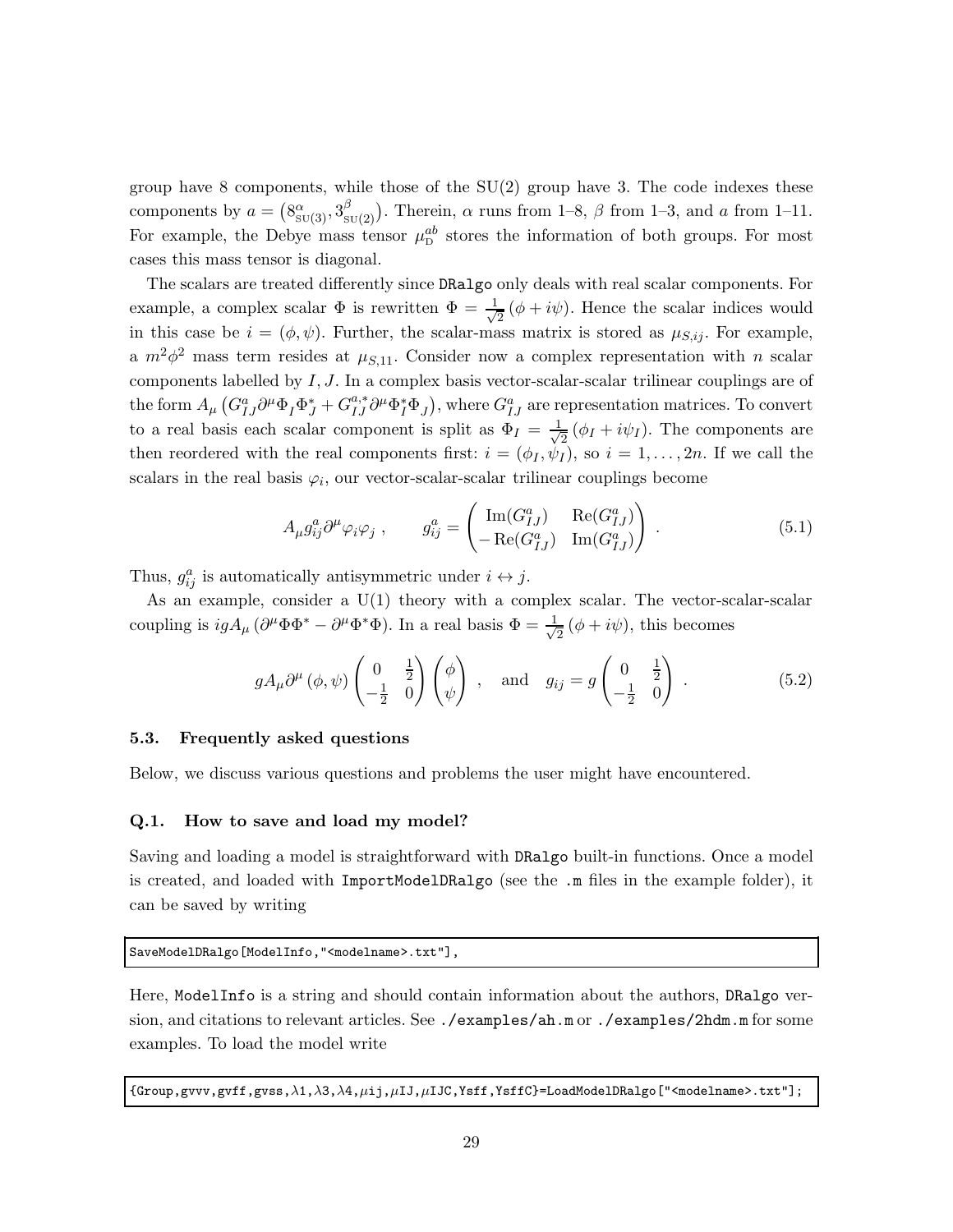The loaded model can be your own, or perhaps one of the provided DRalgo model repository. We also encourage you to make your own models available for the community which is possible by submitting the model file via the Issue Tracker on <https://github.com/DR-algo/DRalgo>. The model will then be verified and added to the model repository. When submitting a model, please refer to a paper or explicitly write out the Lagrangian in an accompanying notebook.

## Q.2. How do I order semi-simple groups?

If the user-defined model contains multiple groups, the groups and corresponding representations must be ordered as:  $SO(n)$ ,  $SU(n)$ ,  $SP(n)$ ,  $G_2$ ,  $F_4$   $E_6$ ,  $E_7$ ,  $E_8$ ,  $U(1)$ . For example, if the user has a model with gauge group  $G = SU(5) \otimes SO(10) \otimes E_6 \otimes U(1)$ , the model-input should be defined as

Group={"SO10","SU5","E6","U1"};

The internal order of groups is not restricted. Hence, for a group such as  $G = SU(3) \otimes SU(2)$ , the following definitions are equivalent

Group={"SU3","SU2"}; Group={"SU2","SU3"};

## Q.3. How do I check that my model is anomaly free?

Once you have defined your model, the anomaly-free condition is that

```
Table[Tr[(a.b+b.a).c],{a,gvff},{b,gvff},{c,gvff}]
```
vanishes identically. Since this condition is not automatically fulfilled for general, non-numeric,  $U(1)$  charges, it is the responsibility of the user to choose  $U(1)$  charges such that all anomalies cancel.

## <span id="page-30-0"></span>Q.4. How do I calculate anomalous dimensions?

First find the position of all representations:

```
PosScalar=PrintScalarRepPositions[];
PosVector=PrintGaugeRepPositions[];
PosFermion=PrintFermionRepPositions[];
```
All anomalous dimensions are then found via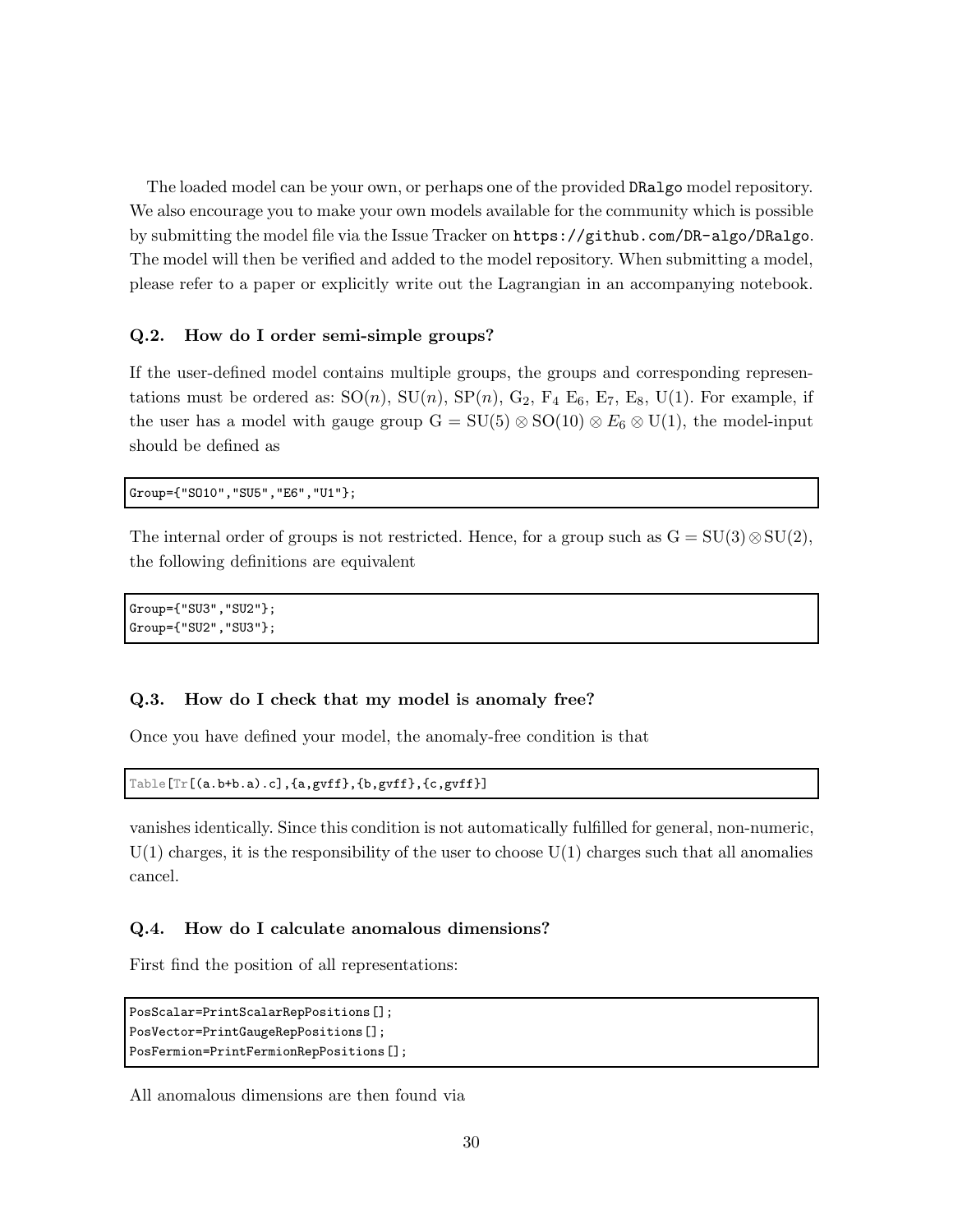```
Table[AnomDim4D["S",{i,j}],{i,PosScalar},{j,PosScalar}]
Table[AnomDim4D["V",{i,j}],{i,PosVector},{j,PosVector}]
Table[AnomDim4D["F",{i,j}],{i,PosFermion},{j,PosFermion}]
```
For more details regarding anomalous dimensions and beta functions cf. sec. [3.4.](#page-22-0)

## Q.5. Temporal scalar mixing

In most models the temporal-scalar masses are diagonal. However, in cases with multiple U(1) groups there can be mixing. In such a case, the code automatically recognizes this. For example, if the group is

Group={"U1","U1","U1"};

the code creates the mixed  $U(1)$  masses with the convention that  $\mu$ U1Mix1 is the mixing between groups 1 and 2,  $\mu$ U1Mix2 is the mixing between groups 1 and 3, and  $\mu$ U1Mix3 is the mixing between groups 2 and 3. These masses are displayed with the PrintDebyeMass command. See the ./examples/SMZp.m for an example.

### Q.6. What if I miss some couplings?

By default DRalgo assumes that the user has defined all couplings allowed by symmetry in their 4d theory. The code runs even though some couplings are missed. For example, consider the 2HDM with scalar potential as in eq. [\(4.1\)](#page-23-4) but without  $\lambda_6$  and  $\lambda_7$  couplings. For a  $\phi_1 \leftrightarrow \phi_2$ symmetric model no  $\lambda_6/\lambda_7$ -type scalar quartic couplings are induced. However, if the model breaks this symmetry by e.g. a Yukawa sector, then  $\lambda_7$  and  $\lambda_6$  couplings are generated at one-loop. In this case DRalgo would still calculate these induced couplings; with the crux that only the  $\lambda_1, \ldots, \lambda_5$  couplings are printed by the PrintCouplings[] command, while the induced  $\lambda_7$  and  $\lambda_6$  couplings must be found manually via the PrintTensorDRalgo[] command. In addition, DRalgo automatically alerts the user with a message if some new couplings are generated at one-loop. This is a cross-check that no couplings are forgotten.

## Q.7. Can I run DRalgo without specifying the representation?

For general groups no. However, it is possible for the user to specify arbitrary (non-numeric) U(1) charges. With non-numeric charges the code does not check that various quartic or Yukawa terms are allowed. Hence, it is the responsibility of the user to ensure gauge invariance.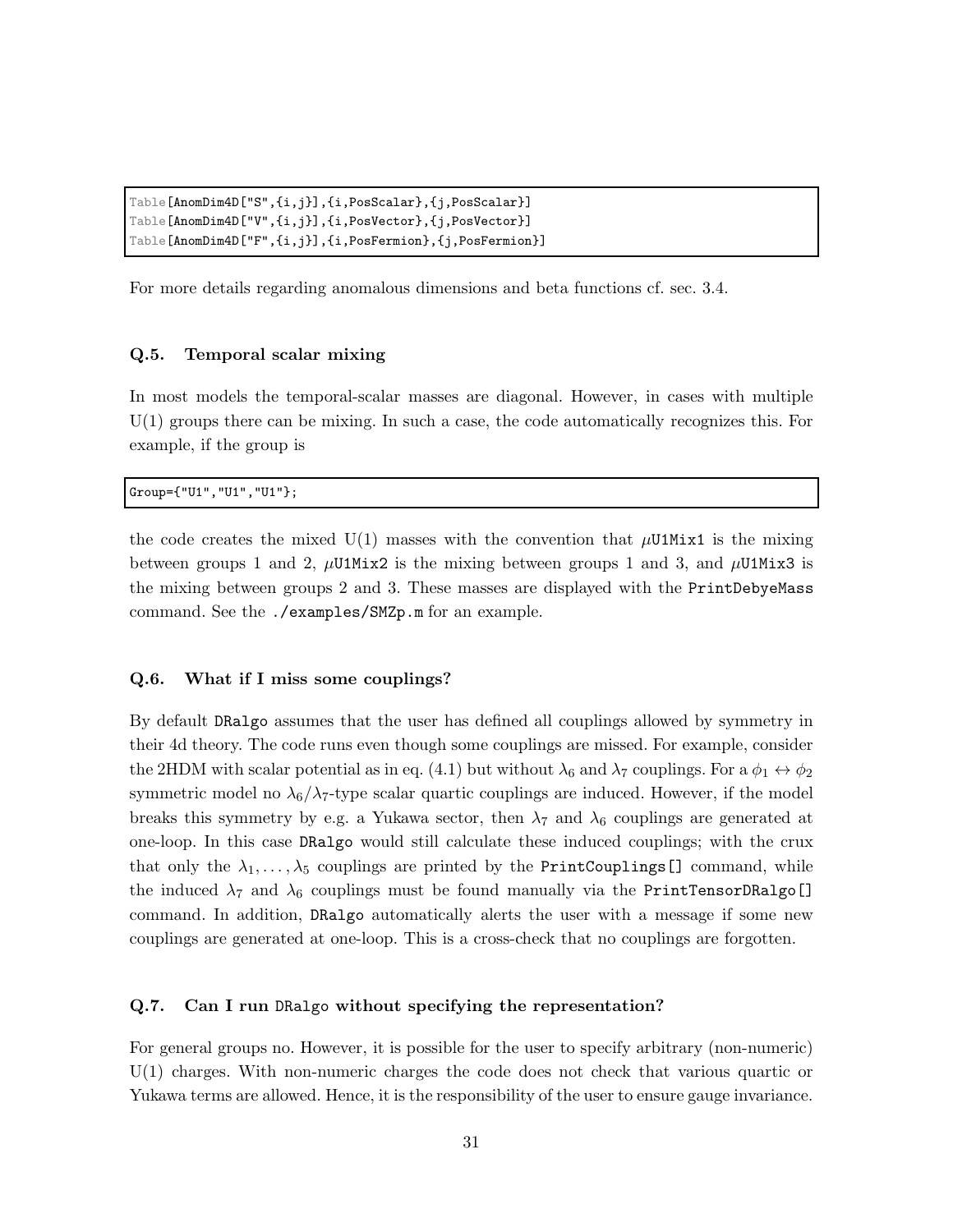## Q.8. How large representations can I use?

In principle any group and representations can be used. In practice the code slows down for huge representations. The code has been tested on general models with ∼100–200 components in a given representation. For example an SO(10) model with a 120-dimensional scalar. Since DRalgo was purposely written to deal with any quartic and Yukawa sector, these are often the bottlenecks. If the user wants to omit two-loop contributions, significantly larger representations are possible. Further still, if the user only wants one-loop thermal masses, almost any model (within reason) can be run in quick order.

#### <span id="page-32-0"></span>Q.9. Can I include an arbitrary number of fermion generations?

Yes, take for example the 2HDM. As described in sec. [4.1,](#page-23-1) a single family of SM fermions is defined via

Rep1={{{1,0},{1}, 1/6},"L"};  $(*q_L*)$ Rep2={{{1,0},{0}, 2/3}, "R"};  $(**u_R*)$ Rep3={{{1,0},{0},-1/3},"R"};  $(*d_R*)$ Rep4={{{0,0},{1},-1/2},"L"};  $(*l_L*)$ Rep5={{ ${0,0}, {0}, -1$ }, "R"}; (\* $e_R$ \*) RepFermion1Gen={Rep1,Rep2,Rep3,Rep4,Rep5};

Defining Yukawa and scalar couplings proceed as before, and the model is loaded with

ImportModelDRalgo[Group,gvvv,gvff,gvss,λ1,λ3,λ4,µij,µIJ,µIJC,Ysff,YsffC,Verbose->False];

The user can then define  $n_f = nF$  fermion families by writing<sup>[10](#page-32-1)</sup>

```
PosFermion=PrintFermionRepPositions[];
FermionMat=Table[{nF,i},{i,PosFermion}];
DefineNF[FermionMat]
```
These commands should be used before running

PerformDRhard[];

Adding  $n_f$  fermion families in this way does not add new Yukawa or scalar couplings as the extra  $(n_f - 1)$  families only have gauge interactions. To define cross-family Yukawa couplings, one should follow the procedure in sec. [4.1.](#page-23-1)

<span id="page-32-1"></span><sup>10</sup>This adds nF copies of all fermions.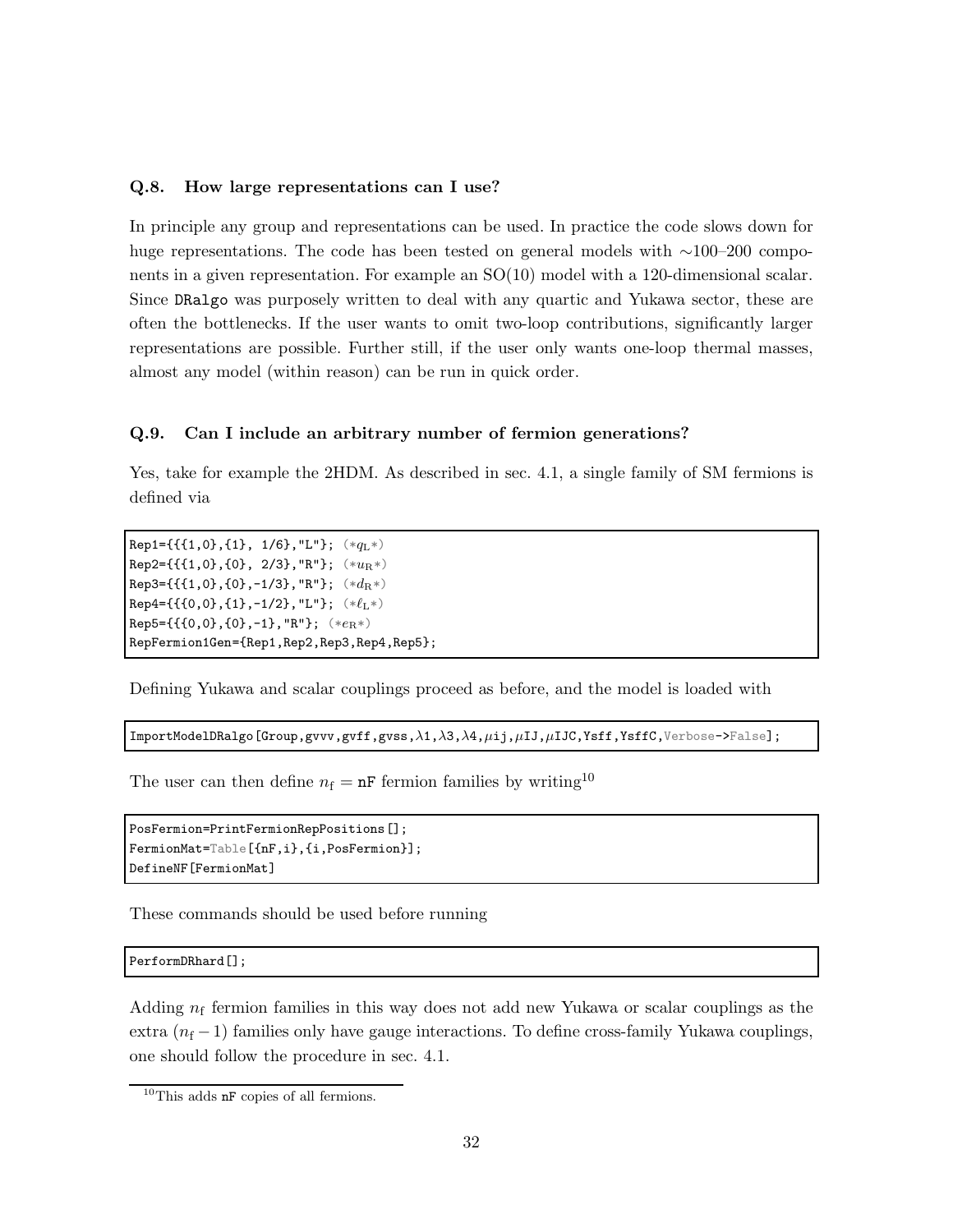#### Q.10. How do I compare with the literature?

Most outputs from DRalgo can directly be compared with the literature. For temporal scalars this requires some care. For example, if the original 4d theory has a SU(2) triplet, then two types of  $A_0^2 \Sigma^2$  couplings are allowed:

$$
\mathcal{L}_{3d} \supset \kappa_1(A_0^a A_0^a)(\Sigma^a \Sigma^a) + \kappa_2(A_0^a \Sigma^a)^2 . \tag{5.3}
$$

DRalgo does not distinguish between these two terms since its output is stored in the form  $\frac{1}{4!}A_0^a A_0^b \Sigma^c \Sigma^d \lambda_K^{abcd}$ . To compare with the two parametrizations, the user can rewrite the  $\kappa_1/\kappa_2$  basis in tensor form. To this end, it is necessary to additionally define the relevant terms of the effective model and compare to its Lagrangian. This procedure is analogous to creating the fundamental model where invariants can be compared using the command CompareInvariants[]. See the htm.m file for a worked example of the Higgs triplet model (HTM).

The matching of all possible allowed operators in the EFT is automatic in DRalgo. This way also previously disregarded effective coefficients can be determined. One example is a  $\mathcal{L}_{3d} \supset \kappa \text{Tr} C_0^3 B_0$  operator in the Standard Model. Here,  $C_0$  is the gluon (temporal) field, and  $B_0$  is the temporal hypercharge field. The output from DRalgo gives  $\kappa \propto (2Y_q + Y_d + Y_u)$ . See eq. [\(4.4\)](#page-24-0) for the corresponding hypercharges and the 2hdm.m example file for the full expression

## <span id="page-33-0"></span>Q.11. What is the functional basis used in the matching?

In addition to the variables  $L\mathbf{b}$  and  $L\mathbf{f}$  defined in eq.  $(2.4)$ , two-loop diagrams also contain factors of

$$
\mathbf{c} = \frac{1}{2} \left( \ln \left( \frac{8\pi}{9} \right) + \left( \ln \zeta_2 \right)' - 2\gamma_{\mathrm{E}} \right),\tag{5.4}
$$

where  $\zeta_s = \zeta(s)$  is the Riemann zeta function and  $(\ln \zeta_s)' = \zeta'(s)/\zeta(s)$ . By default DRalgo uses the relations  $\ln(2\pi) - (\ln \zeta_2)' = 1 - \gamma_E + (\ln \zeta_{-1})'$  and  $1 + (\ln \zeta_{-1})' = 12 \ln A$ , where A is the Glaisher-Kinkelin constant. It is possible to convert the output of DRalgo to the conven-tions of [\[33\]](#page-42-8) by using the replacement rule Log [Glaisher]->-1/12(Lb+2cplus-EulerGamma), where  $c$ plus=( $c$ +Log[3T/ $\mu$ ]). This rule is implemented as PrintGenericBasis[] in DRalgo.

## Q.12. How do I define scalar cubic operators?

Scalar cubics are created analogously to quartics. Consider for example a SU(2) theory with a scalar doublet  $\phi$  and a singlet S. We can then create the cubic operator  $(\phi \phi^{\dagger})S$  via

$$
\texttt{InputInv}=\{\{1,1,2\},\{\texttt{True},\texttt{False},\texttt{True}\}\};\ (\ast\phi\phi^\dagger S*)
$$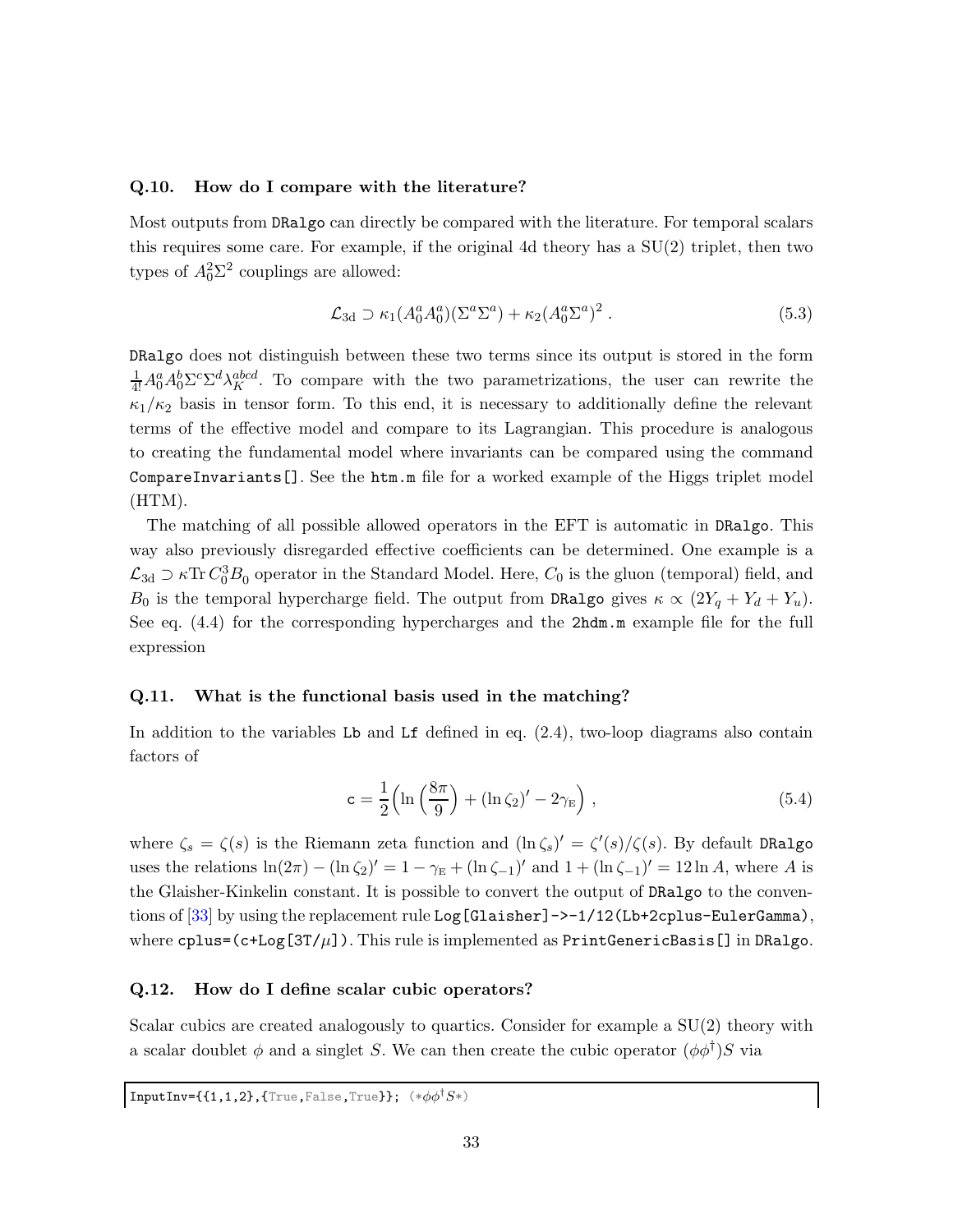CubicTerm1=CreateInvariant[Group,RepScalar,InputInv][[1]]//Simplify;  $VCubic=\lambda C*CubicTerm1;$ 

The corresponding tensor is defined with the command

 $\lambda$ 3=GradCubic[VCubic];

Tadpoles are defined analogously. See the 2xsm.m file for a worked example with two real scalars.

## Q.13. Do I need to define tadpoles?

If tadpoles are allowed by symmetry we encourage the user to define them – even if they are absent at tree-level.

#### Q.14. How do I define Dirac and Majorana masses?

Fermion masses are defined analogously to scalar masses. We stress that DRalgo only works with Weyl fermions. For example, assume a theory with two Weyl fermions  $\psi_1$  and  $\psi_2$ . The following terms are then possible

$$
m_1\psi_1\psi_1 + m_2\psi_2\psi_2 + m_{\rm D}\psi_1\psi_2 + \text{h.c.}
$$
\n(5.5)

Where the first two terms are Majorana masses, and the third is a Dirac-type mass. These masses can be defined in DRalgo via

```
InputInv=\{1,1\}, {True, True}}; (*\psi_1\psi_1*)MassTerm1=CreateInvariantFermion[Group,RepFermion,InputInv][[1]]//Simplify;
InputInv=\{\{2,2\},\{\text{True},\text{True}\}\;;\;(*\psi_2\psi_2*)MassTerm2=CreateInvariantFermion[Group,RepFermion,InputInv][[1]]//Simplify;
InputInv=\{1,2\}, {True, True}}; (*\psi_1\psi_2*)MassTerm3=CreateInvariantFermion[Group,RepFermion,InputInv][[1]]//Simplify;
```
The mass matrix is given by

```
FermionMasses=1/2*m1*MassTerm1+1/2*m2*MassTerm2+mD MassTerm3;
\muIJ=GradMassFermion[FermionMasses];
\muIJC=SparseArray[Simplify[Conjugate[\muIJ]//Normal,Assumptions->{m1>0,m2>0,mD>0}]];
```
See the WessZumino.m notebook for a worked example.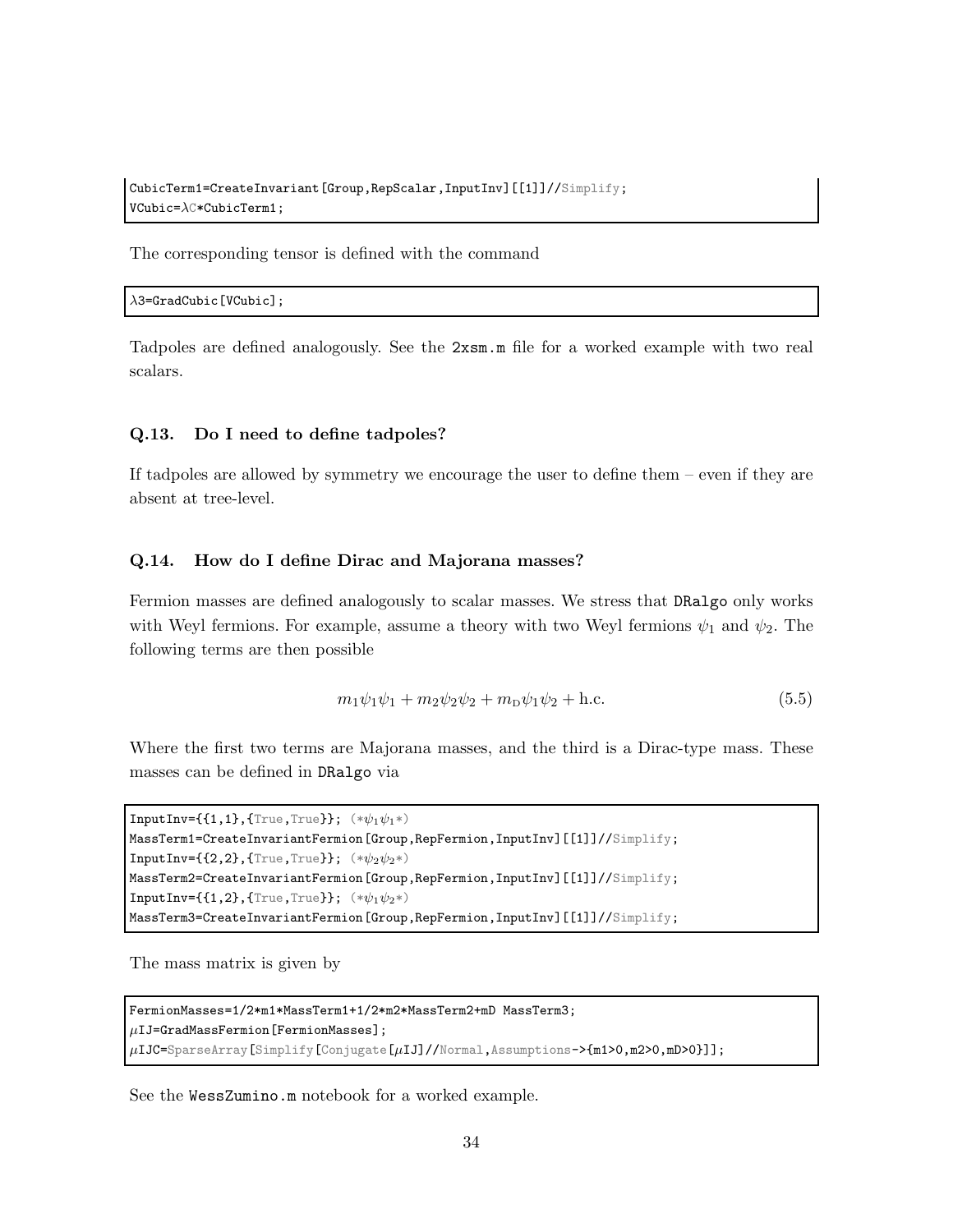# Q.15. What if a model has  $\overline{\Psi}_1 \gamma_5 \Psi_2$  terms?

Since DRalgo only uses Weyl fermions, the inclusion of other fermionic bilinear operators requires some extra work. One example is the operator  $\overline{\Psi}_1 \gamma_5 \Psi_2$  which can be expanded in Weyl spinors

$$
\Psi_1 = \begin{pmatrix} \psi_1^L \\ \psi_1^R \end{pmatrix}, \quad \Psi_2 = \begin{pmatrix} \psi_2^L \\ \psi_2^R \end{pmatrix}, \tag{5.6}
$$

such that

$$
\overline{\Psi}_1 \Psi_2 = \psi_1^R \psi_2^L + \psi_1^L \psi_2^R \,, \tag{5.7}
$$

$$
\overline{\Psi}_1 \gamma_5 \Psi_2 = -\psi_1^R \psi_2^L + \psi_1^L \psi_2^R \,. \tag{5.8}
$$

<span id="page-35-0"></span>These terms can then be implemented in DRalgo as explained in earlier examples.

## Q.16. My mass matrix is not diagonal. Is the effective potential still calculable?

Yes, it is still possible to calculate the effective potential, just not in general. It is up to the user to diagonalize the mass matrix. But once done, the user has two choices. First, diagonalization-matrices can be given to DRalgo. Second, the user can do all the diagonalization themselves and reload the model. The first option is quick, but becomes protracted if the diagonalization is complicated or needs to be done perturbatively.

Consider for example the Standard Model. As before, field-dependent masses can be created via

```
DefineNewTensorsUS[\muij,\lambda4,\lambda3,gvss,gvvv];
\phivev={0,0,0,\phi}//SparseArray;
DefineVEVS[\phivev];
PrintTensorsVEV[];
```
To diagonalize the vector-bosons, we first need to extract the field-dependent mass-tensor:

```
MassMatrix=PrintTensorsVEV[];
VectorMass=MassMatrix[[2]]//Normal;
VectorEigenvectors=FullSimplify[
   Transpose[Normalize/@Eigenvectors[VectorMass[[11;;12,11;;12]]]],
   Assumptions->{g1>0,g2>0,\phi>0}];
DVRot={{IdentityMatrix[10],0},{0,VectorEigenvectors}}//ArrayFlatten;
DSRot=IdentityMatrix[4];
RotateTensorsUSPostVEV[DSRot,DVRot];
```
After this the effective-potential calculation proceeds as before.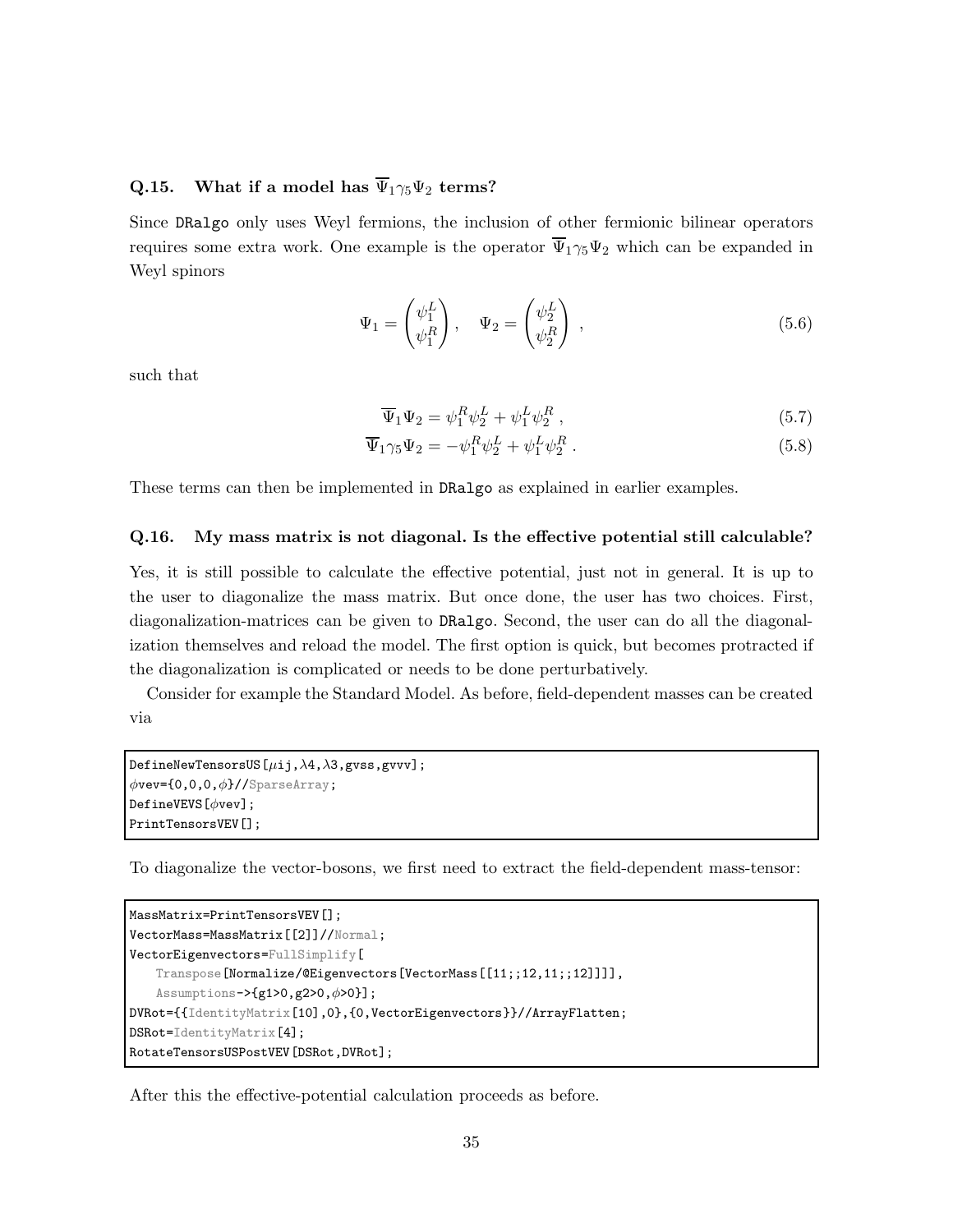## Q.17. Can DRalgo handle non-renormalizable operators?

Currently no. This features will be implemented in future versions.

#### Q.18. How do I define complicated scalar potentials?

For most cases, scalar quartics can be easily defined using the examples above. For nonstandard representations, the model-building tools in DRalgo might differ by a basis change from other conventions in the literature. Let us take an example, a SU(5) model with an adjoint scalar. Commonly this scalar is written as  $\Phi = \Phi^a T^a$  where  $T^a$  are traceless hermitian matrices satisfying Tr  $T^a T^b = \frac{1}{2}$  $\frac{1}{2}\delta^{ab}$ . The most general (quartic) potential is

$$
V_1 = \delta_1 (\text{Tr } \Phi^2)^2 + \delta_2 \text{Tr } \Phi^4 . \tag{5.9}
$$

By default DRalgo uses GroupMath, which defines its invariants differently to those above. In fact, the two scalar quartic operators given in GroupMath can be linear combinations of those above. Thus, the result from DRalgo would be in the form

$$
V_2 = \lambda_H \text{inv}_1(\Phi^4) + \lambda_S \text{inv}_2(\Phi^4) , \qquad (5.10)
$$

where the invariants  $inv_{1,2}$  are the output from the CreateInvariant command. Fortunately, it is quite easy to find the relations between the  $V_1$  and the  $V_2$  basis. To do so, first, rewrite everything in tensor form

$$
V_1 = 1/4! \lambda_{1,ijkl} \Phi_i \Phi_j \Phi_k \Phi_l , \qquad (5.11)
$$

and likewise for the DRalgo output

$$
V_2 = 1/4! \lambda_{2,ijkl} \Phi_i \Phi_j \Phi_k \Phi_l . \qquad (5.12)
$$

Since  $\lambda_1$  and  $\lambda_2$  are defined in different bases, we want to compare invariants. Here we only need three:

$$
\lambda_{ijkl}\delta_{ij}\delta_{kl} , \quad \lambda_{ijkl}\lambda_{ijkl} , \quad \lambda_{ijnm}\lambda_{nmkl}\lambda_{klij} . \tag{5.13}
$$

Comparing the invariants one finds

$$
\lambda_H = \frac{1}{960} \sqrt{\frac{23}{14}} (130\delta_1 + 47\delta_2) , \quad \lambda_S = -\frac{5}{64} \sqrt{\frac{13}{42}} (2\delta_1 - \delta_2) . \tag{5.14}
$$

The above procedure works for any representation as long as the user can write the quartic operator from DRalgo in their preferred form. See SU5.m for a concrete example.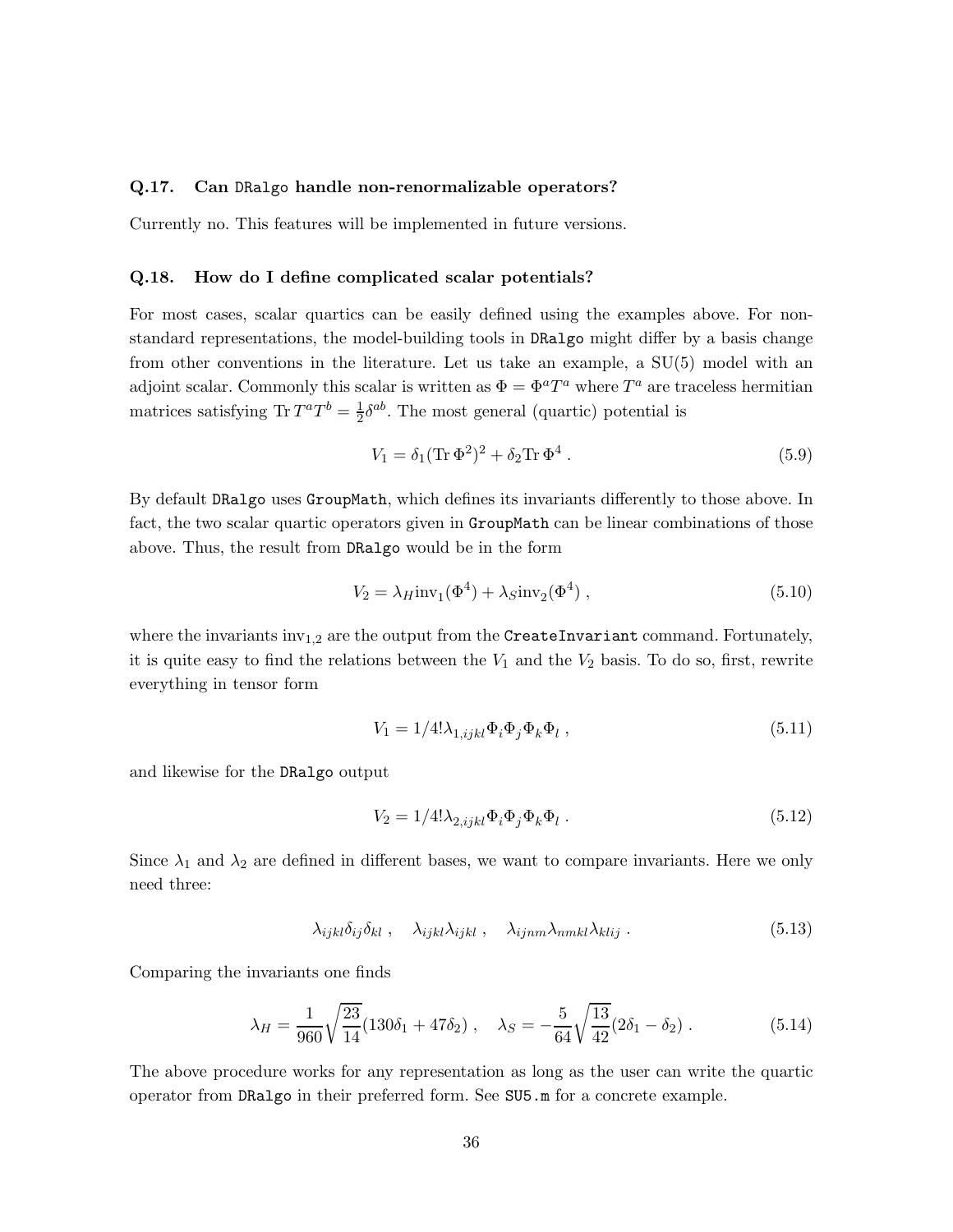## Q.19. Can I use dimensionally reduced theory for calculating nucleation rates?

Certainly. The user can use the effective theory and directly find the bounce in the 3d. To first approximation the nucleation rate is  $e^{-S_{3d}}$ , where  $S_{3d}$  is the bounce action in the dimen-sionally reduced theory. See [\[80\]](#page-45-8) for the original work, and [\[58,](#page-44-8)[81–](#page-45-9)[83\]](#page-45-10) for recent examples.

## Q.20. Can I study GUT models with DRalgo?

Most GUT models can be readily studied with DRalgo. However, for models with large representations the running-time rises rather rapidly. The bottleneck is not the complexity of e.g. the scalar potential but rather the size of the representations of particles. For example, DRalgo rapidly handles the general Pati-Salam, SU(5), 3HDM, or left-right symmetric model – even with 20–30 free parameters in the potential. See SU5.m, 3hdm.m, and LRSymmetric.m for explicit implementations.

## Q.21. How much RAM does DRalgo require?

The required RAM is negligible for most models. However, for models with 50–100 dimensional representations, the requirements start to rise. And for said scenario around 1 GB of RAM is required. If the package drains too much RAM, it is recommended to not include two-loop contributions.

## Q.22. How should I report possible bugs?

We are grateful if any bugs are reported. We kindly ask users to supply both a short description and a Mathematica file describing the error. These reports and attached files can provided via the Issue Tracker on <https://github.com/DR-algo/DRalgo>.

## <span id="page-37-0"></span>6. Outlook

High-temperature field theory is pestered by large radiative corrections, which compromises perturbative calculations. In effect, perturbation theory needs to be reorganized in terms of thermal resummations. While at leading order only thermally corrected masses are required, new contributions to couplings arise at higher orders. In addition, there are currently several different schemes for incorporating thermal masses – all depending substantially on the renormalization scale.

As an effective field theory, dimensional reduction by-passes these issues. The ultraviolet sector of the theory is controlled by a matching computation and the infrared sector is resummed to all orders. Indeed, as discussed in this paper, using a three dimensional EFT unambiguously resums masses and couplings. Using the framework is simple from a practical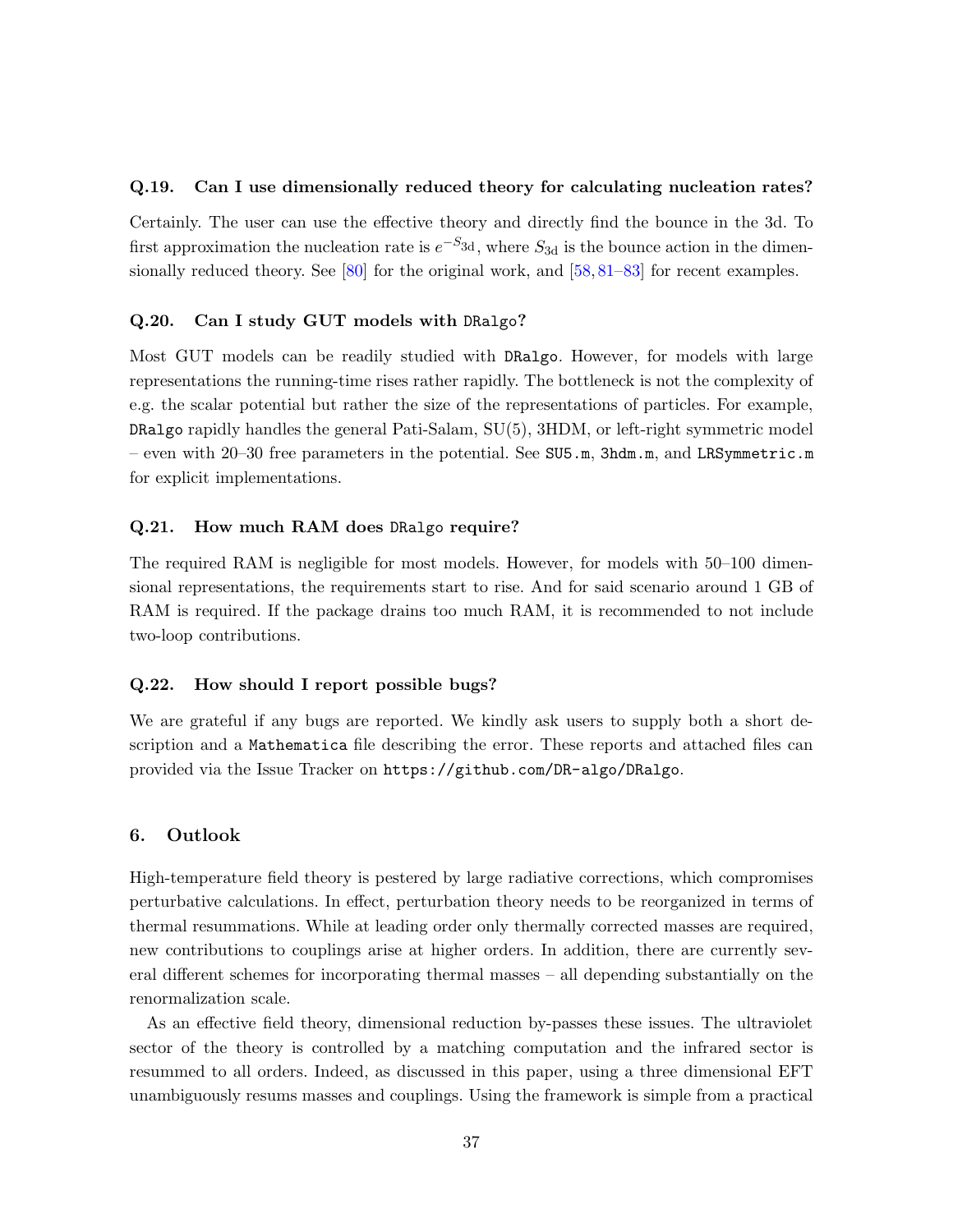standpoint since three-dimensional theories are super renormalizable. Concretely, only mass parameters are RG-scale dependent and their beta functions are exact at two-loop level. This property not only allows for a straightforward perturbative treatment, but also provides an attractive framework to a non-perturbative lattice study of the 3d EFT since in the effective theory relations between continuum and lattice parameters are exact at two-loop level [\[84\]](#page-45-11).

Hitherto, dimensional reduction has been used sparsely. With this paper and the associated software, we aim to change this by automating the EFT construction. In summary, DRalgo calculates all effective couplings and masses in the effective theory, the leading-order beta functions both in the 4d parent and 3d effective theory, as well as the effective potential within the EFT. This facilitates studying models with dimensional reduction and requires merely three-dimensional calculations that are analogous to zero-temperature computations. Since the effective theory is fully bosonic, the perturbative calculation can be compared with lattice simulations. This has one clear benefit as a large number of fundamental 4d theories can map into the same effective theory given the mass hierarchy of the additional scalars. Not only does the lattice provide an invaluable cross-check, but pre-existing simulations can be reused and applied to new BSM theories.

In conclusion, gravitational waves have opened up a new gateway to the early universe, and particle physics stands at its threshold. Upcoming experiments are fast approaching both at future particle colliders and gravitational wave observatories. It is therefore important to control theoretical uncertainties at unprecedented precision. In this venture, dimensional reduction is the tool of choice, and DRalgo its harbinger.

## Acknowledgements

We thank Renato Fonseca and Johan Löfgren for illuminating discussions during the inception of this project. We express our gratitude to Lauri Niemi and Jorinde van de Vis for testing the alpha version of the software and providing invaluable feedback. We also thank Oliver Gould, Joonas Hirvonen, Johan Löfgren, and Juuso Österman for interesting discussions. The work of Andreas Ekstedt has been supported by the Deutsche Forschungsgemeinschaft under the Germany Excellence Strategy - EXC 2121 Quantum Universe - 390833306; and by the Swedish Research Council, project number VR:2021-00363. Philipp Schicho was supported by the European Research Council, grant no. 725369, and by the Academy of Finland, grant no. 1322507. The work of Tuomas V. I. Tenkanen has been supported in part by the National Science Foundation of China grant no. 19Z103010239.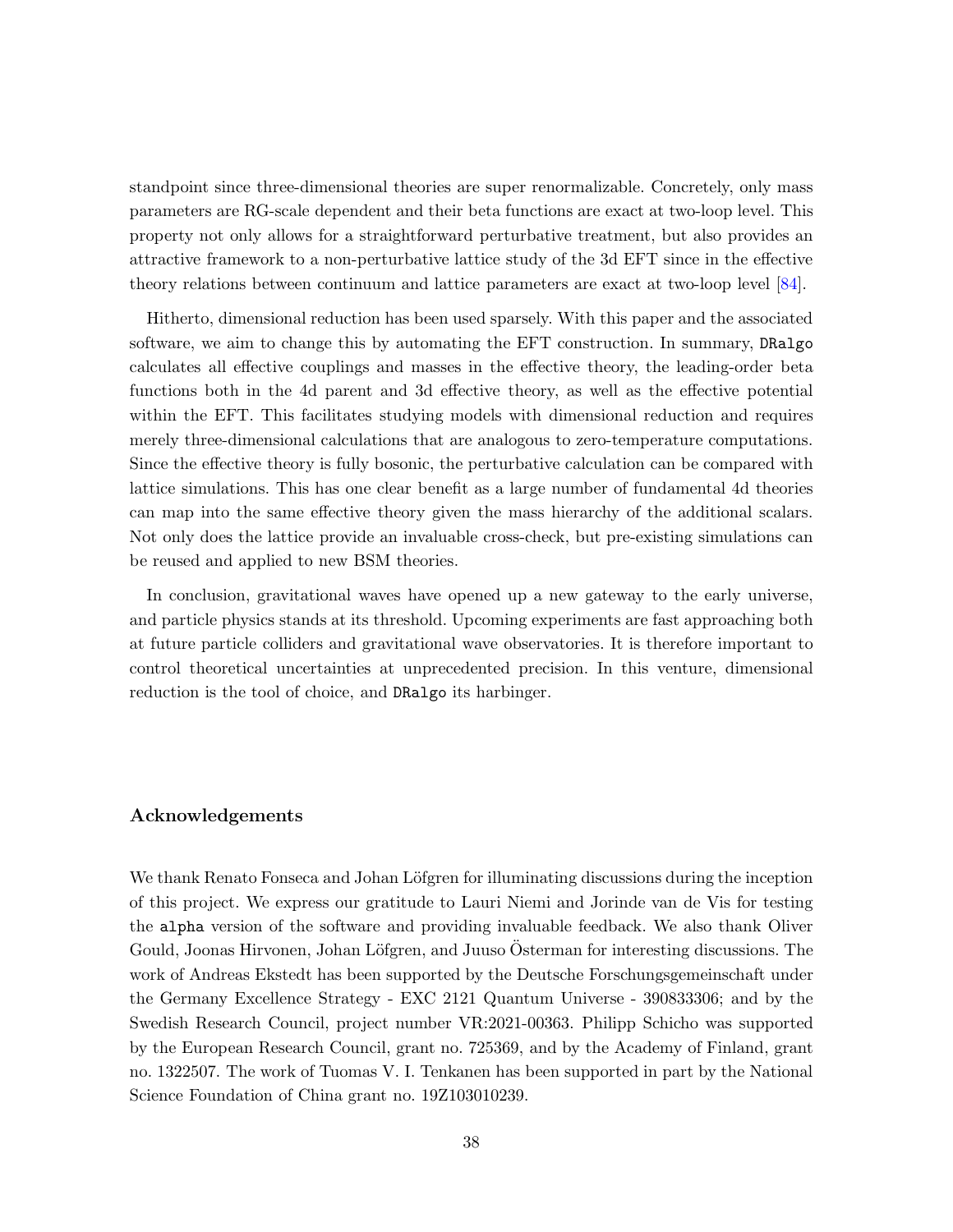## <span id="page-39-0"></span>A. Interfacing DRalgo output

<span id="page-39-1"></span>In this appendix, we collect additional material that is not part of the package itself.

#### A.1. From 3d effective theory to thermodynamics

A possible interface between the output of DRalgo, in the 3-dimensional theory, and the determination of thermodynamic quantities is implemented in ./examples/ah-thermo.m. This implementation comes with a disclaimer: we present a simplified algorithm suitable for the simple case of the Abelian-Higgs model (cf. eq. [\(2.1\)](#page-9-2)) but this is not part of the package itself. We encourage users to implement their own numerical minimisation routines for thermodynamics optimized for individual models. The algorithm given here is not gauge invariant and should be used with discretion.

The algorithm [2](#page-39-2) illustrates our implementation. In the simplified algorithm ah-thermo.m

<span id="page-39-2"></span>Algorithm 2 The DRalgo algorithm output is interfaced in ./examples/ah-thermo.m with functions solveBetas[], DRstep[] and Veff3d[], which are called by findThermo[].

```
Input: Four-dimensional theory parameters c_i \in \{c_1, \ldots, c_n\} and scale factor X
for all c_i \in \{c_1, \ldots, c_n\} do
   Call findThermo[X, c_i] {
       Call c_i(\bar{\mu}) = solveBetas[c_i]
       for all T_i \in \{T_{\min}, \ldots, T_{\max}\}\ do // e.g. binary search
           Fix T-dependent RG-scale: \bar{\mu} = X\pi TCall c_{i,3d} = \mathtt{DRstep}[T,\bar{\mu},c_i]Minimize the effective potential by NMinimize [Re[Veff3d[\phi,c_{i,3d}]]]
       end for
       Return \{T_c, \phi_c/T_c, L/T_c^4\}, based on degenerate minima.
   }
end for
Output: Thermodynamics as function of \{c_1, \ldots, c_n\}Export the data
Plot by Python: .examples/ah-thermo-python-plots/plot.py
```
the loop over 4-dimensional variables  $c_i$  contains only a single  $\lambda$  and for simplicity and faster running time  $M = 100$  and  $g^2 = 0.42$  are fixed. Here, M is the Higgs mass in arbitrary units related to the  $\overline{\text{MS}}$  mass parameter by the tree-level relation  $\mu^2 = -M^2/2$ . The critical temperature  $T_c$  is defined from the condition that the effective potential at the broken minimum vanishes since the potential at the symmetric minimum at the origin is normalized to zero. To find this condition, we use an elementary binary search.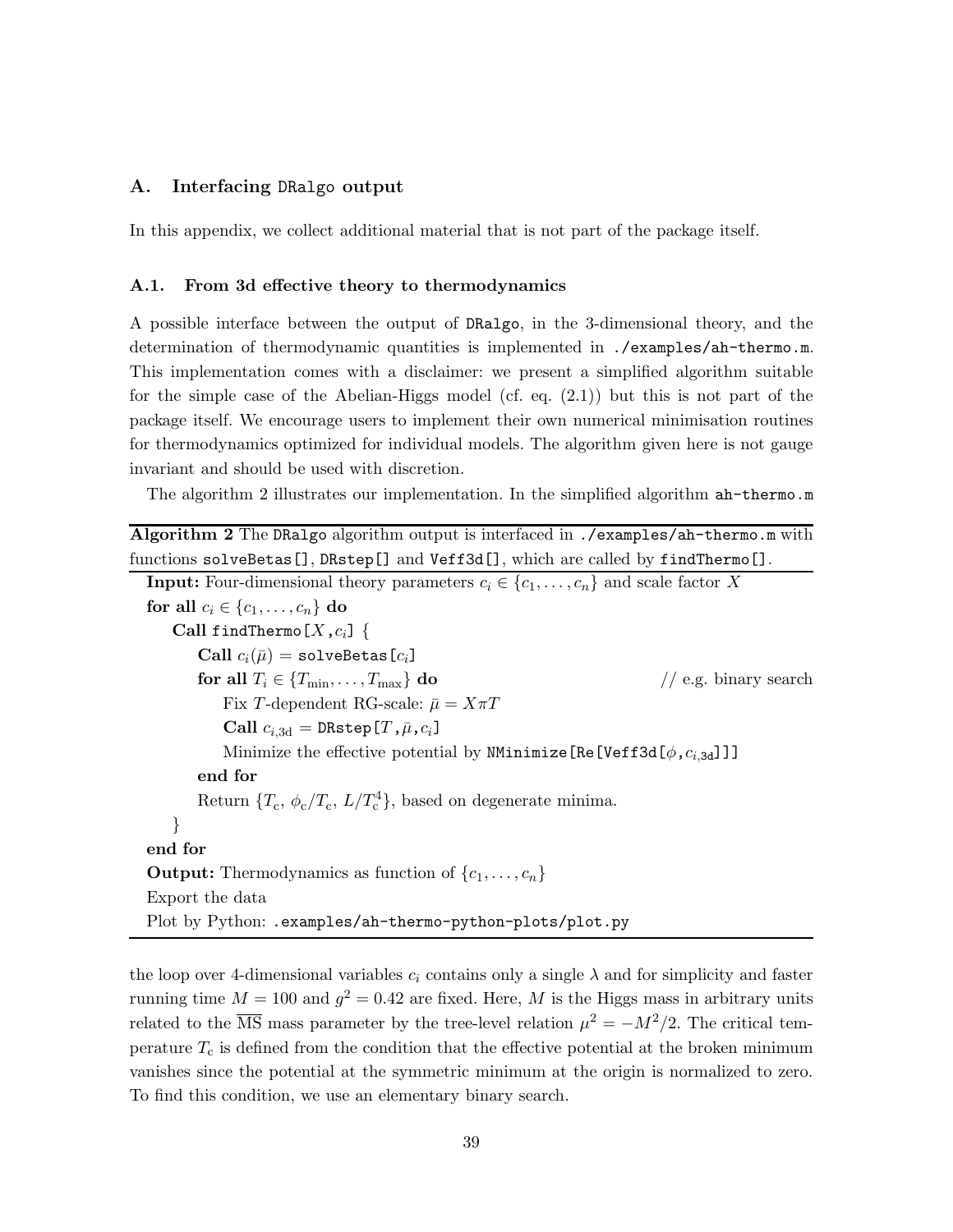

<span id="page-40-0"></span>Figure 4: Thermodynamics of the Abelian-Higgs model as function of  $\lambda$  (cf. eq. [\(2.1\)](#page-9-2)) at fixed  $g^2\,=\,0.42$  and  $M\,=\,100$  as obtained in ./examples/ah-thermo.m. Both  $M$  and  $T$  are in arbitrary units of mass. The RG-scale is varied at the edges of the interval  $\bar{\mu} = (0.5 \dots 2.0)\pi T$ . While the curves are barely discernible, this showcases that the scale-dependence is indeed a higher-order effect once at full NLO dimensional reduction. The additional RG-scale of the 3d EFT is not varied in the plots.

As an indicator of the transition strength, we also output the value of the background field at the critical temperature,  $\phi_c/T_c$ , that describes the discontinuity of the minima at  $T_c$ . Since  $\phi_c/T_c$  is gauge-dependent, it should not be given physical meaning but used as a rough indicator that correlates positively with the phase transition strength. This strength can be defined in terms of the released latent heat at the critical temperature  $T_c$ 

$$
L = T\Delta p' = T\Delta \frac{dV_{\text{eff}}^{\text{4d}}}{dT} = T^2 \Delta \frac{dV_{\text{eff}}^{\text{3d}}}{dT} , \qquad (A.1)
$$

where  $p'$  is the derivative of the pressure with respect to temperature and  $\Delta \equiv (\dots)_{\text{low-}T}$  $(\dots)_{\text{high-}T}$  denotes the difference between the broken and symmetric phase. The T-derivative is approximated as a finite difference  $dT = 0.1$ . The symmetric-phase part does not contribute here since we normalized the effective potential to zero at all  $T$  at the origin. For a commented documentation of the technicalities of this implementation see directly the source ah-thermo.m.

The described perturbative determination is done in Landau gauge with  $\xi = 0$  in eq. [\(3.19\)](#page-17-2) and the results for  $T_c$  and  $L/T_c^4$  are gauge-dependent. Despite this simple user-friendly example, a recipe for a more sophisticated, gauge-invariant determination can be found in e.g. [\[85\]](#page-45-12) (cf. refs. therein). The final output data for thermodynamics is

# stored in ./examples/ah-thermo-python-plots/\*.dat,

plotted in ./examples/ah-thermo-python-plots/plot.py, and shown in fig. [4.](#page-40-0)

We encourage DRalgo users to develop and optimize their individual implementations for algorithms to determine thermodynamic properties. While including efficient algorithms for determining thermodynamics is conceivable for future versions of DRalgo, in the current version 1.0 these features are not implemented in the package itself.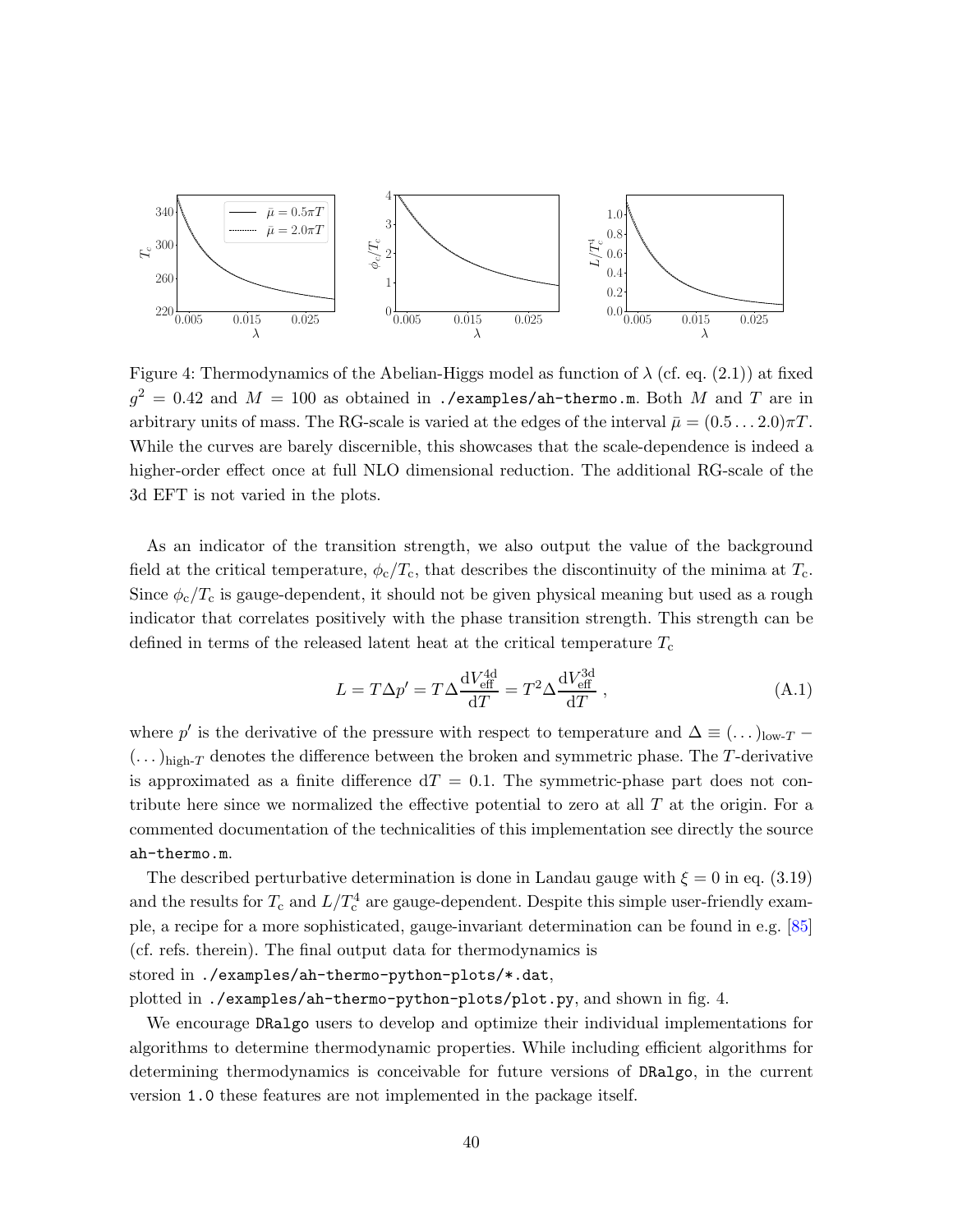# <span id="page-41-0"></span>References

- <span id="page-41-1"></span>[1] L. Canetti, M. Drewes, and M. Shaposhnikov, Matter and Antimatter in the Universe, New J. Phys. 14 (2012) 095012 [[1204.4186](http://arxiv.org/abs/1204.4186)].
- [2] G. Elor et al., New Ideas in Baryogenesis: A Snowmass White Paper, in 2022 Snowmass Summer Study, 3, 2022 [[2203.05010](http://arxiv.org/abs/2203.05010)].
- [3] M. E. Shaposhnikov, Baryon Asymmetry of the Universe in Standard Electroweak Theory, Nucl. Phys. B 287 (1987) 757.
- <span id="page-41-2"></span>[4] M. E. Shaposhnikov, Possible Appearance of the Baryon Asymmetry of the Universe in an Electroweak Theory, JETP Lett. 44 (1986) 465.
- <span id="page-41-3"></span>[5] V. A. Kuzmin, V. A. Rubakov, and M. E. Shaposhnikov, On the Anomalous Electroweak Baryon Number Nonconservation in the Early Universe, [Phys. Lett. B](http://dx.doi.org/10.1016/0370-2693(85)91028-7) 155 (1985) 36.
- [6] K. Kajantie, M. Laine, K. Rummukainen, and M. E. Shaposhnikov, The Electroweak phase transition: A Nonperturbative analysis, [Nucl. Phys. B](http://dx.doi.org/10.1016/0550-3213(96)00052-1) 466 (1996) 189 [hep-1at/9510020].
- <span id="page-41-4"></span>[7] M. Gürtler, E.-M. Ilgenfritz, and A. Schiller, Where the electroweak phase transition ends, Phys. Rev. D 56 (1997) 3888 [[hep-lat/9704013](http://arxiv.org/abs/hep-lat/9704013)].
- [8] K. Kajantie, M. Laine, K. Rummukainen, and M. E. Shaposhnikov, Is there a hot electroweak phase transition at  $m(H)$  larger or equal to  $m(W)$ ?, [Phys. Rev. Lett.](http://dx.doi.org/10.1103/PhysRevLett.77.2887) 77 (1996) 2887 [[hep-ph/9605288](http://arxiv.org/abs/hep-ph/9605288)].
- <span id="page-41-6"></span><span id="page-41-5"></span>[9] M. J. Ramsey-Musolf, The electroweak phase transition: a collider target, JHEP 09 [\(2020\) 179](http://dx.doi.org/10.1007/JHEP09(2020)179) [[1912.07189](http://arxiv.org/abs/1912.07189)].
- <span id="page-41-7"></span>[10] L. S. Friedrich, M. J. Ramsey-Musolf, T. V. I. Tenkanen, and V. Q. Tran, Addressing the Gravitational Wave - Collider Inverse Problem, [[2203.05889](http://arxiv.org/abs/2203.05889)].
- <span id="page-41-8"></span>[11] LISA Collaboration, P. Amaro-Seoane et al., Laser Interferometer Space Antenna, [[1702.00786](http://arxiv.org/abs/1702.00786)].
- <span id="page-41-9"></span>[12] S. Kawamura et al., The Japanese space gravitational wave antenna DECIGO, Class. Quant. Grav. 23 (2006) S125.
- <span id="page-41-10"></span>[13] W.-H. Ruan, Z.-K. Guo, R.-G. Cai, and Y.-Z. Zhang, Taiji program: Gravitational-wave sources, [Int. J. Mod. Phys. A](http://dx.doi.org/10.1142/S0217751X2050075X) 35 (2020) 2050075 [[1807.09495](http://arxiv.org/abs/1807.09495)].
- <span id="page-41-11"></span>[14] G. M. Harry, P. Fritschel, D. A. Shaddock, W. Folkner, and E. S. Phinney, *Laser interferometry* for the big bang observer, [Class. Quant. Grav.](http://dx.doi.org/10.1088/0264-9381/23/15/008) 23 (2006) 4887.
- [15] J. de Vries, M. Postma, J. van de Vis, and G. White, Electroweak Baryogenesis and the Standard Model Effective Field Theory, JHEP 01 [\(2018\) 089](http://dx.doi.org/10.1007/JHEP01(2018)089) [[1710.04061](http://arxiv.org/abs/1710.04061)].
- [16] G. C. Dorsch, S. J. Huber, and T. Konstandin, Bubble wall velocities in the Standard Model and beyond, JCAP 12 [\(2018\) 034](http://dx.doi.org/10.1088/1475-7516/2018/12/034) [[1809.04907](http://arxiv.org/abs/1809.04907)].
- [17] E. Hall, T. Konstandin, R. McGehee, H. Murayama, and G. Servant, Baryogenesis From a Dark First-Order Phase Transition, JHEP 04 [\(2020\) 042](http://dx.doi.org/10.1007/JHEP04(2020)042) [[1910.08068](http://arxiv.org/abs/1910.08068)].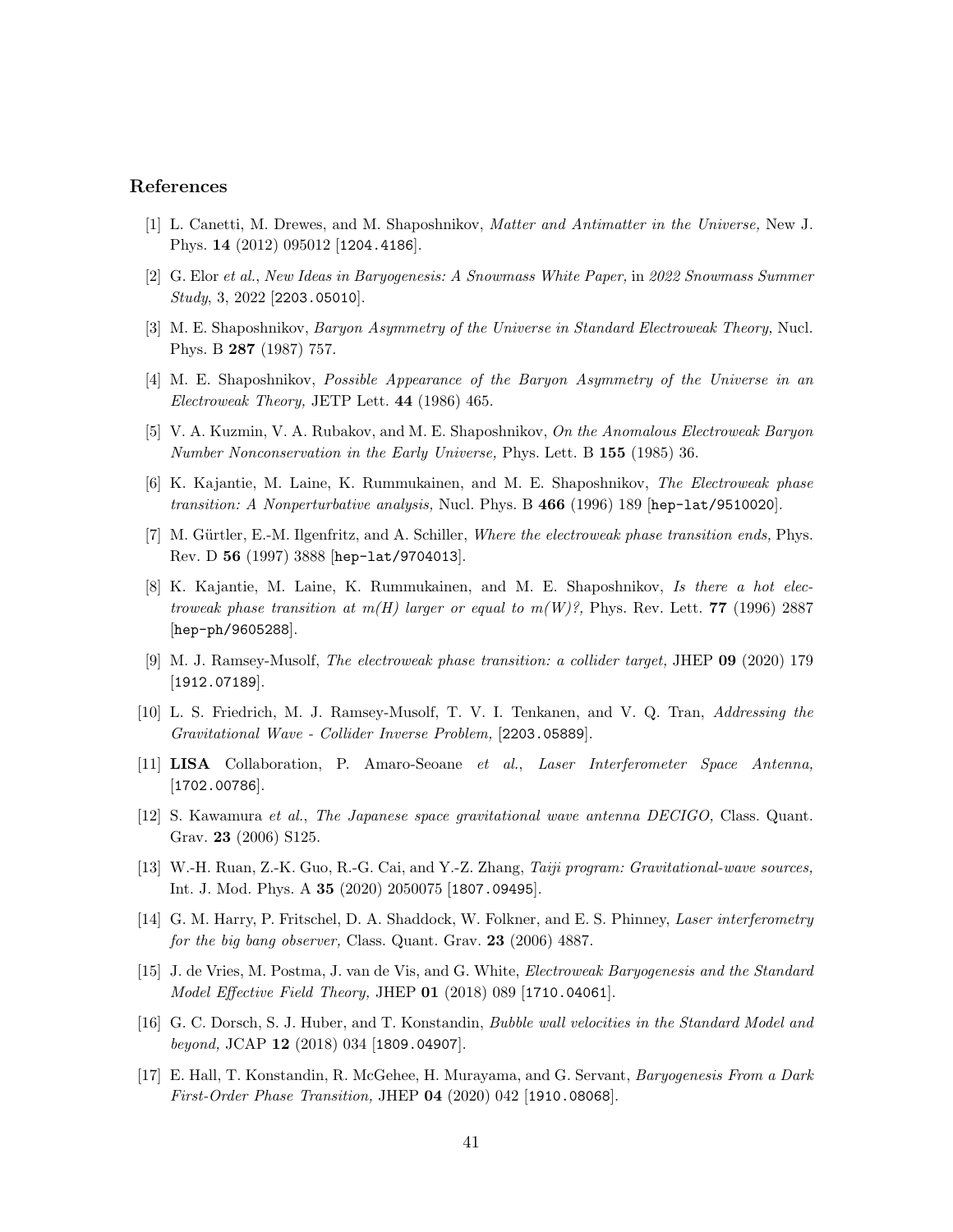- [18] I. Baldes and G. Servant, High scale electroweak phase transition: baryogenesis  $\&$  symmetry non-restoration, JHEP 10 [\(2018\) 053](http://dx.doi.org/10.1007/JHEP10(2018)053) [[1807.08770](http://arxiv.org/abs/1807.08770)].
- <span id="page-42-3"></span>[19] M. Chala, M. Ramos, and M. Spannowsky, Gravitational wave and collider probes of a triplet Higgs sector with a low cutoff, [Eur. Phys. J. C](http://dx.doi.org/10.1140/epjc/s10052-019-6655-1) 79 (2019) 156 [[1812.01901](http://arxiv.org/abs/1812.01901)].
- <span id="page-42-11"></span>[20] D. Croon, O. Gould, P. Schicho, T. V. I. Tenkanen, and G. White, Theoretical uncertainties for cosmological first-order phase transitions, JHEP 04 [\(2021\) 055](http://dx.doi.org/10.1007/JHEP04(2021)055) [[2009.10080](http://arxiv.org/abs/2009.10080)].
- [21] O. Gould, Real scalar phase transitions: a nonperturbative analysis, JHEP 04 [\(2021\) 057](http://dx.doi.org/10.1007/JHEP04(2021)057) [[2101.05528](http://arxiv.org/abs/2101.05528)].
- [22] A. Alves, T. Ghosh, H.-K. Guo, K. Sinha, and D. Vagie, Collider and Gravitational Wave Complementarity in Exploring the Singlet Extension of the Standard Model, JHEP 04 (2019) 052 [[1812.09333](http://arxiv.org/abs/1812.09333)].
- <span id="page-42-12"></span>[23] L. Niemi, P. Schicho, and T. V. I. Tenkanen, Singlet-assisted electroweak phase transition at two loops, Phys. Rev. D 103 [\(2021\) 115035](http://dx.doi.org/10.1103/PhysRevD.103.115035) [[2103.07467](http://arxiv.org/abs/2103.07467)].
- [24] N. F. Bell, M. J. Dolan, L. S. Friedrich, M. J. Ramsey-Musolf, and R. R. Volkas, A Real Triplet-Singlet Extended Standard Model: Dark Matter and Collider Phenomenology, JHEP 21 (2020) 098 [[2010.13376](http://arxiv.org/abs/2010.13376)].
- <span id="page-42-1"></span><span id="page-42-0"></span>[25] L. Niemi, M. J. Ramsey-Musolf, T. V. I. Tenkanen, and D. J. Weir, Thermodynamics of a Two-Step Electroweak Phase Transition, [Phys. Rev. Lett.](http://dx.doi.org/10.1103/PhysRevLett.126.171802) 126 (2021) 171802 [[2005.11332](http://arxiv.org/abs/2005.11332)].
- <span id="page-42-2"></span>[26] A. D. Linde, Infrared Problem in Thermodynamics of the Yang-Mills Gas, Phys. Lett. B 96 (1980) 289.
- <span id="page-42-4"></span>[27] E. Braaten, Solution to the perturbative infrared catastrophe of hot gauge theories, Phys. Rev. Lett. **74** (1995) 2164 [[hep-ph/9409434](http://arxiv.org/abs/hep-ph/9409434)].
- <span id="page-42-10"></span>[28] P. B. Arnold and O. Espinosa, The Effective potential and first order phase transitions: Beyond leading-order, [Phys. Rev. D](http://dx.doi.org/10.1103/PhysRevD.47.3546) 47 (1993) 3546 [[hep-ph/9212235](http://arxiv.org/abs/hep-ph/9212235)].
- <span id="page-42-5"></span>[29] K. Farakos, K. Kajantie, K. Rummukainen, and M. E. Shaposhnikov, 3-D physics and the elec-troweak phase transition: Perturbation theory, [Nucl. Phys. B](http://dx.doi.org/10.1016/0550-3213(94)90173-2) 425 (1994) 67 [[hep-ph/9404201](http://arxiv.org/abs/hep-ph/9404201)]
- <span id="page-42-6"></span>[30] O. Gould and T. V. I. Tenkanen, On the perturbative expansion at high temperature and implications for cosmological phase transitions, JHEP 06 [\(2021\) 069](http://dx.doi.org/10.1007/JHEP06(2021)069) [[2104.04399](http://arxiv.org/abs/2104.04399)].
- [31] P. H. Ginsparg, First Order and Second Order Phase Transitions in Gauge Theories at Finite Temperature, [Nucl. Phys.](http://dx.doi.org/10.1016/0550-3213(80)90418-6) B170 (1980) 388.
- <span id="page-42-7"></span>[32] T. Appelquist and R. D. Pisarski, High-Temperature Yang-Mills Theories and Three-Dimensional Quantum Chromodynamics, Phys. Rev. D23 [\(1981\) 2305.](http://dx.doi.org/10.1103/PhysRevD.23.2305)
- <span id="page-42-8"></span>[33] K. Kajantie, M. Laine, K. Rummukainen, and M. E. Shaposhnikov, Generic rules for high temperature dimensional reduction and their application to the standard model, Nucl. Phys. B 458 (1996) 90 [[hep-ph/9508379](http://arxiv.org/abs/hep-ph/9508379)].
- <span id="page-42-9"></span>[34] E. Braaten and A. Nieto, Effective field theory approach to high temperature thermodynamics, [Phys. Rev. D](http://dx.doi.org/10.1103/PhysRevD.51.6990) 51 (1995) 6990 [[hep-ph/9501375](http://arxiv.org/abs/hep-ph/9501375)].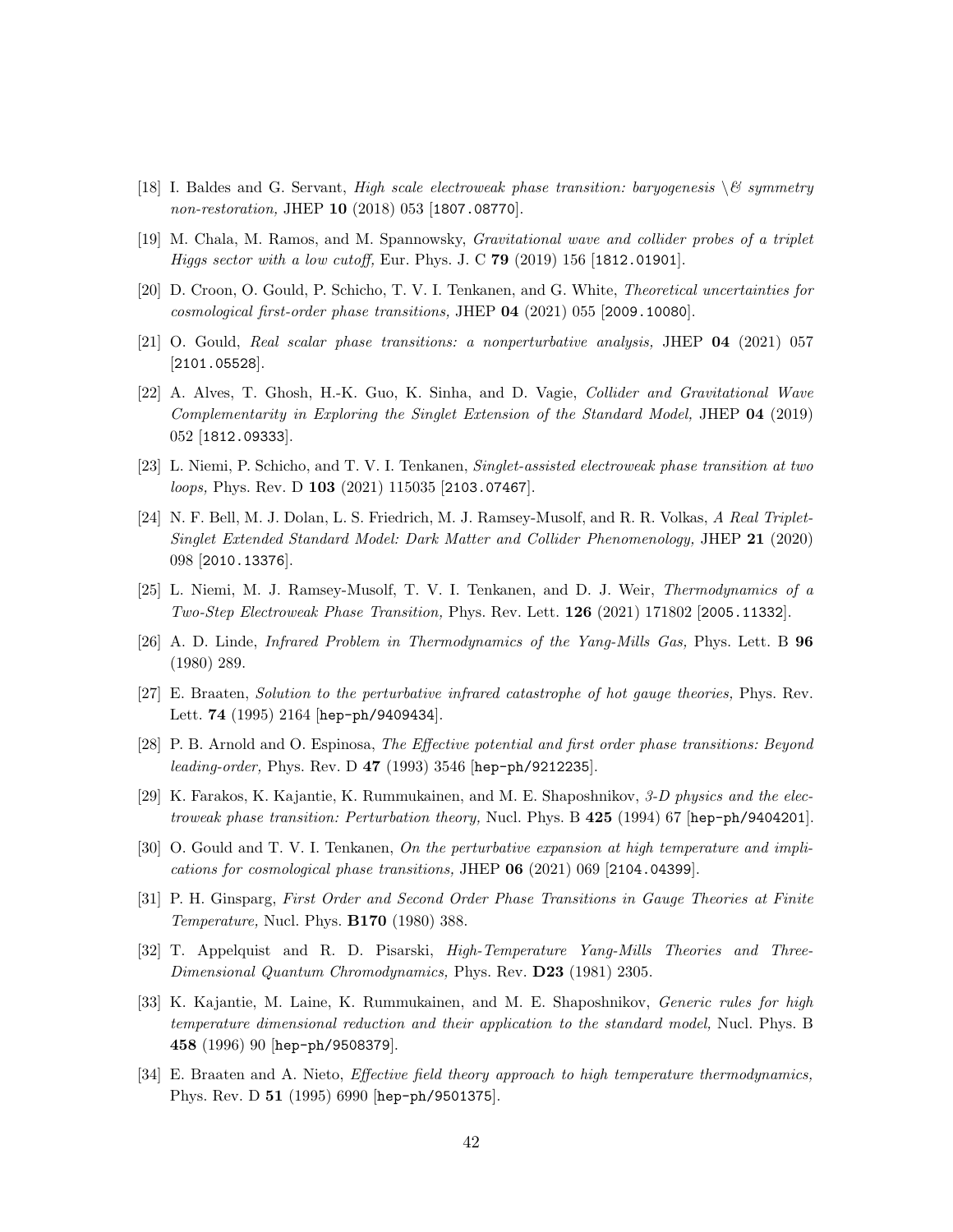- <span id="page-43-0"></span>[35] K. Kajantie, M. Karjalainen, M. Laine, and J. Peisa, *Three-dimensional*  $U(1)$  gauge + Higgs theory as an effective theory for finite temperature phase transitions, Nucl. Phys. B 520 (1998) 345 [[hep-lat/9711048](http://arxiv.org/abs/hep-lat/9711048)].
- <span id="page-43-1"></span>[36] J. O. Andersen, 3-D effective field theory for finite temperature scalar electrodynamics, Phys. Rev. D 59 (1999) 065015 [[hep-ph/9709418](http://arxiv.org/abs/hep-ph/9709418)].
- <span id="page-43-2"></span>[37] J. O. Andersen, The Electric screening mass in scalar electrodynamics at high temperature, Z. Phys. C 75 (1997) 147 [[hep-ph/9606357](http://arxiv.org/abs/hep-ph/9606357)].
- [38] K. Farakos, K. Kajantie, K. Rummukainen, and M. E. Shaposhnikov, 3-d physics and the electroweak phase transition: A Framework for lattice Monte Carlo analysis, Nucl. Phys. B 442 (1995) 317 [[hep-lat/9412091](http://arxiv.org/abs/hep-lat/9412091)].
- <span id="page-43-3"></span>[39] J. O. Andersen, T. Gorda, A. Helset, et al., Nonperturbative Analysis of the Electroweak Phase Transition in the Two Higgs Doublet Model, [Phys. Rev. Lett.](http://dx.doi.org/10.1103/PhysRevLett.121.191802) 121 (2018) 191802 [[1711.09849](http://arxiv.org/abs/1711.09849)].
- [40] L. Niemi, H. H. Patel, M. J. Ramsey-Musolf, T. V. I. Tenkanen, and D. J. Weir, Electroweak phase transition in the real triplet extension of the SM: Dimensional reduction, Phys. Rev. D 100 (2019) 035002 [[1802.10500](http://arxiv.org/abs/1802.10500)].
- <span id="page-43-4"></span>[41] J. Hirvonen, Intuitive method for constructing effective field theories, [[2205.02687](http://arxiv.org/abs/2205.02687)].
- [42] A. Rajantie,  $SU(5) + adjoint Higgs model at finite temperature$ , [Nucl. Phys. B](http://dx.doi.org/10.1016/S0550-3213(97)00362-3) 501 (1997) 521 [[hep-ph/9702255](http://arxiv.org/abs/hep-ph/9702255)].
- <span id="page-43-5"></span>[43] J. O. Andersen, N. Haque, M. G. Mustafa, and M. Strickland, Three-loop hard-thermal-loop perturbation theory thermodynamics at finite temperature and finite baryonic and isospin chemical potential, Phys. Rev. D 93 [\(2016\) 054045](http://dx.doi.org/10.1103/PhysRevD.93.054045) [[1511.04660](http://arxiv.org/abs/1511.04660)].
- <span id="page-43-7"></span><span id="page-43-6"></span>[44] J. O. Andersen, E. Braaten, E. Petitgirard, and M. Strickland, HTL perturbation theory to two loops, Phys. Rev. D 66 [\(2002\) 085016](http://dx.doi.org/10.1103/PhysRevD.66.085016) [[hep-ph/0205085](http://arxiv.org/abs/hep-ph/0205085)].
- [45] S. Baum, M. Carena, N. R. Shah, C. E. M. Wagner, and Y. Wang, Nucleation is more than critical: A case study of the electroweak phase transition in the NMSSM, JHEP  $03$  [\(2021\) 055](http://dx.doi.org/10.1007/JHEP03(2021)055) [[2009.10743](http://arxiv.org/abs/2009.10743)].
- [46] I. P. Ivanov and C. C. Nishi, Symmetry breaking patterns in 3HDM, JHEP 01 [\(2015\) 021](http://dx.doi.org/10.1007/JHEP01(2015)021) [[1410.6139](http://arxiv.org/abs/1410.6139)].
- <span id="page-43-8"></span>[47] P. S. Bhupal Dev, R. N. Mohapatra, W. Rodejohann, and X.-J. Xu, Vacuum structure of the left-right symmetric model, JHEP 02 [\(2019\) 154](http://dx.doi.org/10.1007/JHEP02(2019)154) [[1811.06869](http://arxiv.org/abs/1811.06869)].
- [48] T. Appelquist, B. A. Dobrescu, and A. R. Hopper, Nonexotic Neutral Gauge Bosons, Phys. Rev. D 68 (2003) 035012 [[hep-ph/0212073](http://arxiv.org/abs/hep-ph/0212073)].
- <span id="page-43-9"></span>[49] P. M. Schicho, T. V. I. Tenkanen, and J. Österman, Robust approach to thermal resummation: Standard Model meets a singlet, JHEP 06 [\(2021\) 130](http://dx.doi.org/10.1007/JHEP06(2021)130) [[2102.11145](http://arxiv.org/abs/2102.11145)].
- <span id="page-43-10"></span>[50] M. Laine and Y. Schröder, *Quark mass thresholds in QCD thermodynamics*, Phys. Rev. D 73 (2006) 085009 [[hep-ph/0603048](http://arxiv.org/abs/hep-ph/0603048)].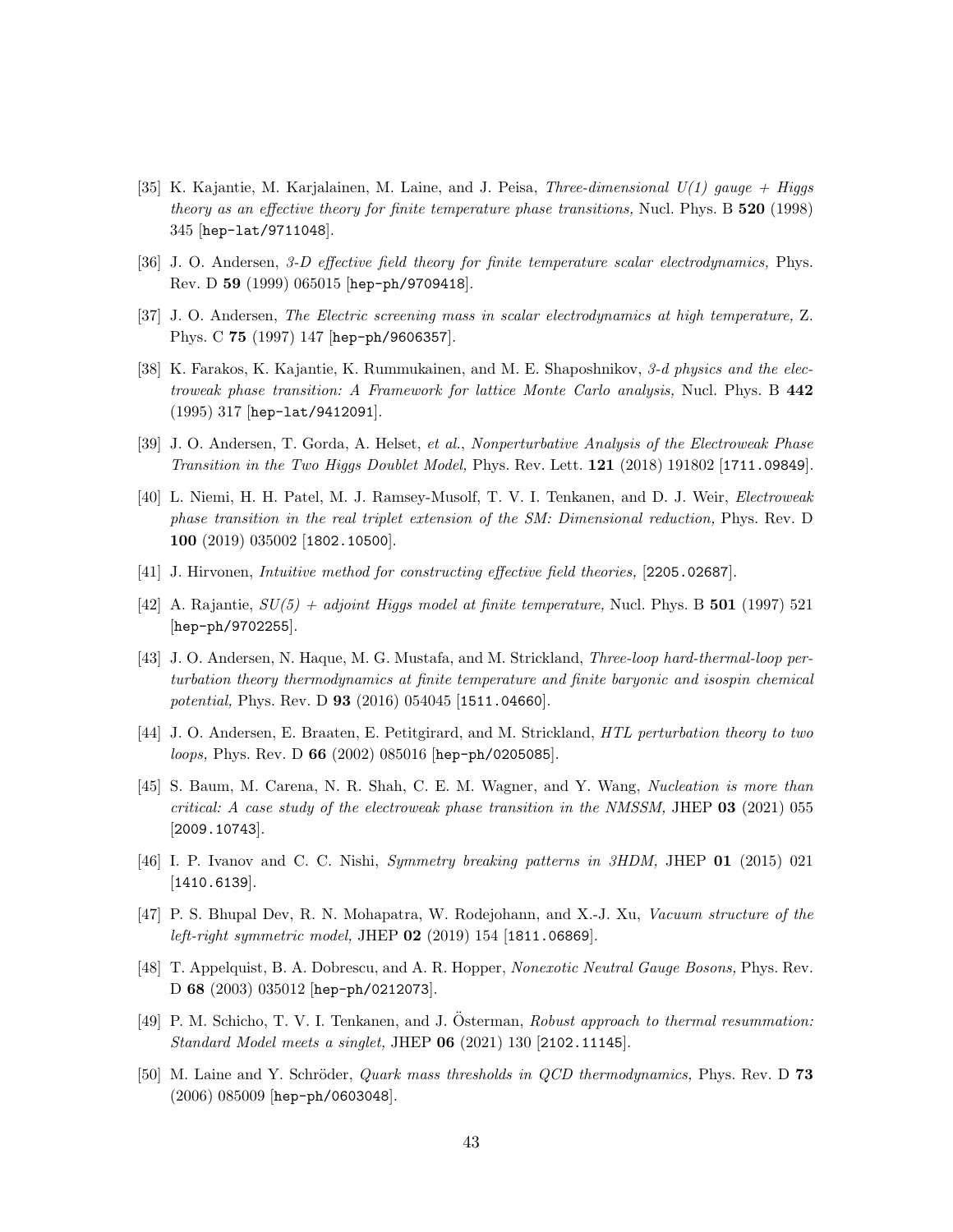- <span id="page-44-4"></span><span id="page-44-3"></span>[51] J. Ghiglieri, A. Kurkela, M. Strickland, and A. Vuorinen, Perturbative Thermal QCD: Formalism and Applications, [Phys. Rept.](http://dx.doi.org/10.1016/j.physrep.2020.07.004) **880** (2020) 1 [[2002.10188](http://arxiv.org/abs/2002.10188)].
- [52] A. K. Rajantie, *Feynman diagrams to three loops in three-dimensional field theory*, Nucl. Phys. B 480 (1996) 729 [[hep-ph/9606216](http://arxiv.org/abs/hep-ph/9606216)].
- <span id="page-44-5"></span>[53] J. Möller and Y. Schröder, Three-loop matching coefficients for hot QCD: Reduction and gauge independence, JHEP 08 [\(2012\) 025](http://dx.doi.org/10.1007/JHEP08(2012)025) [[1207.1309](http://arxiv.org/abs/1207.1309)].
- <span id="page-44-6"></span>[54] M. Laine, P. Schicho, and Y. Schröder, Soft thermal contributions to 3-loop gauge coupling, JHEP 05 [\(2018\) 037](http://dx.doi.org/10.1007/JHEP05(2018)037) [[1803.08689](http://arxiv.org/abs/1803.08689)].
- <span id="page-44-7"></span>[55] J. M. Overduin and P. S. Wesson, Kaluza-Klein gravity, [Phys. Rept.](http://dx.doi.org/10.1016/S0370-1573(96)00046-4) 283 (1997) 303 [[gr-qc/9805018](http://arxiv.org/abs/gr-qc/9805018)].
- <span id="page-44-0"></span>[56] T. Cohen, As Scales Become Separated: Lectures on Effective Field Theory, PoS TASI2018  $(2019)$  011 [[1903.03622](http://arxiv.org/abs/1903.03622)].
- <span id="page-44-8"></span>[57] R. M. Fonseca, GroupMath: A Mathematica package for group theory calculations, Comput. Phys. Commun. 267 (2021) 108085 [[2011.01764](http://arxiv.org/abs/2011.01764)].
- <span id="page-44-9"></span>[58] J. Hirvonen, J. Löfgren, M. J. Ramsey-Musolf, P. Schicho, and T. V. I. Tenkanen, Computing the gauge-invariant bubble nucleation rate in finite temperature effective field theory, [[2112.08912](http://arxiv.org/abs/2112.08912)].
- <span id="page-44-1"></span>[59] M. Karjalainen and J. Peisa, *Dimensionally reduced*  $U(1) + Higgs$  theory in the broken phase, Z. Phys. C 76 [\(1997\) 319](http://dx.doi.org/10.1007/s002880050556) [[hep-lat/9607023](http://arxiv.org/abs/hep-lat/9607023)].
- <span id="page-44-14"></span>[60] S. P. Martin, Effective potential at three loops, Phys. Rev. D 96 [\(2017\) 096005](http://dx.doi.org/10.1103/PhysRevD.96.096005) [[1709.02397](http://arxiv.org/abs/1709.02397)].
- <span id="page-44-16"></span>[61] S. P. Martin and H. H. Patel, Two-loop effective potential for generalized gauge fixing, Phys. Rev. D 98 (2018) 076008 [[1808.07615](http://arxiv.org/abs/1808.07615)].
- [62] M. E. Machacek and M. T. Vaughn, Two Loop Renormalization Group Equations in a General Quantum Field Theory. 3. Scalar Quartic Couplings, [Nucl. Phys. B](http://dx.doi.org/10.1016/0550-3213(85)90040-9) 249 (1985) 70.
- <span id="page-44-2"></span>[63] M. E. Machacek and M. T. Vaughn, Two Loop Renormalization Group Equations in a General Quantum Field Theory. 2. Yukawa Couplings, [Nucl. Phys. B](http://dx.doi.org/10.1016/0550-3213(84)90533-9) 236 (1984) 221.
- <span id="page-44-10"></span>[64] M. E. Machacek and M. T. Vaughn, Two Loop Renormalization Group Equations in a General Quantum Field Theory. 1. Wave Function Renormalization, [Nucl. Phys. B](http://dx.doi.org/10.1016/0550-3213(83)90610-7) 222 (1983) 83.
- <span id="page-44-11"></span>[65] V. Shtabovenko, R. Mertig, and F. Orellana, New Developments in FeynCalc 9.0 Comput. Phys. Commun. 207 (2016) 432 [[1601.01167](http://arxiv.org/abs/1601.01167)].
- [66] V. Shtabovenko, R. Mertig, and F. Orellana, FeynCalc 9.3: New features and improvements, [Comput. Phys. Commun.](http://dx.doi.org/10.1016/j.cpc.2020.107478) 256 (2020) 107478 [[2001.04407](http://arxiv.org/abs/2001.04407)].
- <span id="page-44-13"></span><span id="page-44-12"></span>[67] B. Ruijl, T. Ueda, and J. Vermaseren, FORM version 4.2 [[1707.06453](http://arxiv.org/abs/1707.06453)].
- [68] H. K. Dreiner, H. E. Haber, and S. P. Martin, Two-component spinor techniques and Feynman rules for quantum field theory and supersymmetry, [Phys. Rept.](http://dx.doi.org/10.1016/j.physrep.2010.05.002)  $494$  (2010) 1 [[0812.1594](http://arxiv.org/abs/0812.1594)].
- <span id="page-44-15"></span>[69] E. Braaten and A. Nieto, Free energy of QCD at high temperature, [Phys. Rev. D](http://dx.doi.org/10.1103/PhysRevD.53.3421) 53 (1996) 3421 [[hep-ph/9510408](http://arxiv.org/abs/hep-ph/9510408)].